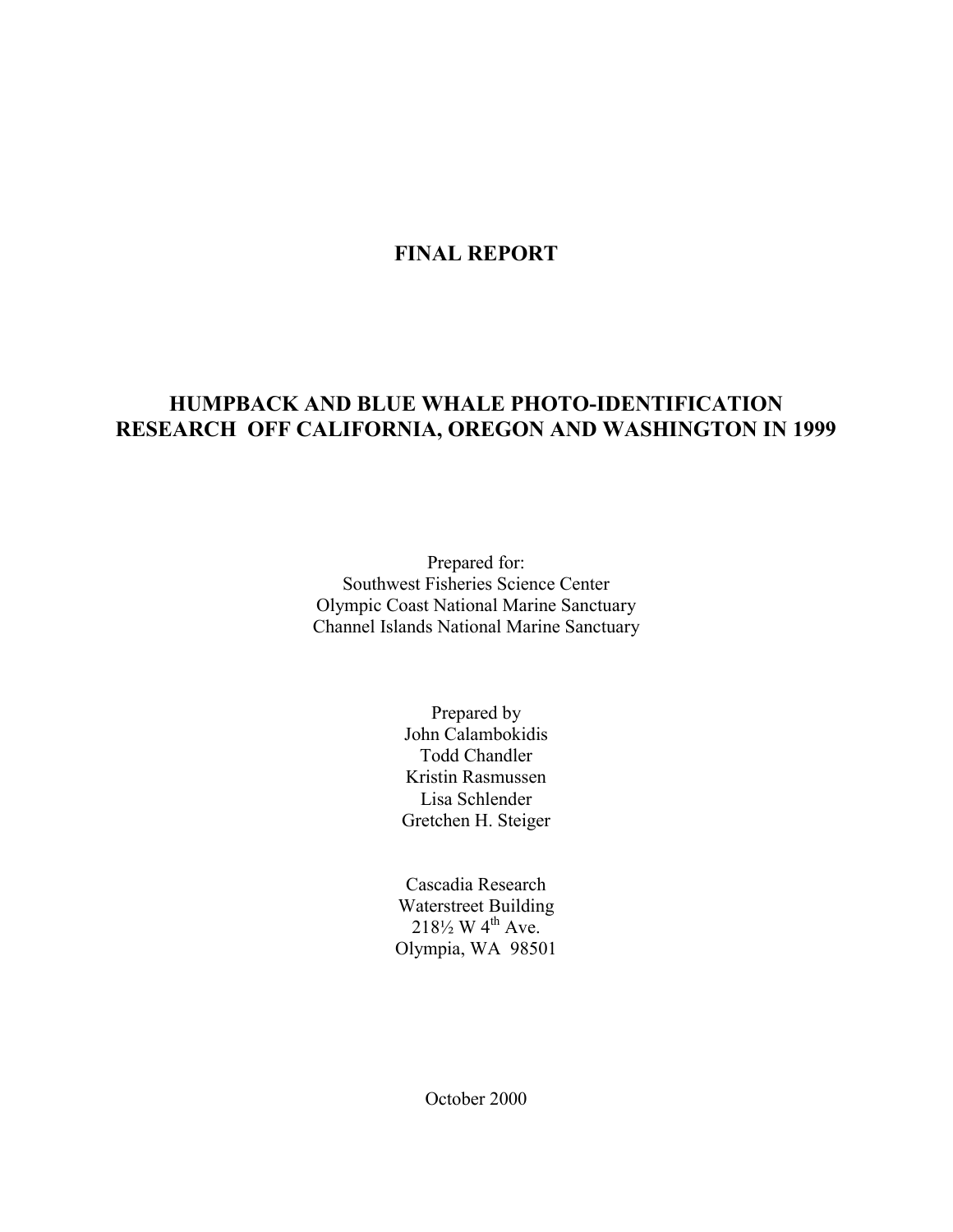# **TABLE OF CONTENTS**

| <b>METHODS</b>    |  |
|-------------------|--|
|                   |  |
|                   |  |
|                   |  |
|                   |  |
|                   |  |
|                   |  |
|                   |  |
|                   |  |
|                   |  |
|                   |  |
|                   |  |
|                   |  |
|                   |  |
|                   |  |
|                   |  |
|                   |  |
|                   |  |
|                   |  |
|                   |  |
|                   |  |
| <b>REFERENCES</b> |  |
|                   |  |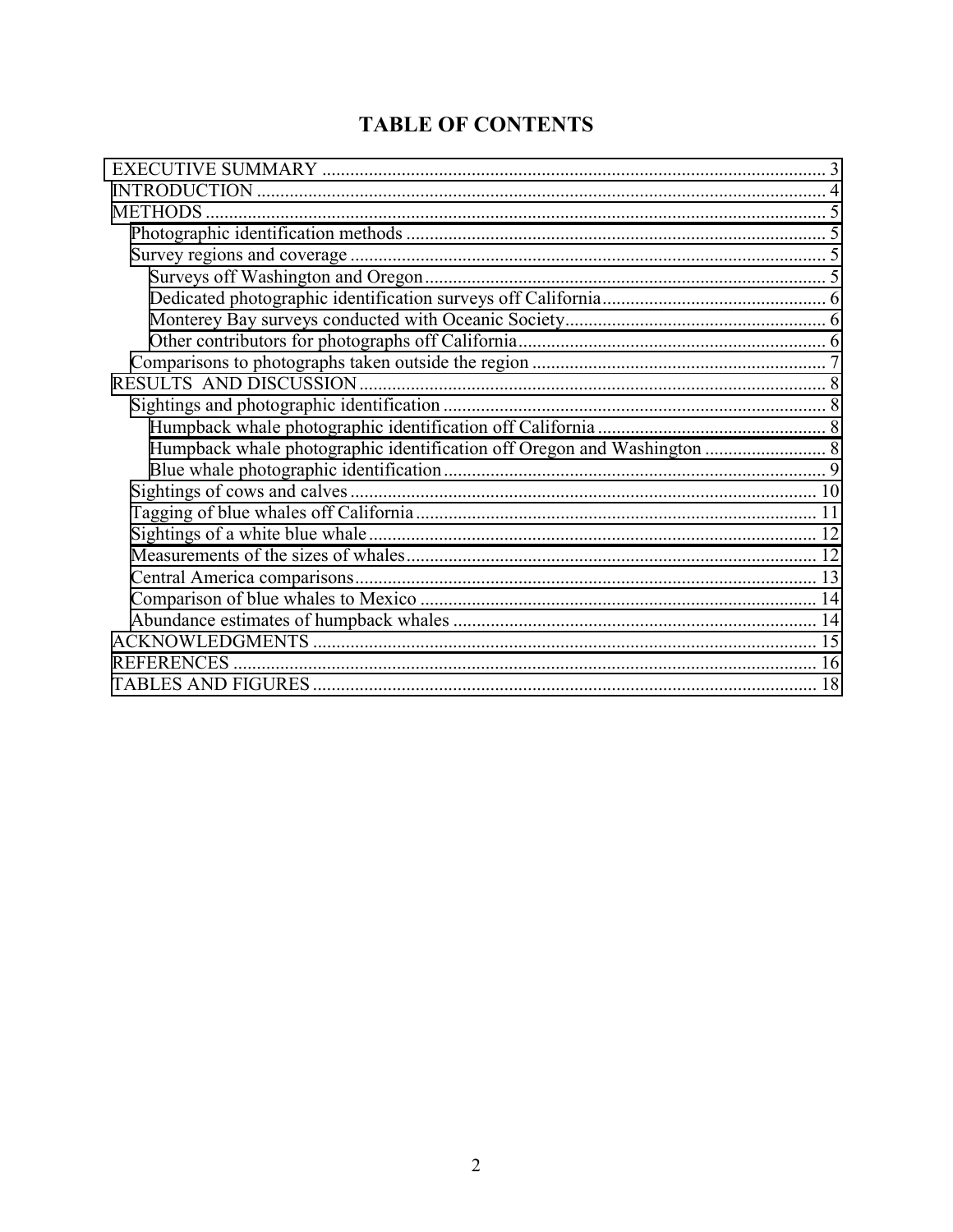## **EXECUTIVE SUMMARY**

<span id="page-2-0"></span>Surveys were conducted in 1999 to continue long-term research studies of humpback and blue whales off California, Oregon, and Washington. Primary objectives of this work have included examining the abundance of these two species, trends in population size, movement and migration patterns, and reproduction and mortality rates. In 1999 several other objectives were undertaken including deployment of an underwater video/instrument package on blue whales and testing a new method for measuring the sizes of whales. Support for this research in 1999 came from Southwest Fisheries Science Center, Olympic Coast National Marine Sanctuary, the Channel Islands National Marine Sanctuary, and several individual contributors.

Photographic identification studies of humpback and blue whales were conducted off California, Oregon, and Washington during dedicated surveys by Cascadia personnel on 64 days between 20 May and 3 November 1999. These were conducted using Cascadia's 5.3m RHIBs and on a few occasions other boats. Collaborating researchers and work from opportunistic platforms provided additional effort and identification photographs especially in Monterey Bay. Identification photographs were taken using standard procedures employed in past research (Calambokidis *et al.* 1990a, 1990b, 1999a, 2000). Both the right and left sides of blue whales in the vicinity of the dorsal fin were photographed as well as the ventral surface of the flukes. For humpback whales, photographs were taken of the ventral surface of the flukes.

There were 449 sightings of 1,018 humpback whales approached in 1999 off California, Oregon, and Washington with an estimated 646 identifications made which yielded 348 unique individuals. Photographic identification of blue whales conducted in 1999 yielded 414 identifications of 178 unique individuals out of 361 sightings of 540 whales. Locations of sightings in 1999 were more clumped than in past years with most blue whale identifications made in the Santa Barbara Channel and more than half the humpback whale identifications coming from the Monterey Bay area.

Abundance estimates for humpback whales show that the population has continued to increase, the estimates using 1998 and 1999 samples is 1,024 (CV 0.097). These are the highest estimates we have obtained to date. Inexplicably, sightings of humpback whales calves remained low, likely indicating a bias in our observations. Long-range movement patterns of blue whales were examined in 1999 with the help of comparisons to identification photographs gathered by Cascadia in a 1999 cruise to the Costa Rican Dome and identification photographs from Mexico gathered by Diane Gendron (CICIMAR). These comparisons have revealed extensive movements of blue whales from California down to Mexico and the Costa Rica Dome in winter and spring.

Several other components of the research proved promising in 1999. We successfully attached a CRITTERCAM underwater camera (including a hydrophone and pressure and temperature sensor) to a blue whale in collaboration with National Geographic. This yielded excellent images of blue whale swimming behavior and contributed to an analysis of marine mammal diving strategies. We documented an anomalously pigmented white blue whale. Estimated sizes of humpback whales were determined using a laser range-finder and calibrated camera system. We also obtained biopsy samples of humpback and blue whales for determination of gender and genetic patterns.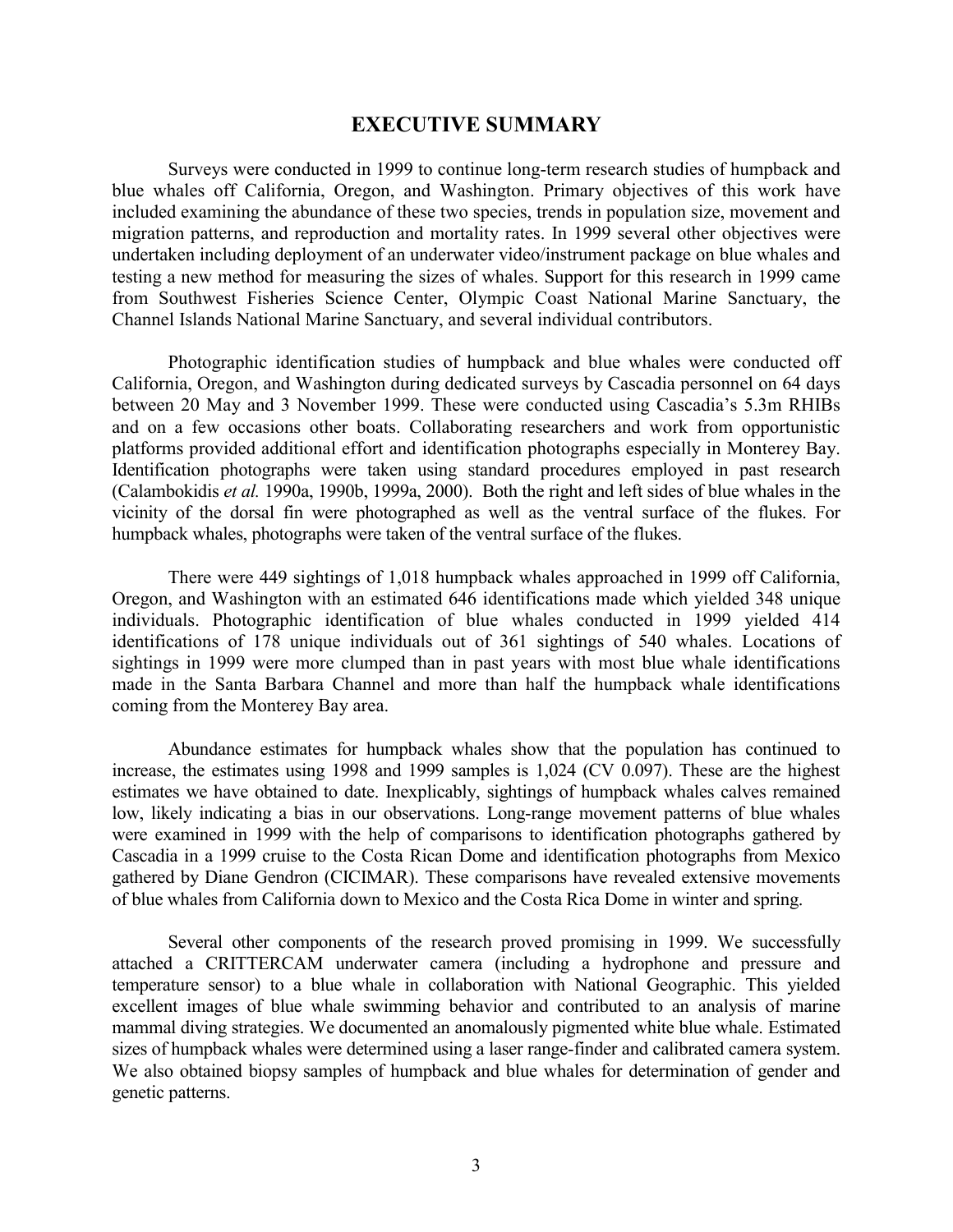## **INTRODUCTION**

<span id="page-3-0"></span>This report summarizes the results of field work conducted by Cascadia Research and collaborators in 1999 on humpback and blue whales off California, Oregon, and Washington. The purpose of the research has been to examine distribution, abundance, movements, and population dynamics of humpback and blue whales in the eastern North Pacific. A central method to this research is the use of identification photographs of humpback and blue whales to track individual whales.

Field research in 1999 focused primarily on obtaining as large and representative a sample as possible of humpback and blue whale photographic identifications for use in the examination of movements, mark-recapture abundance estimates, and examination of reproductive and mortality rates. Secondary field activities included: 1) examining whale use of several specific regions including two national marine sanctuaries, 2) testing and obtaining size measurements of humpback and blue whales using a photogrametric system based on sizes of flukes, and 3) obtaining data on the underwater behavior of blue whales utilizing National Geographic *Crittercams*.

Support for this research has come from a number of sources in 1999:

- Primary support for the overall research effort aimed at assessing population size and trends as well as reproductive and mortality rates came from Southwest Fisheries Science Center under Purchase Order #40ABNF901105.
- The Olympic Coast National Marine Sanctuary contributed support for conducting surveys off northern Washington and provided space for a researcher on their Rigid-Hull Inflatable Boat (RHIB) under Purchase Order #40ABNC901489.
- The Channel Islands National Marine Sanctuary provided support for conducting research in the southern California Bight under Purchase Order #40ABNC0S0460.
- National Geographic Television provided support during filming efforts documenting the research off California.
- Several private contributors provided support for conducting the research.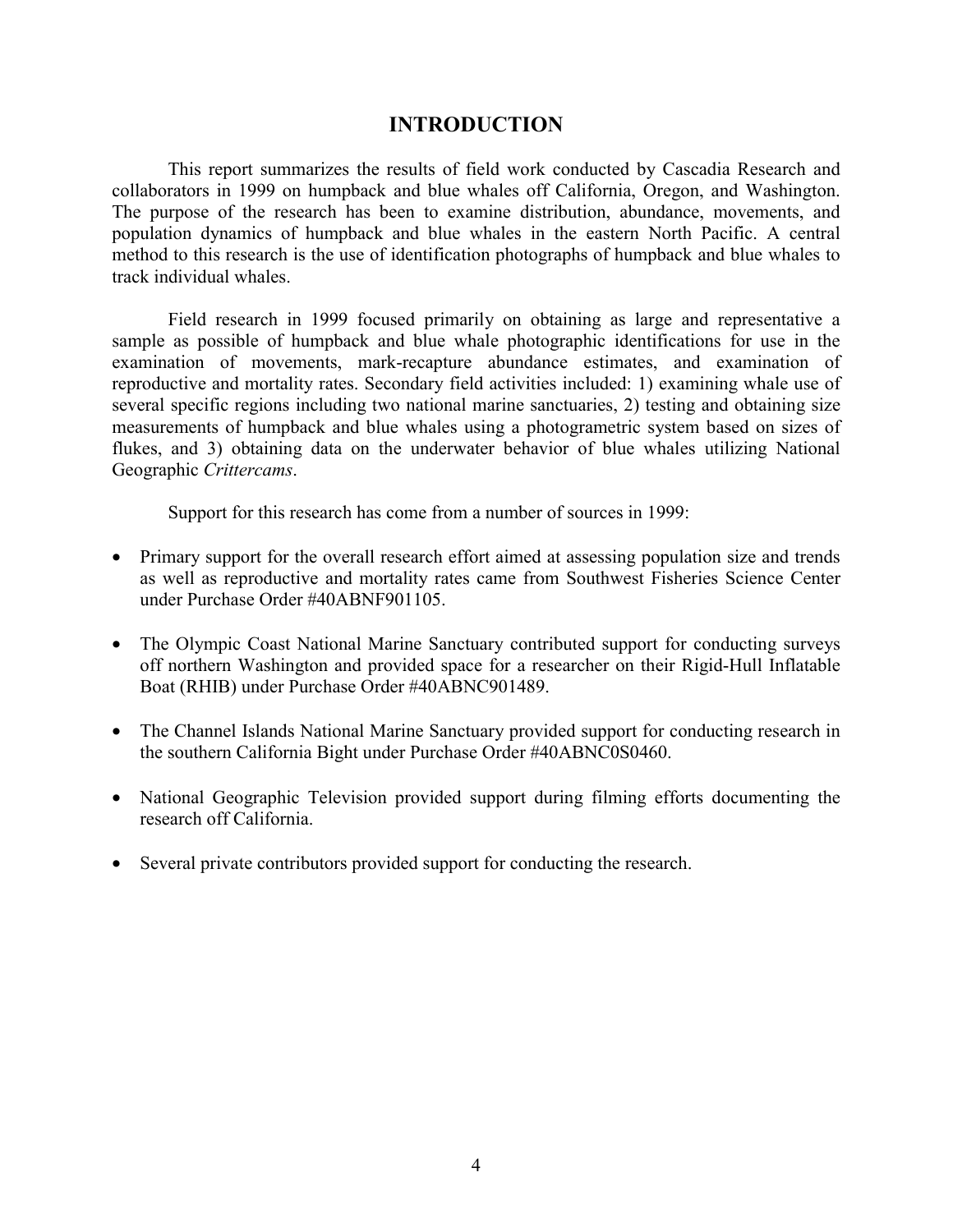## **METHODS**

#### **Photographic identification methods**

<span id="page-4-0"></span>Identification photographs were taken with *Nikon* 8008 35mm cameras equipped with a 300mm *Nikkor* telephoto lenses and databacks that recorded date/time on the exposed film. Highspeed black-and-white film (*Ilford HP-5+*) was exposed with camera settings pushed 1½ stops so that exposure times were generally 1/1,000 or 1/2,000 sec.

Identification photographs were taken using standard procedures employed in past research off California and Washington (Calambokidis *et al.* 1990a, 1990b, 2000). Both the right and left sides of blue whales in the vicinity of the dorsal fin were photographed as well as the ventral surface of the flukes. For humpback whales, photographs were taken of the ventral surface of the flukes.

Humpback and blue whale identification photographs taken in 1999 were compared internally to identify resightings of individual whales. They were then compared to our catalogs of all humpback and blue whales identified along the West Coast. These catalogs consisted of 1,071 different humpback whales and 1,166 different blue whales identified during annual surveys between 1986 and 1998 (Calambokidis *et al.* 1999a). Individual whales identified in 1999 that did not match past years and which were of suitable quality were assigned a new unique identification number and were added to the catalogs.

#### **Survey regions and coverage**

## **Surveys off Washington and Oregon**

Surveys off outer coast waters of Washington and Oregon were conducted on 14 days and were primarily focused on humpback whales west of Cape Flattery, Washington and Newport, Oregon (Table 1). These surveys included coastal survey effort for gray whales. An additional 12 days of surveys were conducted in inland waters but are not included in Table 1 because they focused on gray whales and did not have any humpback or blue whale sightings. Components of this effort in and around Washington and Oregon included:

- 1. Photographic identification of humpback and gray whales conducted off Washington north to the British Columbia border from 20 May to 20 October using Cascadia boats and the Olympic Coast Sanctuary rigid-hull inflatable (RHIB).
- 2. Surveys from 6 September to 13 October to identify gray and humpback whales off Oregon. This included surveys in more offshore waters on 12 and 13 October when a large concentration of humpback whales were found off Newport. A few additional surveys off northern California included some effort north of the California/Oregon border but all sightings were in California waters and are included below.
- 3. Photographs of a humpback whale seen in Puget Sound on 1 July 1999 were provided by Mark Sears.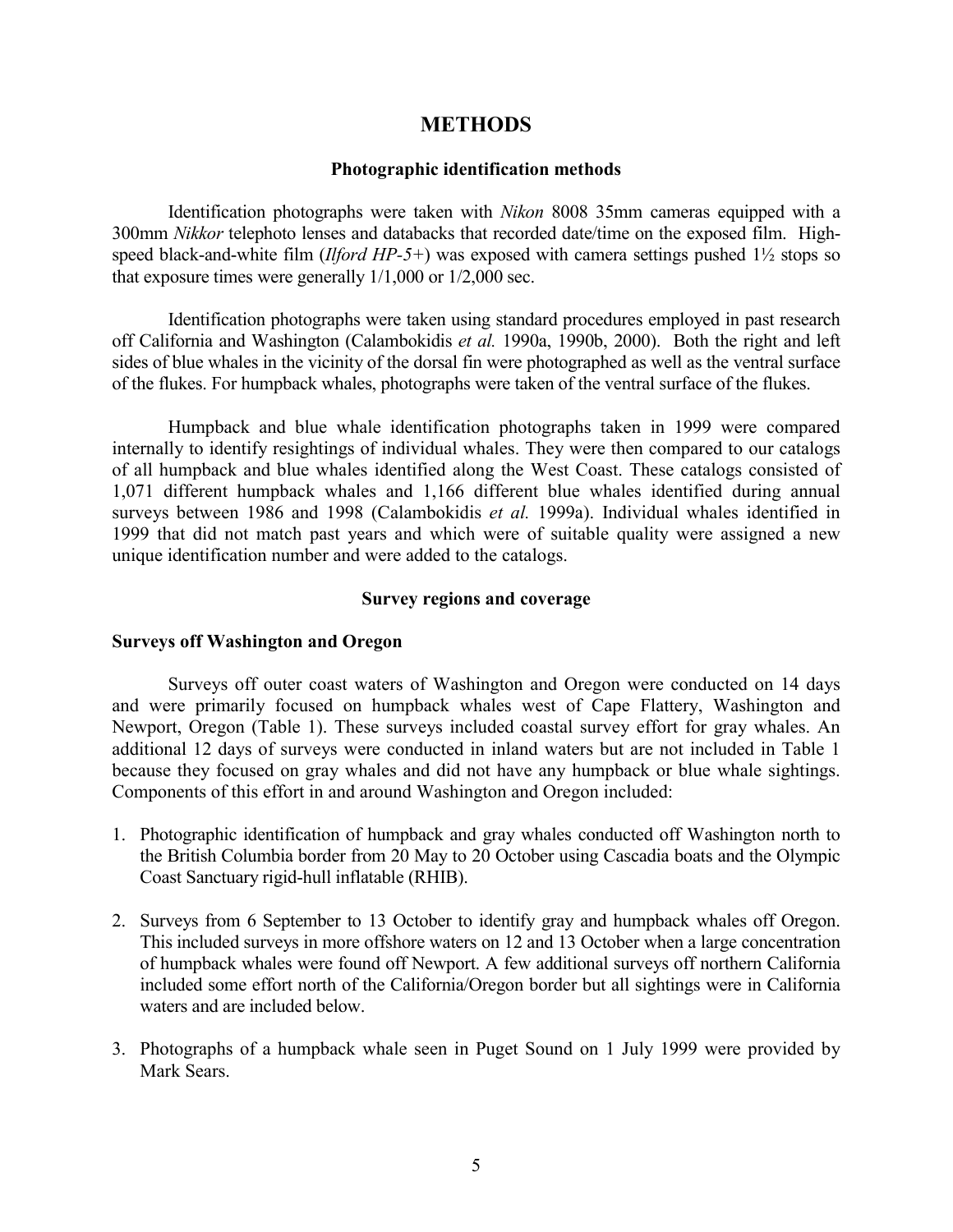<span id="page-5-0"></span>4. Identification photographs of humpback whales photographed incidentally to gray whale research off Vancouver Island near the Washington/BC border have also been taken by Brian Gisborne and Volker Deeke, although these have not yet been examined and are therefore not included in this report.

## **Dedicated photographic identification surveys off California**

Photographic identification of humpback and blue whales were conducted off California by Cascadia personnel on 49 days between 16 June and 2 November 1998 (Table 2). These were conducted using Cascadia's 5.3m RHIBs and with other larger boats on a few occasions. This survey effort had several components including:

- Surveys from 16 June to 12 July using Cascadia's RHIB in the Santa Barbara Channel to sample large concentrations of blue whales. Some survey effort was also conducted in late August.
- Surveys conducted in association with National Geographic Television using both Cascadia's RHIBs from 14 to 21 September in the Gulf of the Farallones and off Bodega Bay.
- Late season surveys conducted using Cascadia's RHIB off northern California out of Eureka and Crescent City between 9 September and 30 October 1998.
- A survey conducted using the schooner *Russamee* from Ventura to Moss Landing from 24 to 27 August.
- A survey along the coast (from Washington) conducted by the *Raven* transiting California waters in mid-September.
- Intermittent surveys using Cascadia's RHIB off central California waters on a periodic basis between 13 July and 2 November, especially from Monterey Bay to Bodega Bay.

## **Monterey Bay surveys conducted with Oceanic Society**

A collaborative research program with Nancy Black and the Oceanic Society yielded additional dedicated photographic identification surveys in the Monterey Bay area on 24 days from 19 July to 17 October 1999 (Table 3). These surveys were conducted aboard the *Point Sur Clipper* out of Monterey and were directed by Nancy Black. Nancy and other naturalists also obtained additional photographs opportunistically from whale-watch vessels but these data are not included in Table 3.

#### **Other contributors for photographs off California**

A number of other researchers and naturalists provided photographs of humpback or blue whale off California obtained incidental to other activities. These included: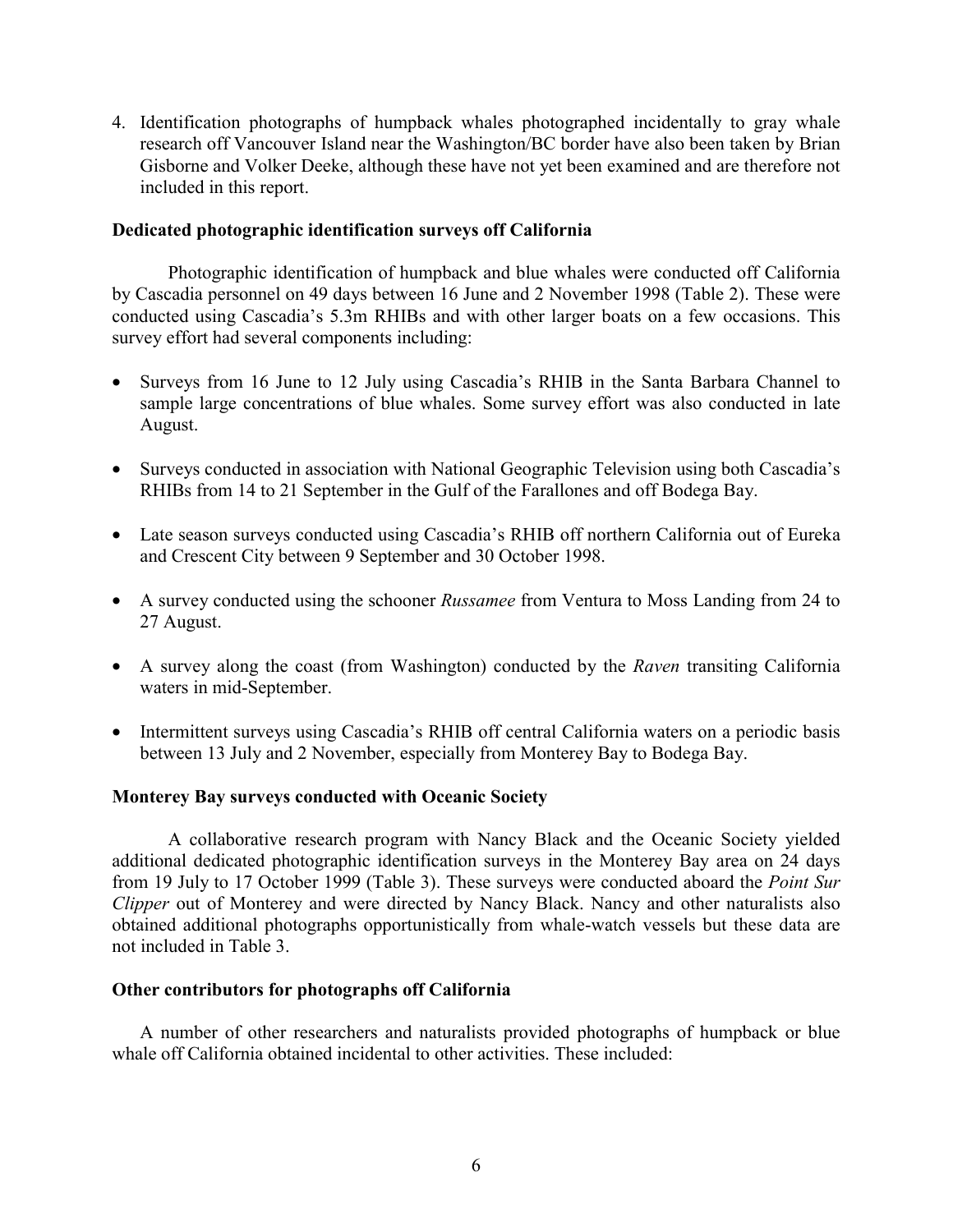- <span id="page-6-0"></span>• Eric Martin of the Marine Mammal Study Center obtained identification photographs of humpback and blue whales in the Santa Barbara Channel on 10-13 July 1999.
- Yuki and Michuru Ogino provided photographs of blue whales taken in the Santa Barbara Channel from four days  $(9 \& 12 \text{ July and } 5-6 \text{ August } 1999)$ .
- Bob Pitman provided photographs of blue whales taken off San Diego on 10 June 1999.
- Sue Lynn Konopka-Reif provided photographs of a humpback whale in Monterey Bay on 18 May 1999.

## **Comparisons to photographs taken outside the region**

Additional comparisons were made between photographs taken up through 1998 and those taken through 1999 off Mexico and Central America (Rasmussen *et al.* 1999, Chandler *et al.* 1999, Calambokidis *et al.* 1999b). These include examination of photographs taken off Mexico and Central America by Cascadia Research in winter 1999 and by SWFSC in the summer and fall of 1998 and 1999.

A major effort was undertaken to compare blue whales identified through 1999 in California with those compiled from Mexico by Diane Gendron of CICIMAR. A comparison between these catalogs was made several years ago but since then the size of both catalogs has expanded considerably.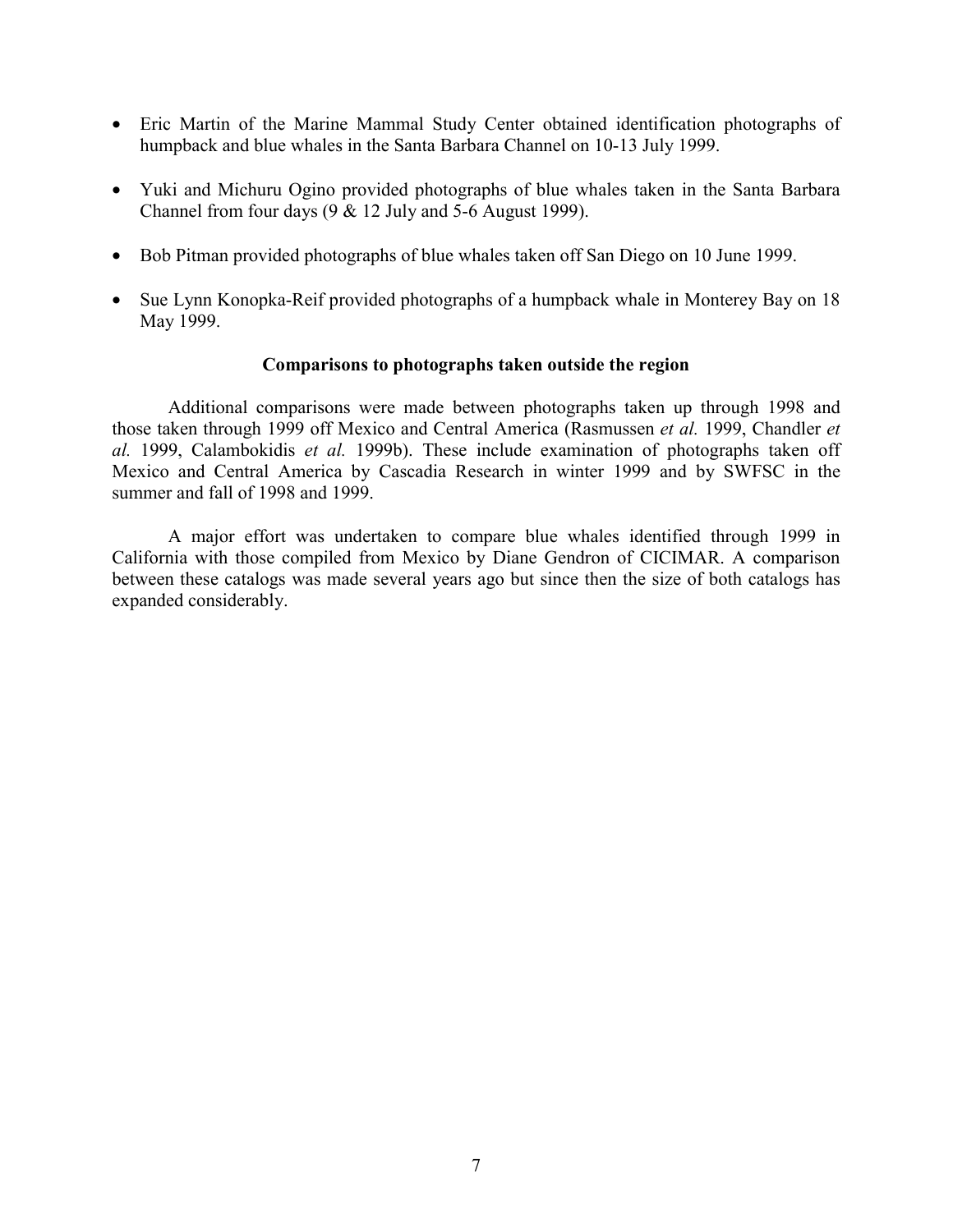## **RESULTS AND DISCUSSION**

#### **Sightings and photographic identification**

<span id="page-7-0"></span>There were 449 sightings of 1,018 humpback whales approached in 1999 off California, Oregon, and Washington with an estimated 646 identifications made which yielded 348 unique individuals (Table 4). Identifications were made from southern California to the Washington/BC border between April and November 1999 (Table 5). Photographic identification of blue whales conducted in 1999 yielded 414 identifications of 178 unique individuals out of 361 sightings of 540 whales (Table 4). No identifications were made north of California (Table 6).

#### **Humpback whale photographic identification off California**

The locations of sightings and identifications of humpback whales in 1999, especially the high proportion around the Monterey Bay area, was different than in most previous years (Table 7). Over half the identifications were made in the Monterey Bay area. This is a result of both the large amount of effort and the high concentration of humpback whales in this area. The high effort in this area included dedicated surveys by Cascadia Research, Oceanic Society research expeditions in this area (lead by Nancy Black), and opportunistic identifications from whalewatching (organized by Nancy Black).

Identifications in a number of other areas off California were also obtained but not as many as in some past years. Just over 244 identifications of 148 unique individuals were obtained in July, September and November in the Gulf of the Farallones region (including off Bodega Bay) (Table 5). Identifications outside Monterey Bay and the Gulf of the Farallones were somewhat hampered by our failure to find high concentrations of whales in other areas off California in 1999. Animals along most of the California coast seemed more widely dispersed than in other recent years. Smaller samples of animals were identified in the Santa Barbara Channel, off San Luis and Morro Bay, off Half-Moon Bay and off Pt. St. George.

Total humpback whales identified in our research for all areas of California, Oregon, and Washington now totals 1,173 (Table 7). These identifications span a 15 year period and so do not represent individuals that were alive at the same time. A majority of these animals have been identified in the Gulf the Farallones at some point in time (Table 7).

#### **Humpback whale photographic identification off Oregon and Washington**

Additional identifications of humpback whales were obtained north of California in 1999. Thirty-two identifications of 21 humpback whales were made by Cascadia personnel off the northern Washington coast in August and October. Additional opportunistic identifications were also obtained in this same area (but mostly on the British Columbia side of the border) throughout the summer by Brian Gisborne who operates a ferry service along Vancouver Island. Fifty identifications of 26 humpback whales were obtained in two days off Newport, Oregon in mid-October 1999. The primary objective of our photographic identification off Oregon and Washington has been to examine the northern border of the apparent boundary between aggregations of humpback whales that feed off California and those off British Columbia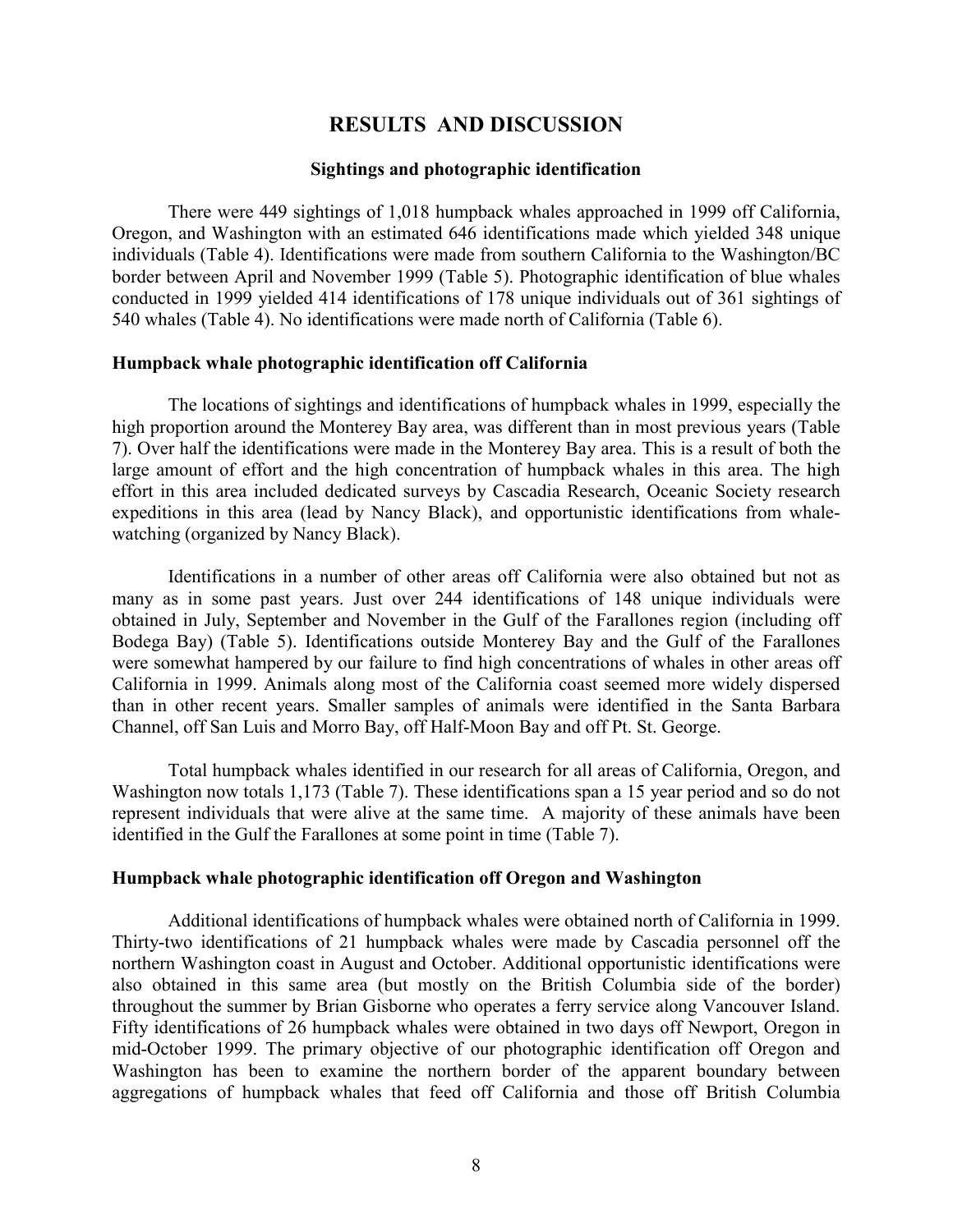<span id="page-8-0"></span>(Calambokidis *et al.* 1996). During photo-identification surveys between 1988 and 1999, 156 whales were individually identified in the Washington/BC border area (Figure 1).

A new effort was conducted in 1999 to compare the 921 humpback whales that were photographed off California with those off Oregon and Washington (Steiger *et al.* 1999). A high degree of interchange was seen between whales off California and those identified from southern Oregon to central Washington (59-82% of whales were seen in both regions). A sharp decrease in interchange rate occurred with the whales that were identified near the Washington/British Columbia border (n=110), of which only 7% were seen off California. These results initially suggested that the northern limit of the California-Washington feeding range should be defined as central Washington or at about 47º30'N. This was also consistent with evidence that the WA/BC area was used by a small number of whales showing high site fidelity (Figure 2).

There were several surprises in the photographic identification data from 1999. An unexpectedly high proportion of whales identified in the WA/BC area in 1999 had not been identified previously in this area. In past years resighting rates have been high with 21 of 29 (72%) of whales identified in 1998 seen in this region previously. The 1999 resighting rate was lower with only 33% of whales identified having been seen in this region previously. As in past years a very low proportion of these whales (1 of 21 had been seen previously off California). We did find a higher degree of interchange within 1999 between whales identified in the summer near the WA/BC border and those seen in the fall off the Oregon coast (Figure 3). Three of 21 whales identified off WA/BC in 1999 were resighted among these 29 whales identified off central Oregon in mid-October. This higher matching rate than indicated in past data may be the result of several factors:

- 1. The overall distribution of humpback whales appeared different in 1999. We had less success finding large concentrations of humpback whales off California in 1999 compared to previous years. We also had greater success than past years identifying whales off Oregon and Washington despite fairly limited effort.
- 2. The higher matching rate we found in 1999 between WA/BC and Oregon could have been the result of our sampling off Oregon later in the season in 1999. These Oregon whales were identified later in the season than our previous samples and indicate more overlap may occur between these regions late in the season when some WA/BC whales begin their movement toward southern wintering areas.

#### **Blue whale photographic identification**

As with humpback whales, blue whale identifications collected in 1999 were more concentrated in a few regions and time periods than in most years. Our largest sample came from a concentration of blue whales in the Santa Barbara Channel in June, July, and August (Table 6). In June alone this area accounted for 272 identifications (66% of our identifications for the year). A large number of identifications (69) were also made off Bodega Bay in September (Table 6). Blue whales were encountered less frequently in other areas such as Monterey Bay and Pt. St. George compared to past years.

Identified blue whales from all years off California total 1,213 (Table 8). A high proportion of the individual blue whales (535 or almost half) have been seen in some year in the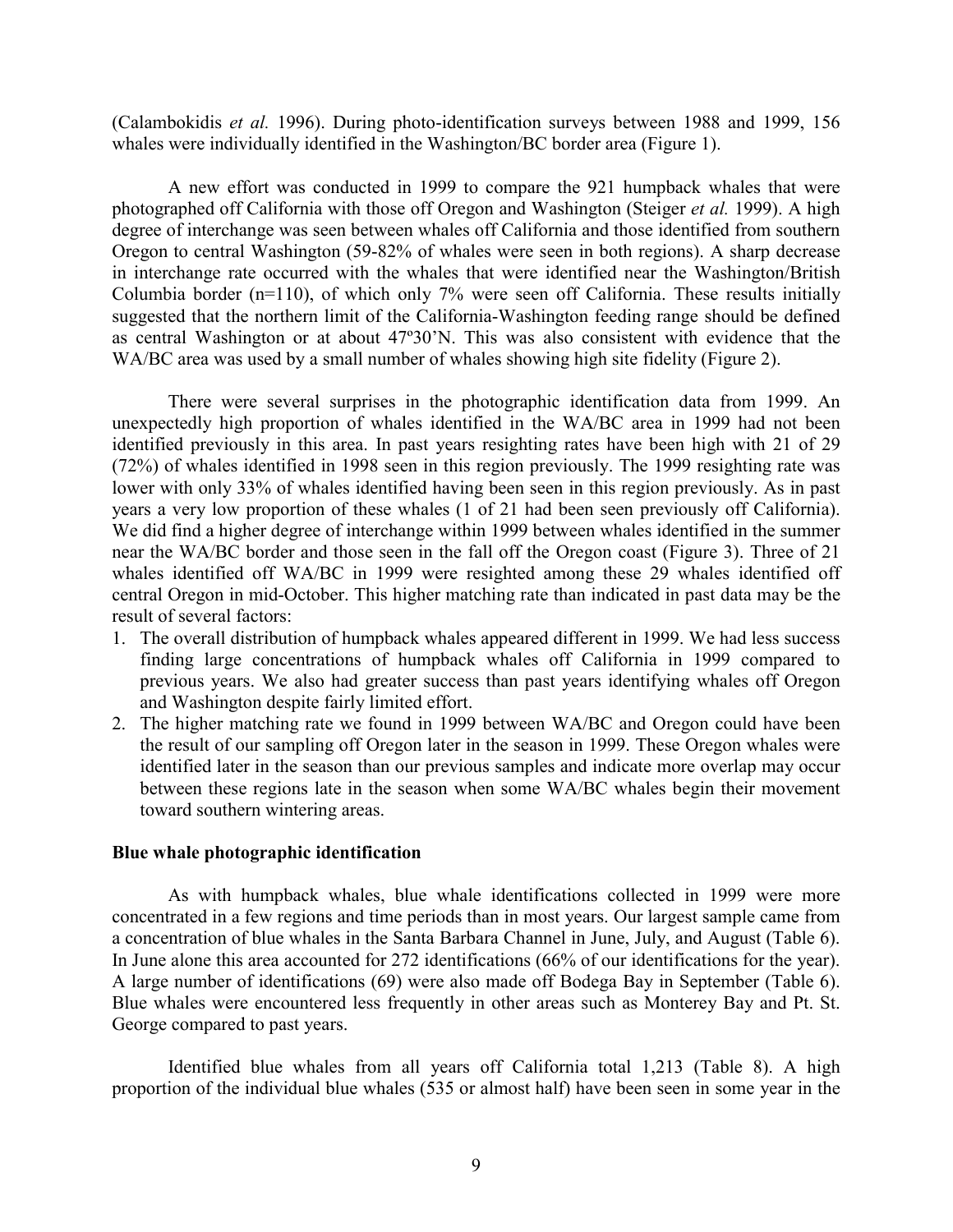<span id="page-9-0"></span>Santa Barbara Channel where we had good success in 1999. This is higher than for any other region.

## **Sightings of cows and calves**

Of 584 humpback whales approached during Cascadia surveys, 20 or 3.4% were judged to be calves (including tentative determinations). A higher proportion of calves were sighted during surveys in Monterey Bay conducted by Nancy Black (21 of 413 whales or 5.1%). This is consistent with observations in past years off California, Oregon, and Washington but remains below that expected for growing population or that found in other humpback whale populations (Steiger and Calambokidis 2000).

Identifications were obtained of 12 different humpback whale mothers with calves; there were 5 additional identified animals that were tentatively considered mothers due to some ambiguity in the data from sightings (Table 9). Four of the twelve known mothers had been identified with a calf in at least one previous year (three of them in two previous years). Of the individuals tentatively identified as mothers, none had been seen previously with a calf. Six definite and three tentative calves were also successfully identified. One of the mothers was seen with a calf in northern Costa Rica in March 1999 before being sighted with a calf in September in the Gulf of the Farallones.

In one sighting of a mother and calf humpback whale made on 18 July 1999 off Pt. Sur, both animals appeared to be entangled in netting. The calf (only marginal ID photograph) had the netting on the front of its body and on the fluke, while the mother (ID# 9031) appeared to have netting on the fluke only. Both animals appeared to be swimming normally and the netting did not appear to restrict their movements. The entanglement on the calf was fairly severe, however, and would pose a long term problem (see photographs below). Neither animals has been resighted as yet.



Photographs of entangled humpback whale calf seen on 18 July 1999 off Pt. Sur.

Only four confirmed sightings of blue whale mothers with calves were made off California in 1999. These were all in the Santa Barbara Channel in June. Two of these sightings made two days apart were of the same cow/calf pair. For all three distinct pairs, the mother was an animal with a sighting history from past years and as expected, the calf was new. One of these (ID#12) has been seen almost every year since 1985 and was documented with a calf in 1992. Another cow with a long-term sighting history was ID#15, first identified in 1975 in Monterey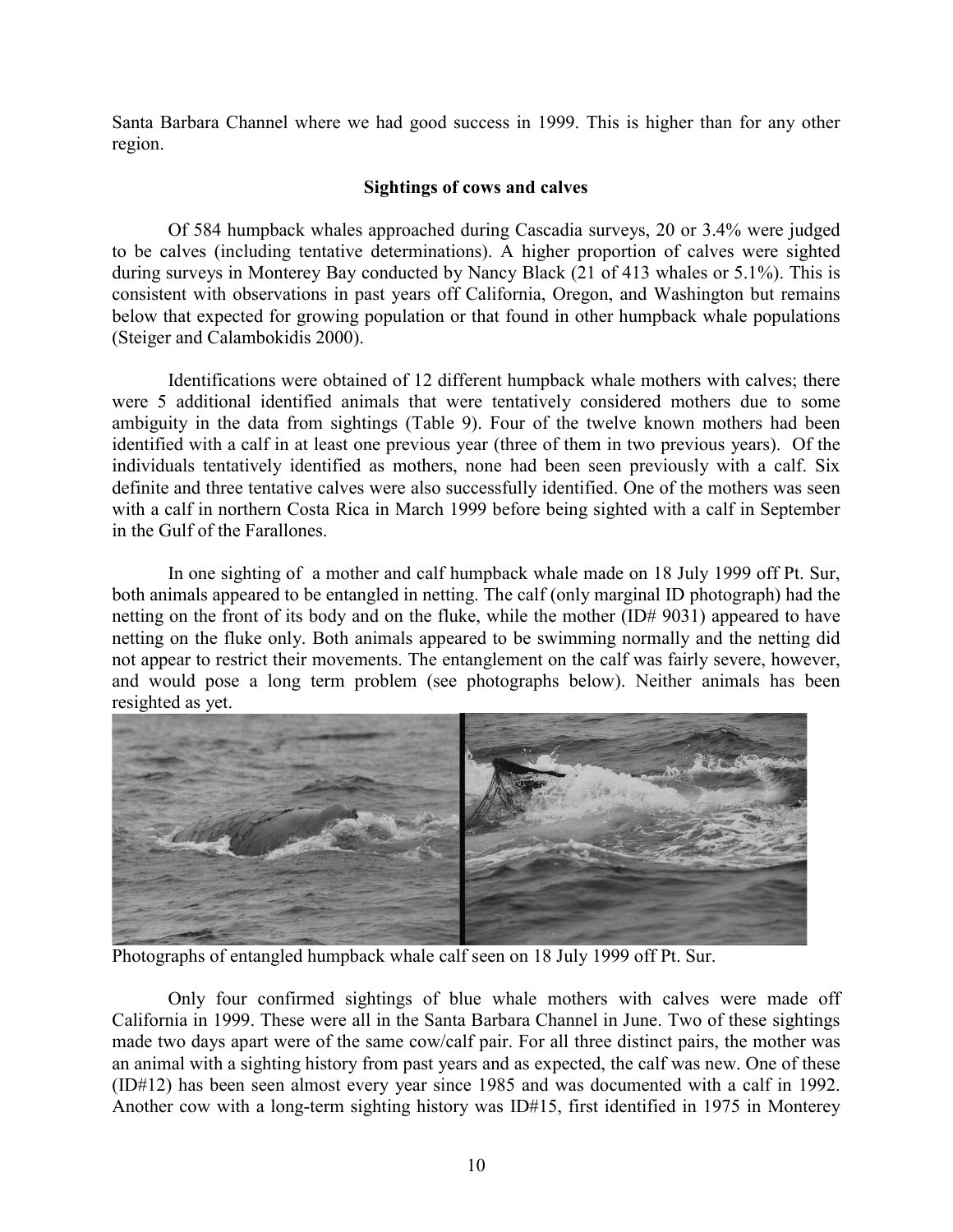<span id="page-10-0"></span>Bay (by Gary Friedrickson). She was identified as a mother with a calf in the Sea of Cortez on 1 April 1999 by a collaborator (Michuru Ogino). On 28 June 1999 when she was seen in the Santa Barbara Channel, she was alone, suggesting she had already weaned or had lost the calf. She had also been identified with a calf off California in 1992.

Our low sighting rate of blue whale mothers and calves is not surprising. Blue whale calves grow rapidly and wean from their mothers in early to mid-summer. After weaning it is no longer possible to reliably determine which animals were born that year. Our low sightings of blue whale calves likely represents the high proportion of calves that are either too large or have weaned from their mothers by the time we conducted our observations.

## **Tagging of blue whales off California**

Following a pilot effort in 1998, we worked in collaboration with National Geographic Television in 1999 to attach an instrument package to blue whales. The 'critter-cam' instrument package included a Hi-8 video camera, hydrophone recording to tape, and a depth and temperature sensor. All attempts in 1999 were made off Bodega Bay on 3 days (19-21 September) with a suction-cup attachment on the end of pole and used Cascadia's RHIB.

We approached nine blue whales and made physical contact with eight resulting in one successful deployment (Table 10). Most unsuccessful deployments were the result of the difficulty of getting a tight seal for a sufficient period to allow the suction cup to fully attach. There was typically a very short time window before the whale dove in which to achieve good placement of the tag such that the system used to evacuate the air could be effective in sucking the tag into place.

The one successful deployment was made on the lead whale of a pair of whales on 20 September at 1413 (Figure 4). The whales were tracked from 1206 until 1650. The tag was attached for about 1½ hours from 1413 to about 1540. During the entire observation period, the whales were traveling at about 4 knots in a generally SW direction. There were only small deviations from the southerly course and speed during the entire observation period. The whales remained in the same orientation to each other with the lead whale several body lengths ahead of the other animal.

The tag yielded data on the dive patterns of the blue whale and provided underwater video images, sounds and temperature. Major dive intervals were generally 5 to 14 minutes (Figure 5). Dive depths ranged down to more than 80 m on two occasions. Shallower dives occurred near the middle of the record where the whales traveled over Cordell Banks and the end of the record when the whales were in deep water. The video record yielded images of the whale swimming, surfacing, and turning. Water was clear and there was no evidence of feeding. Information on the fluke beat rate was apparent from the video and these data (in relation to depth and rate of descent) have been incorporated into a comparative analysis of marine mammal swimming behavior that was recently published in Science (Williams *et al.* 2000).

The animal on which the critter-cam was placed was at least 10 years old. It is a previously identified whale (ID#576) and has been seen 10 times in 5 different years from 1990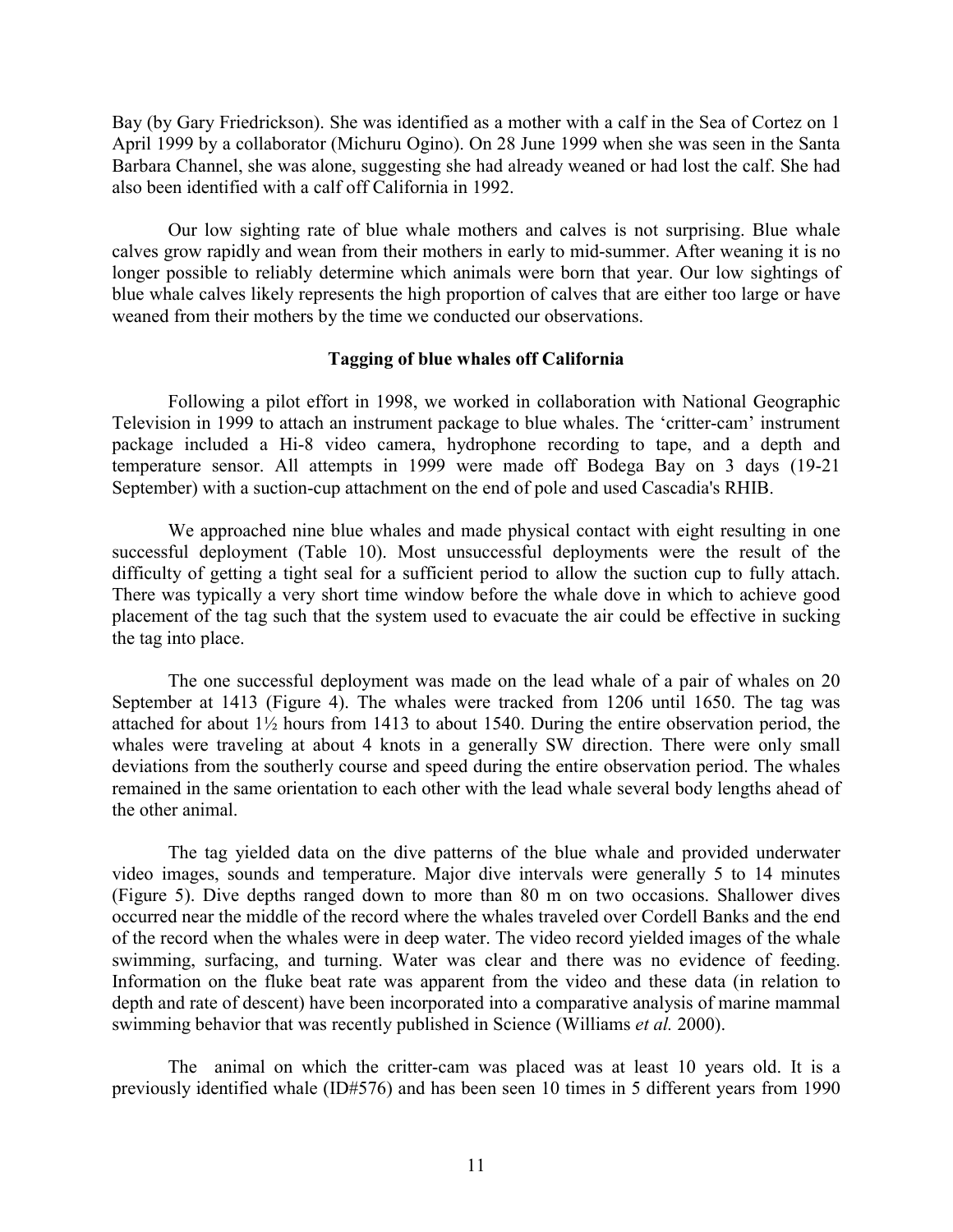<span id="page-11-0"></span>through 1998. Sighting locations have included off San Miquel Island, in Monterey Bay, off Half Moon Bay, and in the Gulf of the Farallones. The trail animal in the pair was also a previously identified whale (ID#006) that we have identified and seen many times since 1986. A sample of sloughed skin was also obtained from the suction cup and should allow genetic determination of sex.

## **Sightings of a white blue whale**

Resightings of one blue whale was easily accomplished in the field due to its virtually allwhite coloration. This animal was first seen on 20 June amongst the large concentration of blue whales in the Santa Barbara Channel (34°07N 120°08W). On 26 June a biopsy sample was obtained from this animal, it was surface feeding sometimes singly and other times in a pair among a concentration of blue whales in the same area (34°09N 119°55W). It was again seen multiple times in the same area on 27 and 28 June. We ended our sampling of this area at that time and did not see the whale again during trips in the following months.

Published accounts of anomalously white-pigmented individuals have been documented in a number of whale species including the closely-related fin whale but not in blue whales (Hain and Leatherwood 1982). Richard Sears of Mingan Island Cetacean Study, however, reported seeing a similar colored white blue whale in the Sea of Cortez several seasons earlier. The whale we saw did not appear to be an adult. At this point we cannot confirm whether this is the same individual. Photographs of some faint markings may allow this evaluation in the future.

#### **Measurements of the sizes of whales**

During field effort in 1999 we experimented with determining the relative sizes of humpback whales by measuring the width of the flukes of animals. In conjunction with identification photographs, the distance to the whale was measured using a *Bushnell* laser rangefinder. The range finder and lens focal-length were calibrated by taking sets of measurement of known size targets on land. The range finders yielded consistent measurements of distance with relatively little error and only a slight bias that was adjusted in the calibration (Figure 6). Measurements of whales were only made when directly behind the whale so that the flukes were perpendicular to the photograph angle.

A total of 42 usable images and measurements were obtained in 1999 off California. Repeated measurements of the same individual yielded fairly consistent results in most cases. The few large deviations in measurements were primarily the result of unrealistically close distance readings from the laser range finder (apparently from false targets) or when only a partial or distorted fluke image was photographed. Measurements provided a realistic distribution of fluke widths (Figure 7).

While this method appears promising for determining the relative sizes of identified whales, there are several aspects of this evaluation still in progress to verify its usefulness. These include:

1. A more complete analysis of potential sources of bias in these measurements.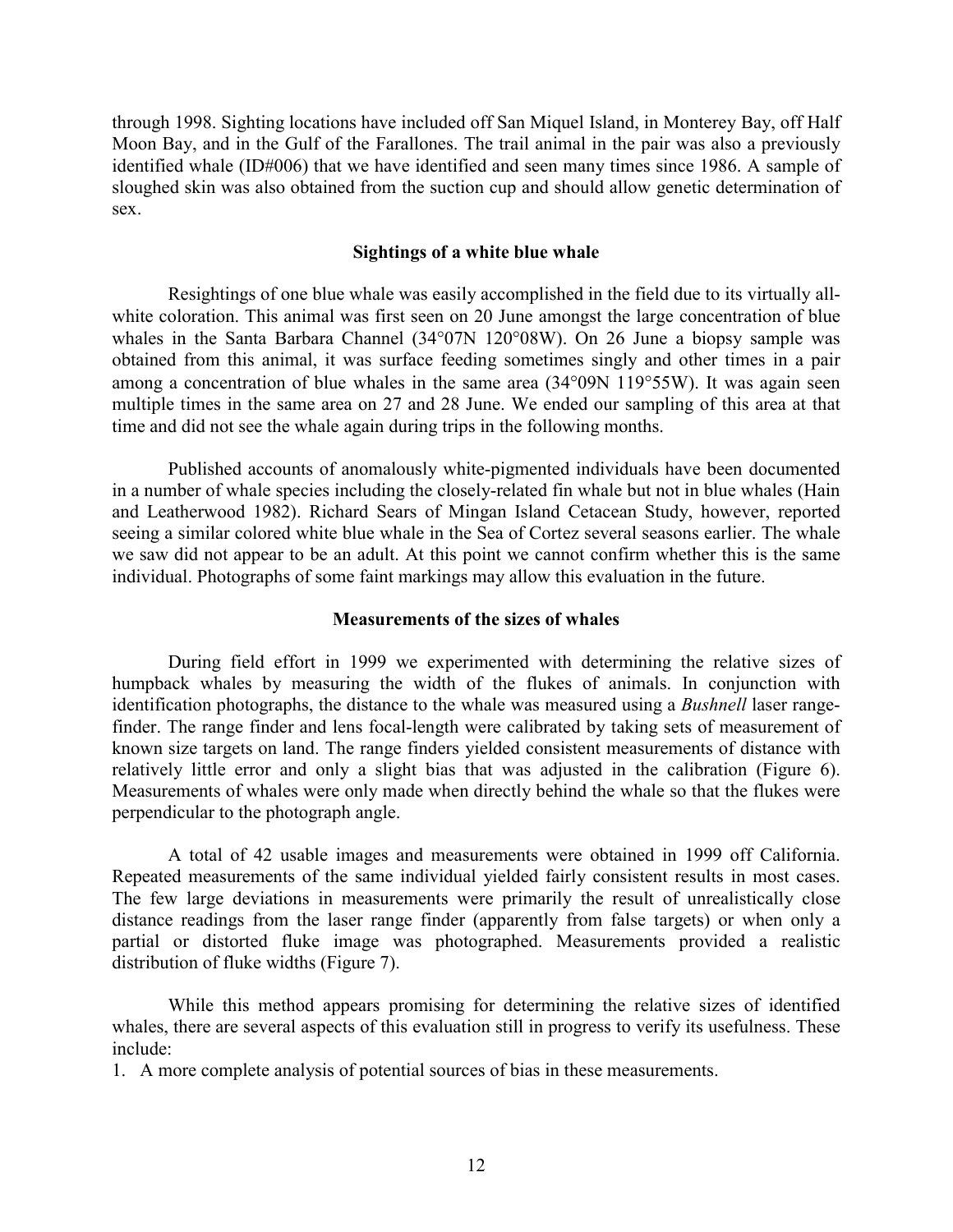- <span id="page-12-0"></span>2. A better determination of reproducibility from an increased sample of repeated measurements of the same individual.
- 3. Compilation of data on the relationship between fluke width and animal length and age class.

## **Central America comparisons**

A major effort was undertaken by Cascadia Research in 1999 to survey potential Central America wintering grounds for the humpback and blue whales that feed off California. Humpback whale surveys were conducted in January and February in coastal waters off Costa Rica, an area where we have conducted annual effort in conjunction with Oceanic Society Expeditions (Calambokidis *et al.* 1999b). An extensive survey was conducted using the schooner *Russamee* that included a search for humpback whales in coastal waters from southern Mexico to Costa Rica (Rasmussen *et al.* 1999) and a search of waters around the Costa Rica Dome for blue whales (Chandler *et al.* 1999) (Figure 8).

Although the humpback whale photographs from Central America have not yet been compared with 1999 California sightings, matching to previous years was completed and yielded new insights into humpback whale use of this area (Rasmussen *et al.* 1999). The humpback whale survey in the *Russamee* off southern Mexico and Central America covered over 600 nmi in 14 days. We made 19 sightings of 31 humpback whales distributed widely in all areas surveyed. The highest sighting rate of animals was found in northern Costa Rica. Of 18 individuals identified photographically during this survey, 14 of these had also been seen feeding off California through 1998 (78%). Surveys off southern Costa Rica in 1999 and previous years have identified a total of 35 individuals (including one off Panama), with 30 of these also identified off California (86%). This high rate of matching suggests that southern Mexico and Central America are used almost exclusively by humpback whales that feed off California. Humpback whales that feed off California appear to utilize a broad region from southern Mexico to Panama as a wintering area. Although densities are low, this region is a more significant wintering area for North Pacific humpback whales than previously thought.

Similarly, over 1,300 nmi of offshore waters out to the Costa Rica Dome were surveyed in two 2-3 week periods between 13 January and 22 March 1999 (Chandler *et al.* 1999). We made 24 sightings of 28 blue whales, with most (18) from 12-15 March 1999. Of 14 whales that were individually identified, 7 were animals previously seen off California. We estimate that we have identified about half (1,000) of the blue whales that feed off California, so the proportion of matches we found indicates whales seen on the Costa Rica Dome at this time of year are comprised primarily of whales that feed off California. There were no matches between the whales seen off California or in winter at the dome and those identified during summer months by SWFSC near the dome or by Daniel Palacios near the Galapagos Islands. The high match rate between the winter sightings off the dome and California and the absence of matches between the winter/spring and summer/fall identifications on the dome suggests there is not a resident population on the dome or if there is one it is relatively small. This would mean that whales seen near the dome in the summer/fall are either migrants from Southern Hemisphere waters, part of a small resident population, or possibly some animals leaving late or arriving early from their summer migration to northern waters. We observed blue whales defecating on several occasions suggesting blue whales feed on this wintering ground.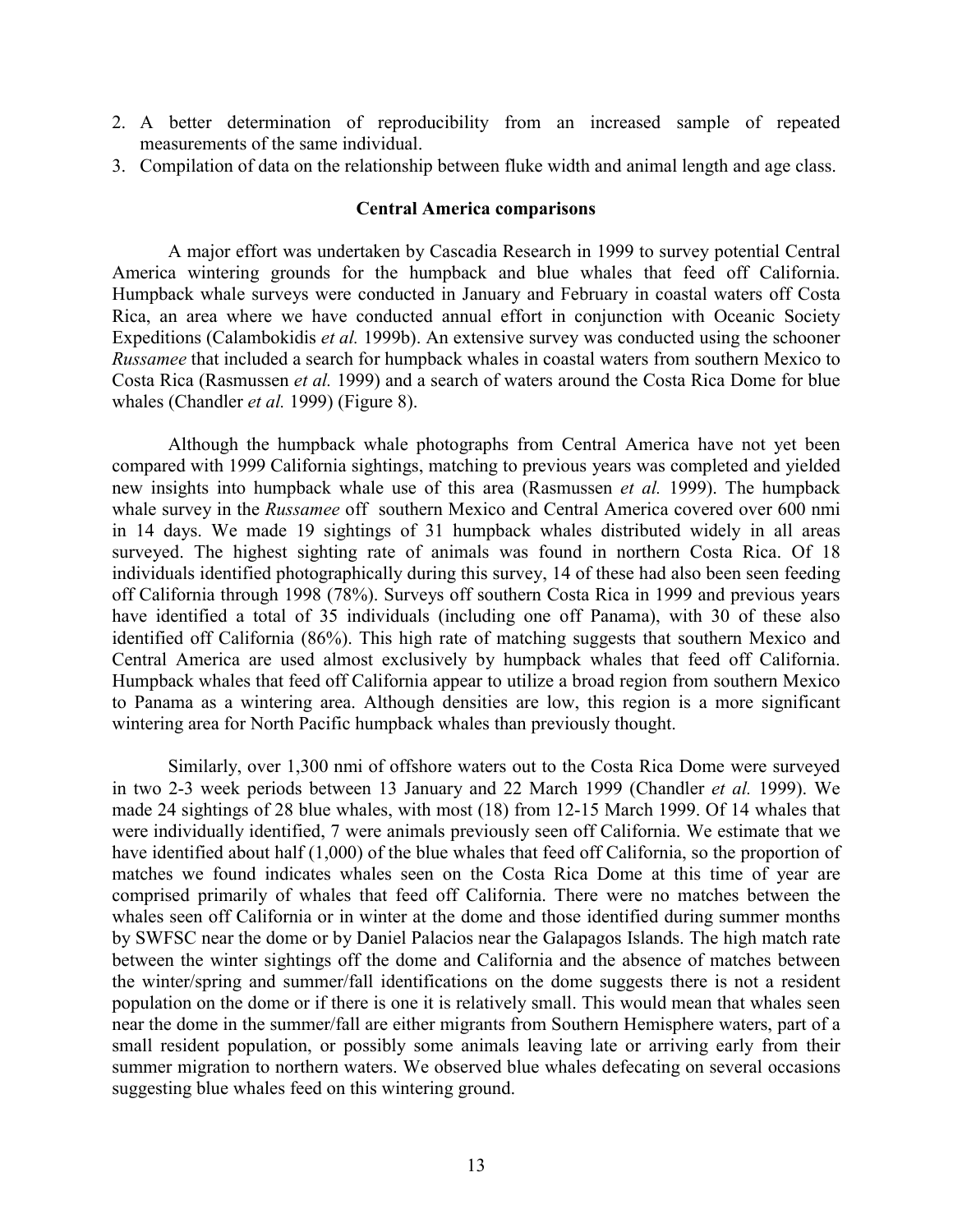<span id="page-13-0"></span>Satellite tag data on blue whales seen off California in the summer and fall have also documented the movements of animals to wintering areas off Mexico and one animal to the area near the Costa Rica Dome (Mate *et al*. 1999). Vocalizations typical of those made by northeast Pacific blue whales were most numerous in the Eastern Tropical Pacific in the winter/spring although some calls were heard year-round (Stafford *et al.* 1999).

#### **Comparison of blue whales to Mexico**

Comparison of Cascadia's catalog to that maintained by Diane Gendron of CICIMAR yielded new information on exchange of whales between California and Mexico (Table 11). The CICIMAR catalog contained 285 individual whales, from this 191 were judged to be of suitable quality for comparison. Of these 191 individuals 67 (35%) matched Cascadia's catalog with 60 representing animals seen in both California and Mexico. Some of these were already known as matches to Mexico based on data gathered previously by Cascadia or collaborators and previous comparisons with the catalog maintained by Mingan Island Cetacean Study. For 31 individual whales, however, these matches provided the first documentation of their being seen in both California and Mexico. Some potential internal matches and reconciliations were identified in this comparison that are currently being double-checked.

There appeared to be a slightly higher matching rate to California for those whales identified on the Pacific coast of Baja, Mexico and those identified in the Sea of Cortez. Of the whales that CICIMAR had identified in the Sea of Cortez only 33% matched to Cascadia's catalog while 50% of those identified off the Pacific coast of Baja matched. The 50% match rate is consistent with what we find for our new annual identifications off California and in some new areas like the Costa Rica Dome. The lower match rate for the whales seen in the Sea of Cortez could indicate that some of these whales tend to go to places other than the California coast in the summer.

#### **Abundance estimates of humpback whales**

Revised estimates of humpback whale abundance were made incorporating 1999 identifications (Tables 12 and 13). New abundances for blue whales were not calculated because of the need for a systematic sample covering the more offshore waters where this species occurs. Petersen mark-recapture estimates using the adjacent years of 1998 and 1999 yielded an estimate of 1,024 humpback whales with a CV of 0.097 (Table 12). This is considerably higher than any other estimates but is consistent with the steady increase that has been observed in this population. For the pairs of samples from adjacent years from 1991 to 1999 the annual rate of increase has been 8.6% (based on regression of the log abundance from 8 pairs of observations,  $r^2=0.90$ ).

Humpback whale abundance estimates obtained with the multi-year Jolly-Seber model yielded similar results; the estimate for 1998 was 817 (Table 13). This model estimated an annual survival/emigration rate of 0.94 and predicted a birth/immigration rate of well over 10%. This is consistent with the observed rate of increase based on the Petersen estimates but is higher than the observed rate of calf sightings.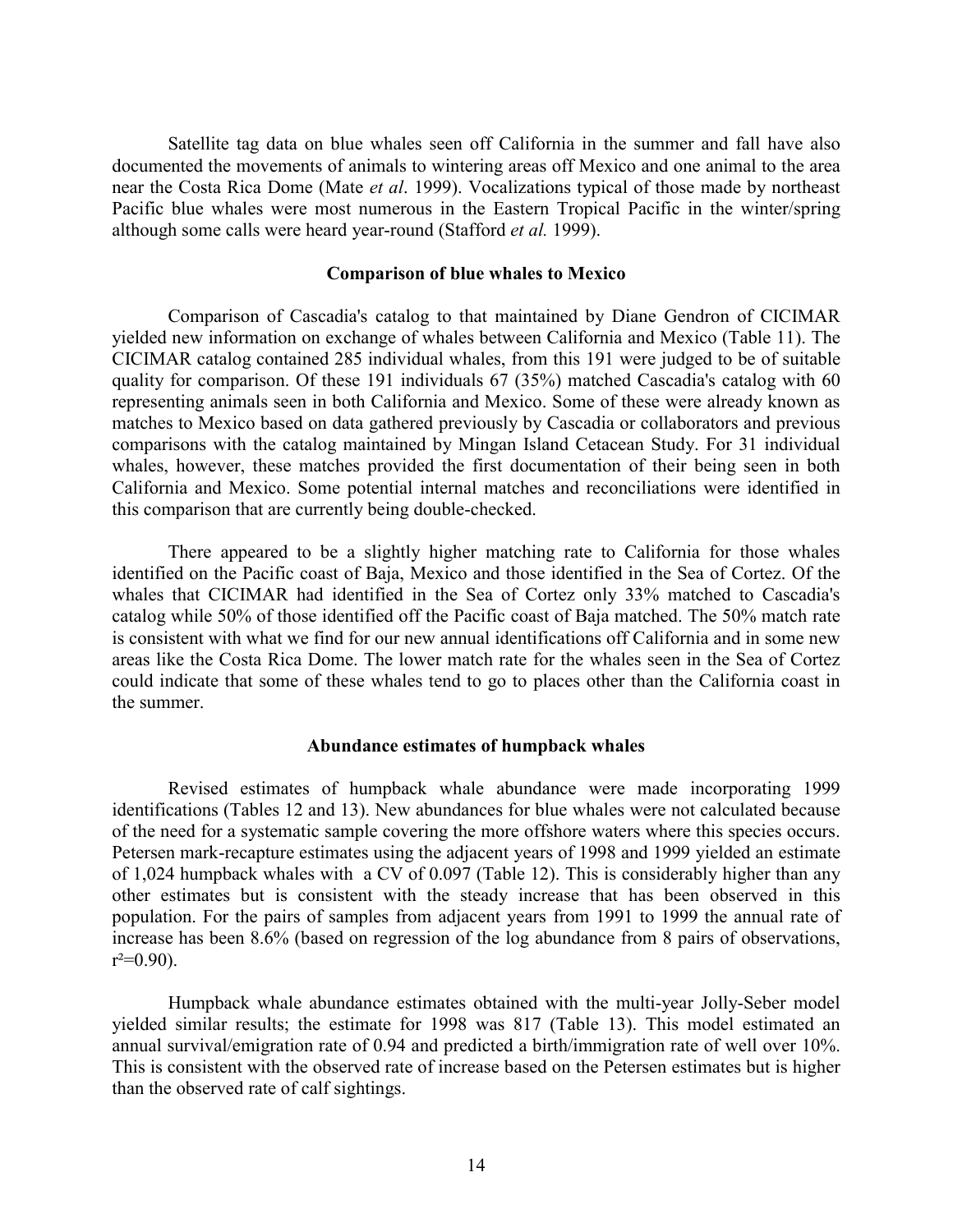## **ACKNOWLEDGMENTS**

<span id="page-14-0"></span>Funding for components of this research was provided by Southwest Fisheries Science Center, Olympic Coast National Marine Sanctuary, Channel Islands National Marine Sanctuary, and National Geographic Television. A number of individuals helped arrange support for this work including Jay Barlow, Ed Bowlby, and Ed Cassano. We also appreciate the several benefactors who provided invaluable supplemental support.

Numerous collaborating researchers provided photographs of humpback and blue whales from California in 1999 that were obtained incidental to their research activities:

- Nancy Black and Peggy Stapp provided photographs from Monterey Bay conducted primarily as part of Oceanic Society Expeditions trips and whale watching trips. Natasha Bodorff provided identifications from one of the Monterey Bay surveys.
- Brian Gisborne and Volker Deeke provided humpback whales photographs taken incidental to gray whale research off Vancouver Island near the Washington/BC border.
- Photographs of a humpback whale seen in Puget Sound on 1 July 1999 were provided by Mark Sears.
- Eric Martin of the Marine Mammal Study Center obtained identification photographs of humpback and blue whales in the Santa Barbara Channel on 10-13 July 1999.
- Yuki and Michuru Ogino provided photographs of blue whales taken in the Santa Barbara Channel from four days  $(9 \& 12 \text{ July and } 5-6 \text{ August } 1999)$  as well as photographs taken in Mexico in March and April 1999.
- Bob Pitman provided photographs of blue whales taken off San Diego on 10 June 1999.
- Sue Lynn Konopka-Reif provided photographs of a humpback whale in Monterey Bay on 18 May 1999.
- Heather Harding and Graeme Ellis provided opportunistic identification photographs taken off Baja, Mexico in January and February 1999.

A number of people assisted in the field effort, the printing and matching of photographs, and the data analysis. Julia Erickson assisted in the field and analysis work including making measurements of humpback whale flukes. Annie Douglas assisted in field work and coordinated photographic analysis and matching effort. Sheryl Lapp, Hilary Dorinson, and Annie Douglas gathered opportunistic data and photographs during the trip of the *Raven* from Washington to California and across to Hawaii. Anne Nelson, Heidi Faken, Celva Boon, Kristine Endsley, and J.R. Veldink assisted in matching and data compilation. Dave Ellifrit conducted surveys off Washington State and assisted in blue whale matching. Diane Gendron of CICIMAR provided her catalog of blue whales in Mexico for comparison. Jay Barlow provided a review of the draft report.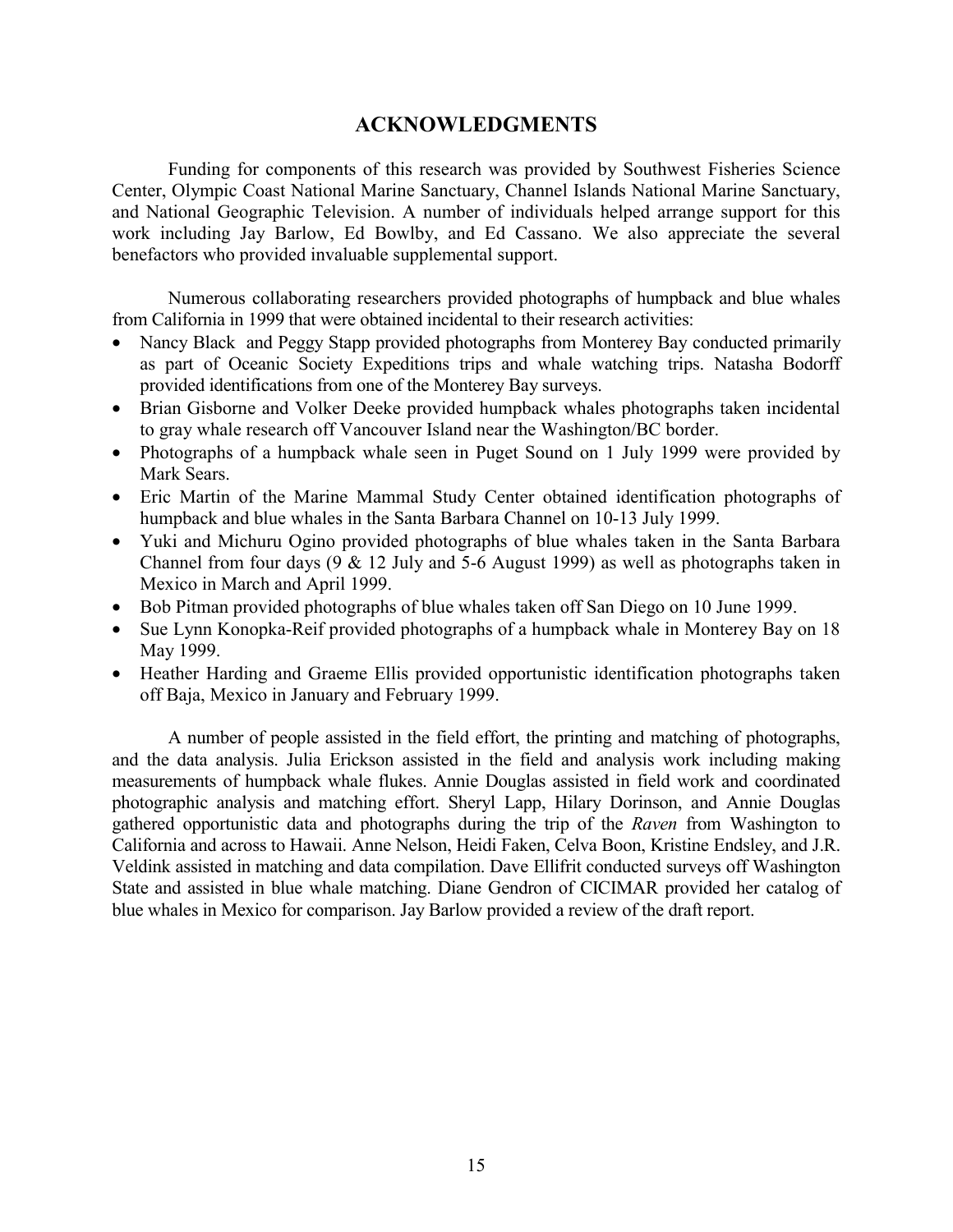## **REFERENCES**

- <span id="page-15-0"></span>Barlow, J. and P. J. Clapham. 1997. A new birth interval approach to estimating demographic parameters of humpback whales. *Ecology* 78:535-546.
- Calambokidis, J., J.C. Cubbage, G.H. Steiger, K.C. Balcomb, and P. Bloedel. 1990a. Population estimates of humpback whales in the Gulf of the Farallones, California. *Report to the International Whaling Commission (special issue 12):*325-333.
- Calambokidis, J., G.H. Steiger, J.C. Cubbage, K.C. Balcomb, C. Ewald, S. Kruse, R. Wells, and R. Sears. 1990b. Sightings and movements of blue whales off central California 1986-88 from photo-identification of individuals*. Report of the International Whaling Commission (special issue 12)*:343-348.
- Calambokidis, J., G.H. Steiger, J.R. Evenson, K.R. Flynn, K.C. Balcomb, D.E. Claridge, P. Bloedel, J.M. Straley, C.S. Baker, O. von Ziegesar, M.E. Dahlheim, J.M. Waite, J.D. Darling, G. Ellis, and G.A. Green. 1996. Interchange and isolation of humpback whales off California and other North Pacific feeding grounds. *Marine Mammal Science* 12:215-226.
- Calambokidis, J., T. Chandler, K. Rasmussen, G.H. Steiger, and L. Schlender. 1999a. Humpback and blue whale photographic identification research off California, Oregon, and Washington in 1998. Final report to Southwest Fisheries Science Center, Olympic Coast National Marine Sanctuaries, and University of California at Santa Cruz. Cascadia Research, 218½ W Fourth Ave., Olympia, WA 98501. 35pp.
- Calambokidis, J., K. Rasmussen, and G.H. Steiger. 1999b. Humpback whales and other marine mammals off Costa Rica, 1996-99. Report on research during Oceanic Society Expeditions in 1998 in cooperation with Elderhostel volunteers. Cascadia Research, 218½ W Fourth Ave., Olympia, WA 98501
- Calambokidis, J., G.H. Steiger, K. Rasmussen, J. Urbán R., K.C. Balcomb, P. Ladrón de Guevara P., M. Salinas Z., J.K. Jacobsen, C.S. Baker, L.M. Herman, S. Cerchio and J.D. Darling. 2000. Migratory destinations of humpback whales that feed off California, Oregon and Washington. *Marine Ecology Progress Series* 192:295-304.
- Chandler, T.E., J. Calambokidis, and K. Rasmussen. 1999. Population identity of blue whales on the Costa Rica Dome. *in:* Abstracts Thirteenth Biennial Conference on the Biology of Marine Mammals, Maui, HI 28 November - 3 December 1999. Society for Marine Mammalogy, Lawrence, KS.
- Hain, H.W. and S Leatherwood. 1982. Two sightings of white pilot whales, *Globicephala melaena*, and summarized records of anomalously white cetaceans. *Journal of Mammalogy* 63:338-343.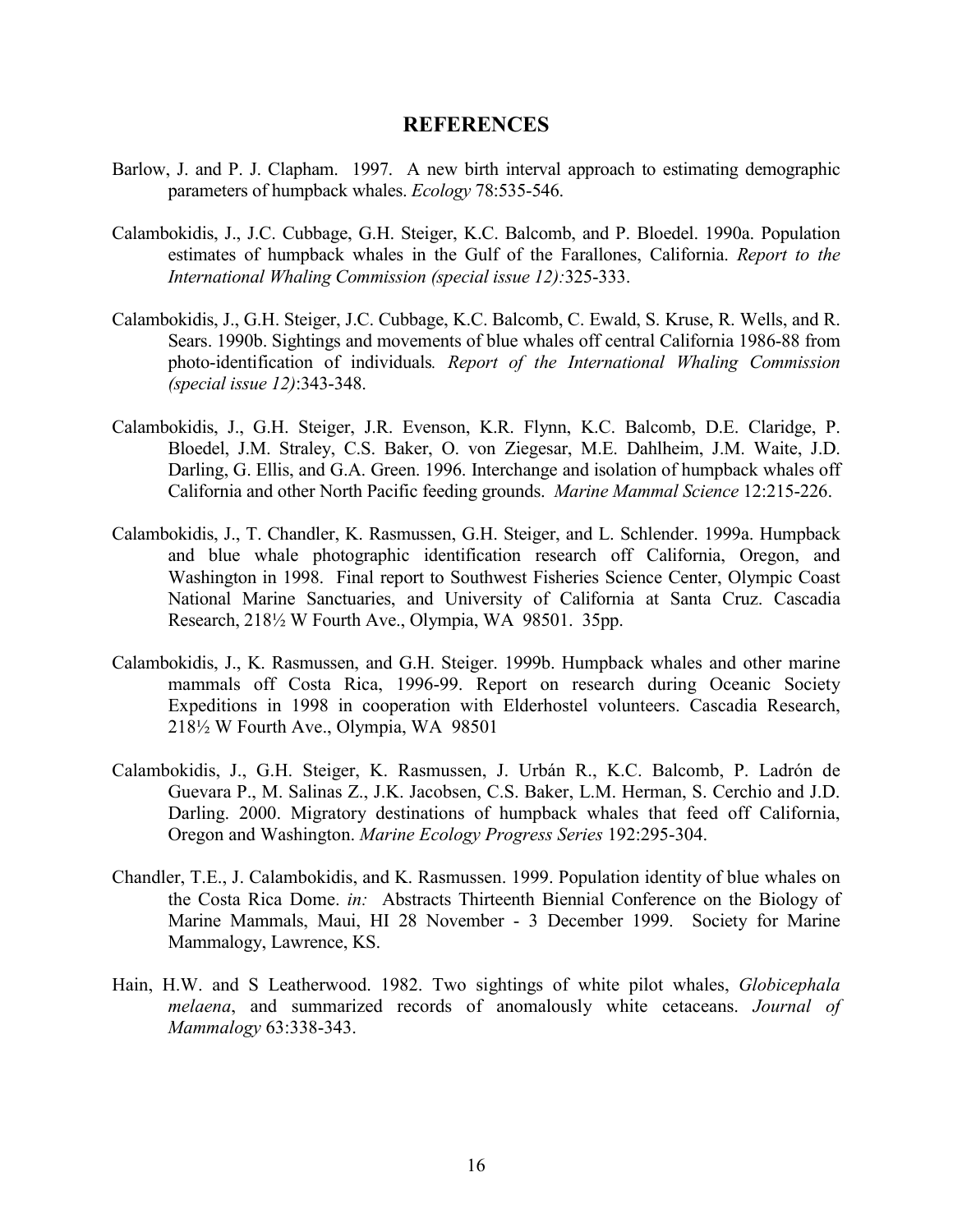- Mate, B.R., B.A. Lagerquist, and J. Calambokidis. 1999. Movements of North Pacific blue whales during the feeding season off southern California and their southern fall migration. *Marine Mammal Science* 15:1246-1257
- Rasmussen, K., J. Calambokidis, G.H. Steiger, and T.E. Chandler. 1999. Central America as a significant wintering ground for North Pacific humpback whales. *in:* Abstracts Thirteenth Biennial Conference on the Biology of Marine Mammals, Maui, HI 28 November - 3 December 1999. Society for Marine Mammalogy, Lawrence, KS.
- Stafford, K.M., S.L. Nieukirk, and C.G. Fox. 1999. An acoustic link between blue whales in the eastern tropical Pacific and the northeast Pacific. *Marine Mammal Science* 15:1258-1268.
- Steiger, G.H. and J. Calambokidis. 2000. Reproductive rates of humpback whales off California. *Marine Mammal Science* 16:220-239*.*
- Steiger, G.H., J. Calambokidis, D.K. Ellifrit, K.C. Balcomb, J.D. Darling and G.A. Green. 1999. Distribution and population structure of humpback whales off Oregon and Washington. *in:* Abstracts Thirteenth Biennial Conference on the Biology of Marine Mammals, Maui, HI 28 November - 3 December 1999. Society for Marine Mammalogy, Lawrence, KS.
- Williams, T.M., R.W. Davis, L.A. Fuiman, J. Francis, B.J. Le Boeuf, M. Horning, J. Calambokidis, and D.A. Croll. 2000. Sink or swim: Strategies for cost-efficient diving by marine mammals. Science 288:133-136.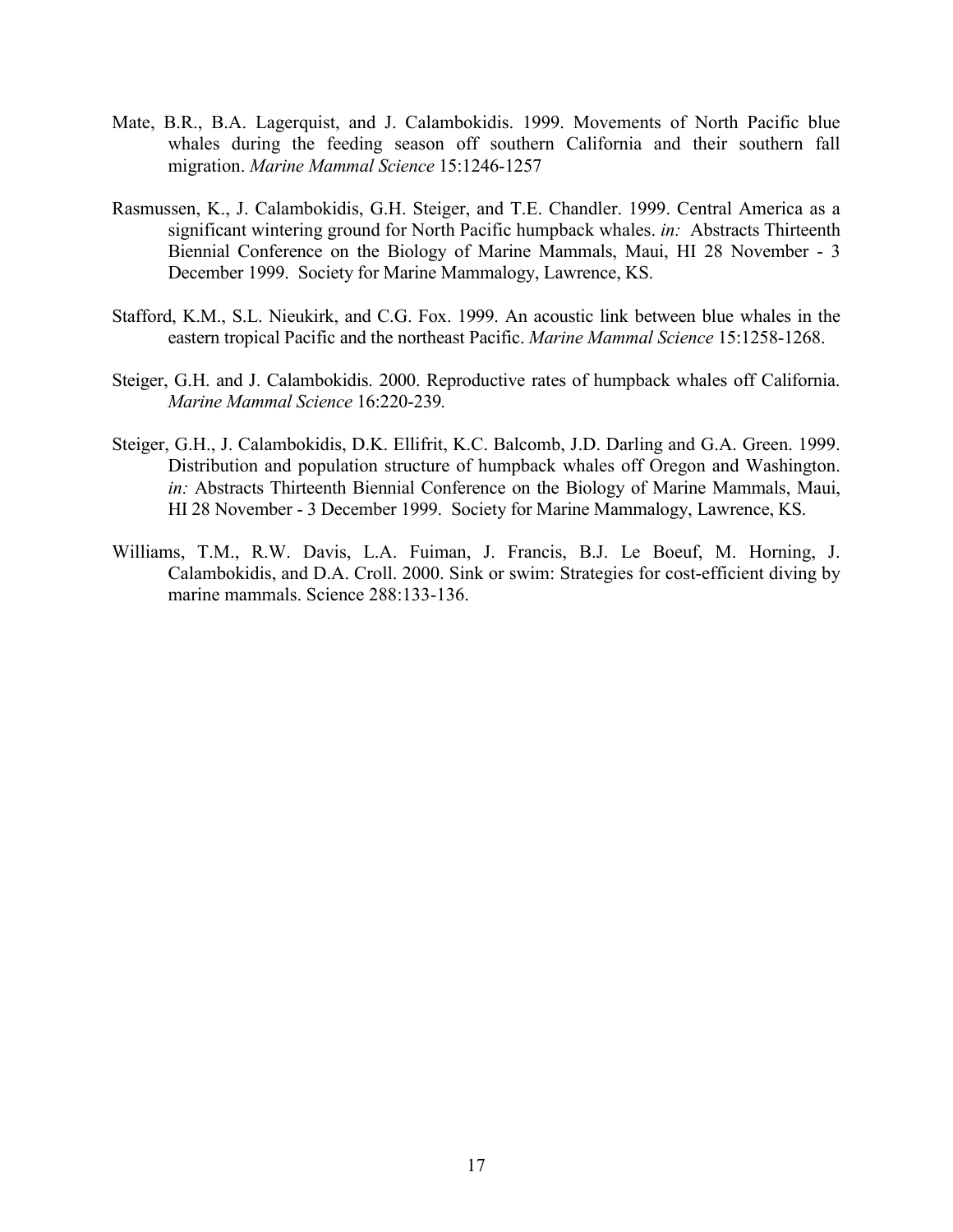# **TABLES AND FIGURES**

## <span id="page-17-0"></span>Tables

1-List of CRC effort off Oregon and Washington

2-List of CRC effort off California

3-List of Monterey Bay effort by Nancy Black and Oceanic Society

4-Summary of sightings and identifications

5-Humpback whales identified by region and month

6-Blue whales identified by region and month

7-Humpback whales by region and year

8-Blue whales by region and year

9-Humpback mothers and calves

10-Crittercam deployments

11-Summary of matches with CICIMAR

12-Humpback mark-recapture (Petersen)

13-Humpback whale Jolly-Seber results

Figures

1-Identifications by region off Oregon and Washington

2-Rate of discovery of humpback whales off WA/BC

3-Locations and movements of humpback whales off Oregon and Washington in 1999

4-Movements of blue whales during tagging

5-Dive profile of tagged blue whale

6-Measured distance vs. range-finder distance

7-Frequency of fluke sizes

8-Survey route and sighting locations of humpback and blue whales during 1999 Central America cruise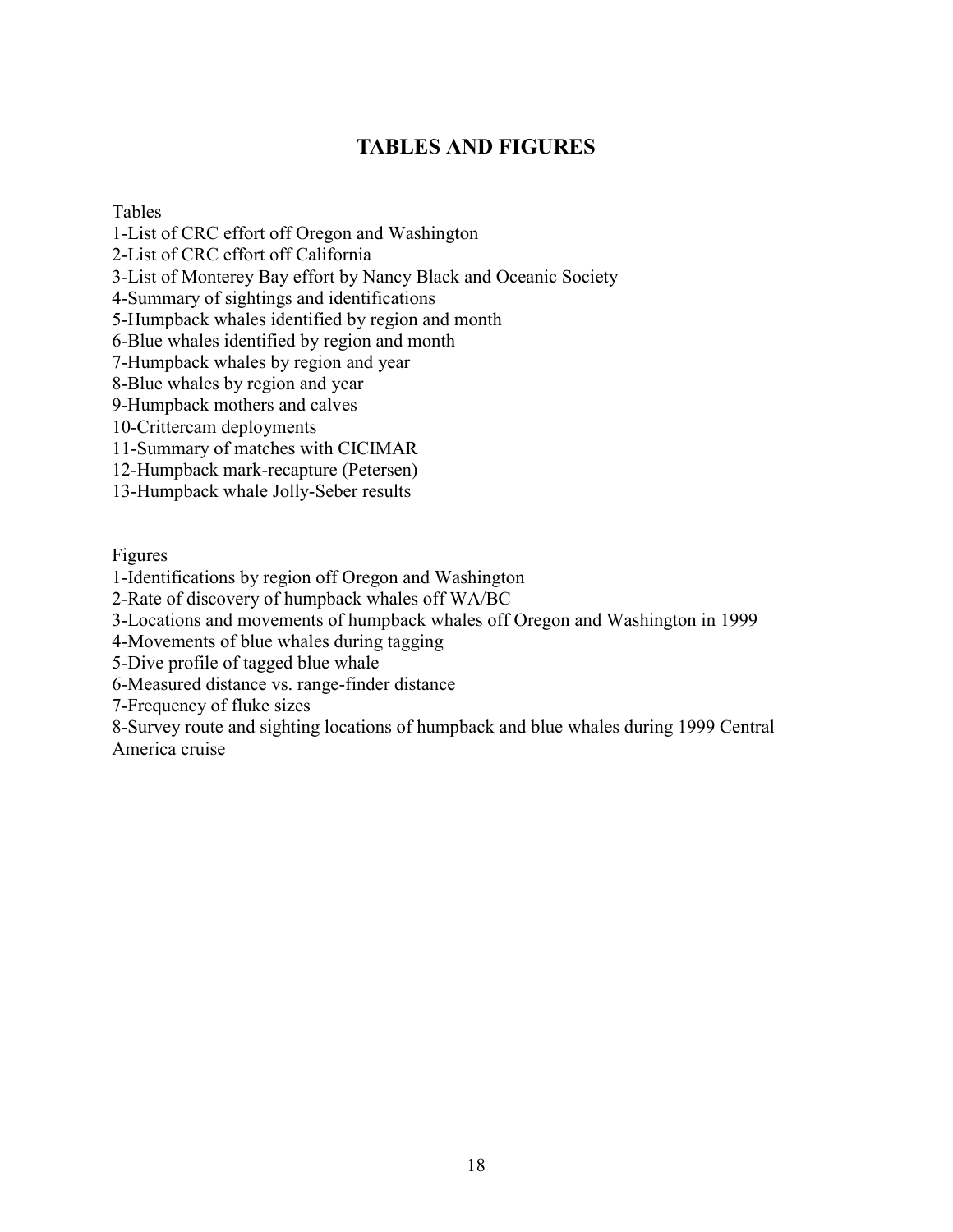Table 1. Summary of field effort by Cascadia Research personnel off Oregon and Washington in 1999.

|                        |                 |               | <b>Time</b>  |       |                     | <b>Dist</b> | Latitude |              |                | <b>Gray whale</b> |                |                  |                | <b>Humpback whale</b> |
|------------------------|-----------------|---------------|--------------|-------|---------------------|-------------|----------|--------------|----------------|-------------------|----------------|------------------|----------------|-----------------------|
| Date                   | <b>Vessel</b>   | <b>Region</b> | <b>Start</b> |       | <b>End Duration</b> | nmi         | South    | <b>North</b> | $\text{Sit }#$ | An#               | Pho $#$        | $\text{Sit } \#$ | An#            | Pho $#$               |
| Oregon                 |                 |               |              |       |                     |             |          |              |                |                   |                |                  |                |                       |
| 6-Sep-99               | <b>RAV</b>      | Southern      | 12:52        | 19:44 | 6.9                 | 46          | 44.184   | 44.608       |                |                   |                |                  |                |                       |
| 8-Sep-99               | <b>RAV</b>      | Southern      | 8:33         | 18:33 | 10.0                | 49          | 42.908   | 43.370       |                |                   |                |                  |                |                       |
| $13-Sep-99$            | N <sub>1</sub>  | Central       | 11:37        | 19:54 | 8.3                 | 82          | 44.488   | 45.598       | 9              | 12                | 10             |                  |                |                       |
| 12-Oct-99              | N <sub>2</sub>  | Central       | 8:17         | 19:15 | 11.0                | 96          | 44.411   | 44.837       | 12             | 20                | 16             | 12               | 33             | 26                    |
| 13-Oct-99              | N <sub>2</sub>  | Central       | 8:03         | 18:10 | 10.1                | 90          | 44.399   | 44.651       |                |                   |                | 19               | 46             | 32                    |
| Washington outer coast |                 |               |              |       |                     |             |          |              |                |                   |                |                  |                |                       |
| 20-May-99              | N <sub>1</sub>  | <b>OC</b>     | 8:20         | 18:05 | 9.8                 | 70          | 47.849   | 48.390       | 61             | 86                | 66             |                  |                |                       |
| 28-Jun-99              | OOS             | <b>OC</b>     | 8:00         | 17:06 | 9.1                 | 80          | 47.995   | 48.398       | 3              | 4                 | $\overline{2}$ |                  |                |                       |
| 3-Aug-99               | OC2             | <b>OC</b>     | 8:47         | 18:23 | 9.6                 | 97          | 48.229   | 48.395       |                |                   |                | 5                | 7              | 5                     |
| 4-Aug-99               | OC <sub>2</sub> | <b>OC</b>     | 13:10        | 19:58 | 6.8                 | 58          | 48.159   | 48.387       | 2              | 3                 | 3              | 2                | $\overline{c}$ |                       |
| 5-Aug-99               | OC <sub>2</sub> | <b>OC</b>     | 8:55         | 18:03 | 9.1                 | 74          | 48.083   | 48.394       |                |                   |                |                  |                |                       |
| 30-Aug-99              | <b>RAV</b>      | <b>OC</b>     | 6:22         | 16:45 | 10.4                | 39          | 48.218   | 48.502       |                |                   |                | 3                | 7              |                       |
| $2-Sep-99$             | <b>RAV</b>      | Southern      | 6:46         | 18:43 | 12.0                | 79          | 45.657   | 46.857       |                |                   |                |                  |                |                       |
| $10$ -Oct-99           | N <sub>2</sub>  | <b>OC</b>     | 8:45         | 19:00 | 10.3                | 108         | 48.305   | 48.498       | 2              | $\overline{2}$    |                | 5                | 16             | 15                    |
| 20-Oct-99              | N <sub>2</sub>  | <b>OC</b>     | 8:04         | 18:05 | 10.0                | 150         | 47.859   | 48.385       |                |                   |                | 8                | 15             | 12                    |
| Total                  |                 | 14            | days         |       | 133.2               | 1,118       |          |              | 89             | 127               | 98             | 54               | 126            | 92                    |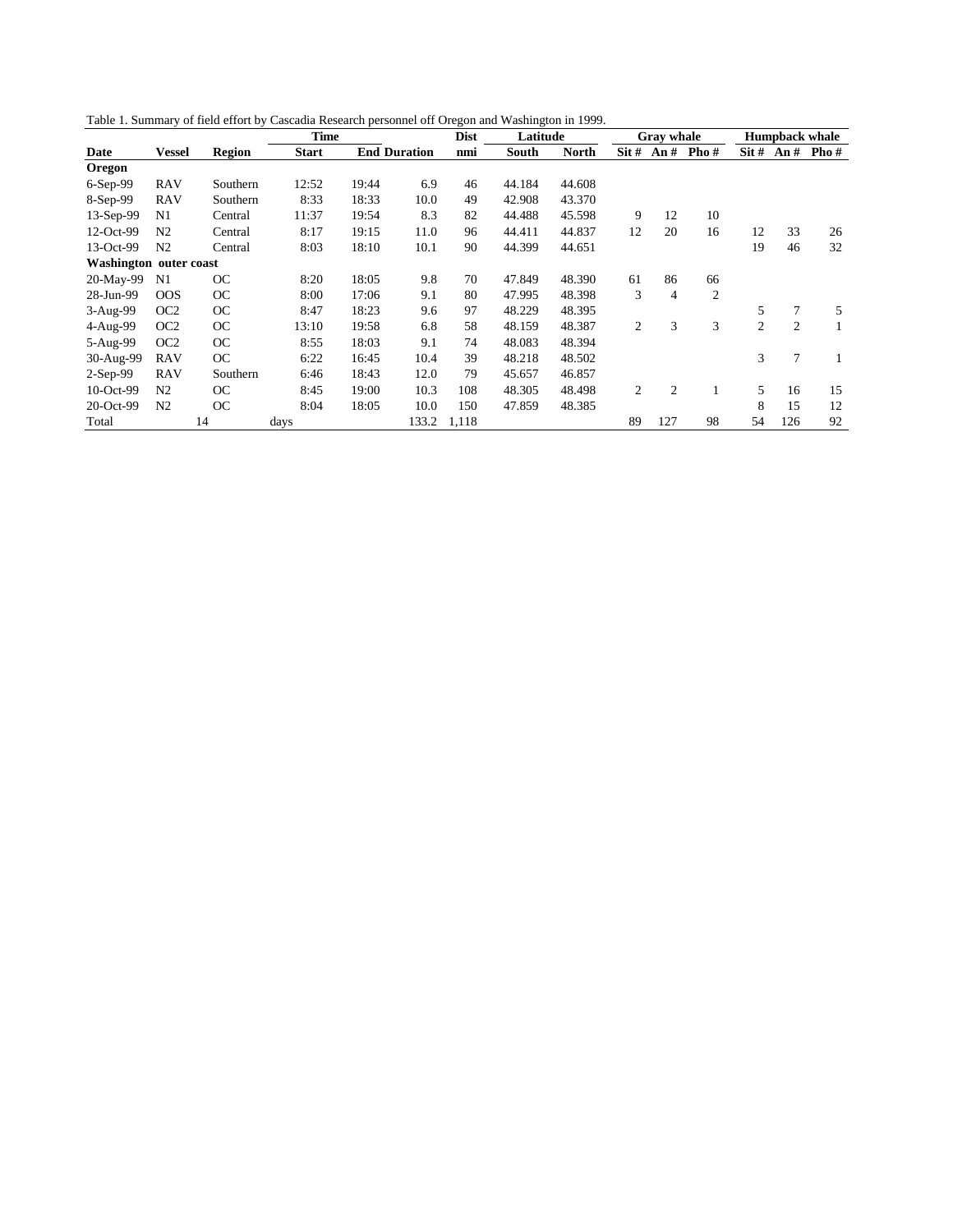|                              |               | <b>Time</b>   |       |                     | <b>Dist</b>    | Latitude |        |              | <b>Gray</b> whale |                                           |                     |                              | <b>Humpback whale</b>    |                                | <b>Blue whale</b> |                                |
|------------------------------|---------------|---------------|-------|---------------------|----------------|----------|--------|--------------|-------------------|-------------------------------------------|---------------------|------------------------------|--------------------------|--------------------------------|-------------------|--------------------------------|
| <b>Vessel</b><br>Date        | <b>Region</b> | <b>Start</b>  |       | <b>End Duration</b> | nmi            | South    | North  |              |                   | $\text{Sit}\# \text{ An}\# \text{ Pho}\#$ |                     | $\text{Sit}~\#~\text{An}~\#$ | Pho#                     | Sit #                          | An $#$            | Pho#                           |
| 16-Jun-99 N2                 | CA            | 7:39          | 8:50  | 1.2                 | $\sqrt{2}$     | 34.242   | 34.250 |              |                   |                                           |                     |                              |                          |                                |                   |                                |
| 20-Jun-99 N2                 | CA            | 7:54          | 18:33 | 10.7                | 79             | 34.104   | 34.408 |              |                   |                                           |                     |                              |                          | 41                             | 53                | 50                             |
| 22-Jun-99 N2                 | CA            | 7:19          | 20:37 | 13.3                | 142            | 34.105   | 34.250 |              |                   |                                           | 8                   | 17                           | 12                       | 38                             | 42                | 39                             |
| 25-Jun-99 N2                 | CA            | 8:30          | 17:38 | 9.1                 | 75             | 34.088   | 34.408 |              |                   |                                           | $\mathbf{1}$        | 3                            | 3                        | 30                             | 44                | 39                             |
| 26-Jun-99 N2                 | CA            | 7:15          | 16:27 | 9.2                 | 54             | 34.134   | 34.408 |              |                   |                                           |                     |                              |                          | 33                             | 47                | 41                             |
| 27-Jun-99 N2                 | CA            | 7:30          | 21:10 | 13.7                | 105            | 34.109   | 34.407 |              |                   |                                           |                     |                              |                          | 68                             | 106               | 88                             |
| 28-Jun-99 N2                 | CA            | 8:08          | 18:15 | 10.1                | 56             | 34.127   | 34.407 |              |                   |                                           | $\sqrt{2}$          | $\overline{4}$               | 3                        | 24                             | 36                | 27                             |
| 10-Jul-99 N2                 | CA            | 7:48          | 12:59 | 5.2                 | 67             | 34.123   | 34.408 |              |                   |                                           | $\mathbf{1}$        | $\mathbf{1}$                 | $\mathbf{1}$             | $\,1\,$                        | $\mathbf{1}$      | $\mathbf{1}$                   |
| 12-Jul-99 N2                 | CA            | 6:43          | 15:03 | 8.3                 | 139            | 34.798   | 35.672 |              |                   |                                           |                     |                              |                          | $\mathbf{1}$                   | $\mathbf{1}$      | $\mathbf{1}$                   |
| 13-Jul-99 N2                 | CA            | 6:40          | 18:12 | 11.5                | 129            | 37.110   | 37.719 |              |                   |                                           | 14                  | 41                           | 33                       |                                |                   |                                |
| 14-Jul-99 N2                 | CA            | 7:16          | 21:18 | 14.0                | 100            | 36.553   | 37.501 |              |                   |                                           | 12                  | 24                           | 20                       |                                |                   |                                |
| 16-Jul-99 N2                 | CA            | 6:00          | 13:26 | 7.4                 | 88             | 36.603   | 36.964 |              |                   |                                           | 8                   | 17                           | 13                       | $\mathbf{1}$                   | $\overline{c}$    | $\mathbf{1}$                   |
| 17-Jul-99 N2                 | CA            | 7:01          | 16:16 | 9.3                 | 127            | 36.603   | 37.332 |              |                   |                                           | 3                   | $\sqrt{5}$                   | $\overline{2}$           |                                |                   |                                |
| 18-Jul-99 N2                 | CA            | 6:42          | 16:51 | 10.2                | 100            | 36.218   | 36.964 |              |                   |                                           | 15                  | 32                           | 30                       | $\overline{7}$                 | 9                 | 8                              |
| 19-Jul-99 N2                 | CA            | 7:27          | 18:12 | 10.8                | 167            | 36.078   | 36.964 |              |                   |                                           | 18                  | 27                           | 27                       | 5                              | 5                 | 5                              |
| 20-Jul-99 N2                 | CA            | 7:11          | 12:56 | 5.8                 | 78             | 36.537   | 36.963 |              |                   |                                           | 13                  | 27                           | 17                       |                                |                   |                                |
| 22-Jul-99 N2                 | CA            | 6:23          | 18:56 | 12.6                | 145            | 37.454   | 37.786 |              |                   |                                           | 14                  | 32                           | 27                       | 16                             | 22                | 20                             |
| 24-Aug-99 RUS                | CA            | 8:15          | 19:37 | 11.4                | 56             | 34.237   | 34.448 |              |                   |                                           |                     |                              |                          |                                |                   |                                |
| 25-Aug-99 RUS                | CA            | 6:35          | 20:00 | 13.4                | 57             | 34.448   | 34.893 |              |                   |                                           | 3                   | $\overline{4}$               | $\overline{4}$           |                                |                   |                                |
| 26-Aug-99 RUS                | CA            | 10:02         | 19:41 | 9.7                 | 54             | 35.614   | 36.107 |              |                   |                                           | $\overline{c}$      | 5                            | $\overline{4}$           |                                |                   |                                |
| 27-Aug-99 RUS                | CA            | 6:44          | 19:40 | 12.9                | 52             | 35.919   | 36.301 |              |                   |                                           | 3                   | 6                            | $\overline{\mathcal{L}}$ | $\mathbf{1}$                   | $\sqrt{2}$        | $\overline{c}$                 |
| 3-Sep-99 N2                  | CA            | 7:20          | 16:52 | 9.5                 | 109            | 37.961   | 38.317 |              |                   |                                           | $\overline{2}$      | $\overline{4}$               | $\overline{4}$           | $\overline{c}$                 | 3                 | $\mathbf{1}$                   |
| 4-Sep-99 N2                  | CA            | 7:19          | 17:55 | 10.6                | 112            | 37.481   | 37.917 |              |                   |                                           | 14                  | 26                           | 20                       | 3                              | 6                 | 6                              |
| 5-Sep-99 N2                  | CA            | 8:21          | 13:49 | 5.5                 | 60             | 36.706   | 36.919 |              |                   |                                           |                     |                              |                          |                                |                   |                                |
| 8-Sep-99 N2                  | CA            | 7:25          | 18:22 | 11.0                | 127            | 37.481   | 38.001 |              |                   |                                           | 14                  | 22                           | 17                       | 8                              | 9                 | 9                              |
| 9-Sep-99 RAV                 | CA            | 6:44          | 19:18 | 12.6                | 62             | 41.257   | 41.785 |              |                   |                                           | $\overline{c}$      | $\overline{4}$               |                          |                                |                   |                                |
| 11-Sep-99 RAV                | CA            | 12:31         | 19:19 | 6.8                 | 43             | 40.353   | 40.853 |              |                   |                                           |                     |                              |                          |                                |                   |                                |
| $12$ -Sep-99 RAV             | CA            | 8:53          | 18:51 | 10.0                | 33             | 38.639   | 39.039 |              |                   |                                           | $\mathbf{1}$        | $\mathbf{1}$                 |                          |                                |                   |                                |
| 14-Sep-99 N1                 | CA            | 11:00         | 13:15 | 2.3                 | 10             | 41.742   | 41.790 |              |                   |                                           |                     |                              |                          |                                |                   |                                |
| 15-Sep-99 N1                 | ${\rm CA}$    | 8:30          | 9:30  | 1.0                 | $\overline{4}$ | 38.293   | 38.323 |              |                   |                                           |                     |                              |                          |                                |                   |                                |
| 15-Sep-99 N2                 | CA            | 11:56         | 14:24 | 2.5                 | 16             | 38.282   | 38.323 |              |                   |                                           |                     |                              |                          |                                |                   |                                |
| 16-Sep-99 N1                 | CA            | 8:40          | 19:30 | 10.8                | 108            | 38.289   | 38.718 |              |                   |                                           | 2                   | $\overline{4}$               | 3                        | $\tau$                         | 11                | 12                             |
|                              | CA            |               | 19:45 | 9.8                 | 109            | 37.722   | 38.323 |              |                   |                                           | 9                   | 15                           | 9                        |                                |                   |                                |
| 16-Sep-99 N2<br>17-Sep-99 N1 | CA            | 9:55<br>15:14 | 19:19 | 4.1                 | 30             | 38.280   | 38.323 |              |                   |                                           |                     |                              |                          | 3                              | 6                 | $\overline{4}$                 |
| 17-Sep-99 N2                 | CA            | 9:39          | 19:20 | 9.7                 | 40             | 38.256   | 38.323 |              |                   |                                           | 3                   | $\,$ 8 $\,$                  | 5                        | 20                             | 38                | 28                             |
|                              |               |               |       |                     |                |          |        |              |                   |                                           |                     | 5                            | 6                        |                                | $\overline{2}$    |                                |
| 18-Sep-99 N1                 | CA            | 9:04          | 19:14 | 10.2                | 128            | 37.899   | 38.521 |              |                   |                                           | 3<br>$\overline{4}$ |                              |                          | $\mathbf{1}$<br>$\overline{c}$ | 6                 | $\boldsymbol{2}$<br>$\sqrt{2}$ |
| 18-Sep-99 N2                 | CA            | 10:42         | 20:00 | 9.3                 | 77<br>144      | 38.222   | 38.515 |              |                   |                                           | 5                   | 6<br>12                      | 3<br>10                  |                                |                   |                                |
| 19-Sep-99 N1                 | CA            | 10:37         | 19:45 | 9.1                 |                | 38.257   | 39.455 |              |                   |                                           |                     |                              |                          | $\mathbf{1}$                   | $\mathbf{1}$      | $\mathbf{1}$                   |
| 19-Sep-99 N2                 | CA            | 9:30          | 19:35 | 10.1                | 43             | 38.149   | 38.323 |              |                   |                                           | $\overline{c}$      | 6                            | $\overline{4}$           | 6                              | 13                | 10                             |
| 20-Sep-99 N1                 | CA            | 9:01          | 20:03 | 11.0                | 106            | 37.914   | 38.312 | 1            | 1<br>$\mathbf{1}$ | 1                                         | 8                   | 11<br>$\overline{7}$         | 9                        | 2<br>$\overline{7}$            | 3                 | $\mathbf{1}$                   |
| 20-Sep-99 N2                 | CA            | 9:00          | 19:58 | 11.0                | 82             | 37.862   | 38.323 | $\mathbf{1}$ |                   | $\,1$                                     | 5                   |                              | $\overline{4}$           |                                | 17                | 10                             |
| 21-Sep-99 N1                 | CA            | 8:05          | 18:00 | 9.9                 | 140            | 36.802   | 38.323 |              |                   |                                           | 6                   | 12                           | 11                       | $\mathbf{1}$                   | $\mathbf{1}$      | $\mathbf{1}$                   |
| 21-Sep-99 N2                 | CA            | 9:46          | 15:58 | 6.2                 | 43             | 38.059   | 38.323 |              |                   |                                           | 5                   | 10                           | $\tau$                   | 4                              | $\tau$            | $\overline{4}$                 |
| 22-Sep-99 JM                 | CA            | 6:00          | 16:00 | 10.0                | 16             | 36.717   | 36.805 |              |                   |                                           | $\mathbf{1}$        | $\overline{4}$               | 4                        |                                |                   |                                |
| 23-Sep-99 N2                 | CA            | 16:48         | 19:41 | 2.9                 | 37             | 41.737   | 41.872 |              |                   |                                           | 3                   | 5                            | 3                        |                                |                   |                                |
| 2-Oct-99 RUS                 | CA            | 11:30         | 18:30 | 7.0                 | 18             | 36.705   | 36.822 |              |                   |                                           | $\overline{c}$      | $\tau$                       | 5                        |                                |                   |                                |
| 11-Oct-99 N2                 | CA            | 7:51          | 18:13 | 10.4                | 124            | 41.449   | 42.107 | 1            | 1                 | $\mathbf{1}$                              | 9                   | 19                           | 15                       |                                |                   |                                |
| 30-Oct-99 N1                 | CA            | 10:17         | 17:46 | 7.5                 | 112            | 41.516   | 42.083 | 3            | $\overline{4}$    | 3                                         |                     |                              |                          |                                |                   |                                |
| 2-Nov-99 N1                  | CA            | 6:39          | 16:54 | 10.3                | 87             | 37.903   | 38.311 |              |                   |                                           | 21                  | 46                           | 34                       | $\overline{4}$                 | 6                 | 5                              |
| 3-Nov-99 N1                  | CA            | 7:00          | 9:44  | 2.7                 | 36             | 38.081   | 38.311 |              |                   |                                           |                     |                              |                          |                                |                   |                                |
| Total                        | 50            | days          |       | 443                 | 3,928          |          |        | 6            | $\tau$            | 6                                         | 238                 | 479                          | 373                      | 337                            | 499               | 418                            |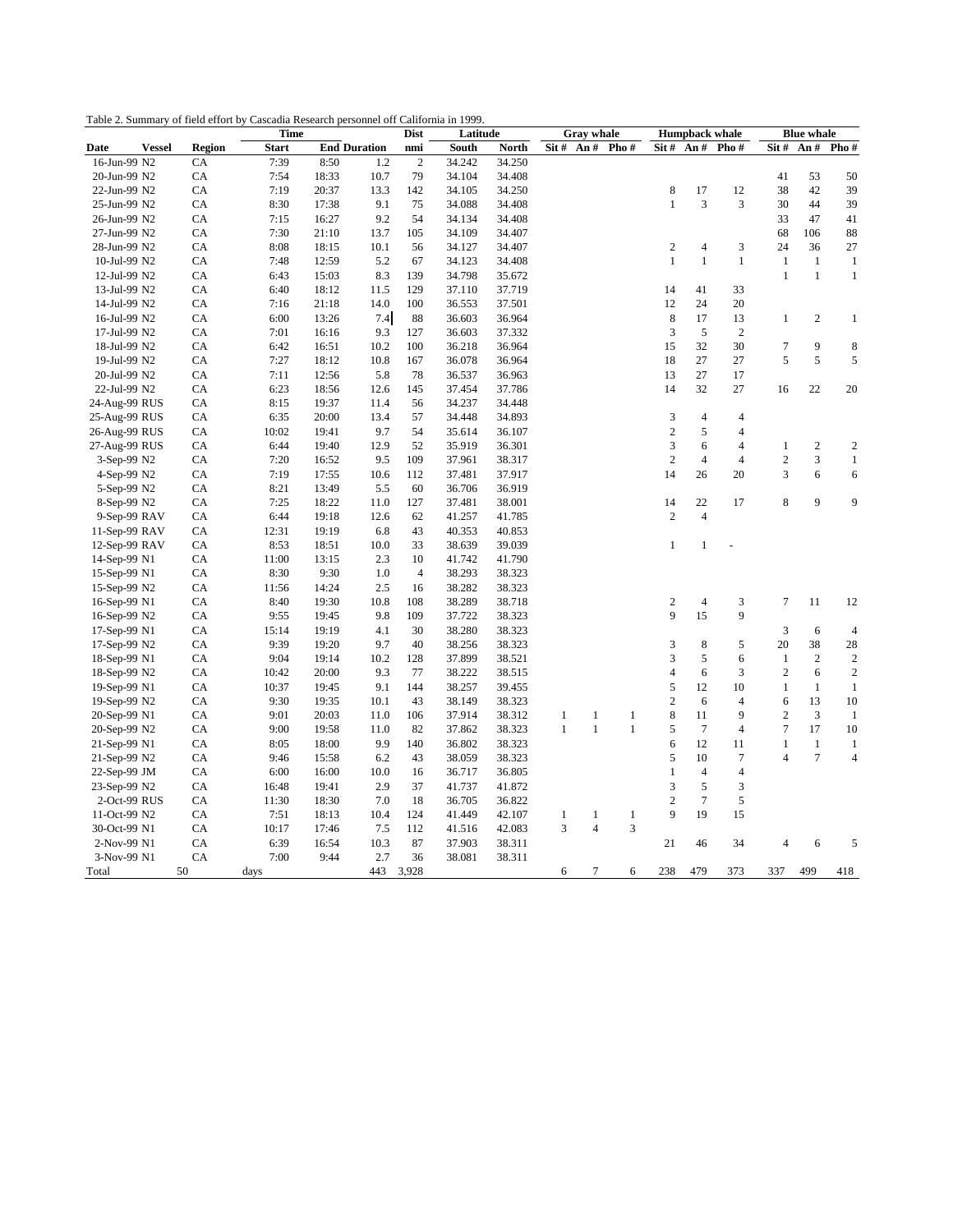Table 3. Summary of effort by Nancy Black and Peggy Stapp in Monterey Bay during Oceanic Society expeditions.

|                                  | <b>Time</b>   |                |              |                           | <b>Dist</b>                |           | Latitude        |                 | <b>Humpback whale</b> |                | <b>Blue whale</b>         |                |                  |  |
|----------------------------------|---------------|----------------|--------------|---------------------------|----------------------------|-----------|-----------------|-----------------|-----------------------|----------------|---------------------------|----------------|------------------|--|
| Date                             | <b>Vessel</b> |                |              | <b>Start</b> End Duration |                            |           | nmi South North | $\text{Sit} \#$ | An $#$ Pho $#$        |                | $\overline{\text{Sit}}$ # |                | An $#$ Pho $#$   |  |
| 19-Jul-99                        | <b>PSC</b>    |                | 8:00 15:00   | 7.0                       | <b>NA</b>                  | NA        | NA              | 13              | 47                    | 23             | 3                         | $\overline{4}$ | $\overline{2}$   |  |
| 20-Jul-99                        | <b>PSC</b>    |                | 7:40 14:50   | 7.2                       | NA                         | <b>NA</b> | NA              | 12              | 36                    | 18             | $\overline{c}$            | 4              | $\sqrt{2}$       |  |
| 21-Jul-99                        | <b>PSC</b>    |                | 7:40 14:50   | 7.2                       | <b>NA</b>                  | <b>NA</b> | NA              | 5               | 9                     | 4              | $\mathbf{1}$              | $\mathbf{1}$   | $\boldsymbol{0}$ |  |
| 22-Jul-99                        | <b>PSC</b>    |                | 7:40 15:20   | 7.7                       | NA                         | NA        | NA              | $\overline{c}$  | 10                    | 5              | 3                         | 4              | $\sqrt{2}$       |  |
| 23-Jul-99                        | <b>PSC</b>    |                | 7:35 15:00   | 7.4                       | <b>NA</b>                  | NA        | NA              | 6               | 15                    | 7              | 4                         | 9              | $\overline{4}$   |  |
| 20-Sep-99                        | <b>PSC</b>    |                | 8:00 15:00   | 7.0                       | 40                         | 37        | 36.820          | $\overline{c}$  | $\mathfrak s$         | 5              |                           |                |                  |  |
| 21-Sep-99                        | <b>PSC</b>    |                | 7:30 15:15   | 7.8                       | 40                         | 37        | 36.785          | 5               | 8                     | 3              | 1                         | $\overline{c}$ | 1                |  |
| 22-Sep-99                        | <b>PSC</b>    |                | 7:35 15:00   | 7.4                       | 64                         | 37        | 36.742          | $\overline{c}$  | 3                     | 3              |                           |                |                  |  |
| 23-Sep-99                        | <b>PSC</b>    |                | 7:33 15:50   | 8.3                       | 52                         | 37        | 36.831          | 3               | 5                     | 4              |                           |                |                  |  |
| 24-Sep-99                        | <b>PSC</b>    |                | 7:30 15:00   | 7.5                       | 44                         | 37        | 36.826          | $\overline{4}$  | 10                    | 4              |                           |                |                  |  |
| 26-Sep-99                        | SOM           |                | 9:13 14:50   | 5.6                       | 34                         | 37        | 36.784          | $\overline{c}$  | 3                     | $\overline{c}$ |                           |                |                  |  |
| 28-Sep-99                        | <b>PSC</b>    |                | 9:09 14:40   | 5.5                       | 33                         | 37        | 36.761          | 3               | 5                     | $\overline{2}$ |                           |                |                  |  |
| 30-Sep-99                        | PSC           |                | 9:08 15:15   | 6.1                       | 28                         | 37        | 36.814          | 4               | 10                    | 4              |                           |                |                  |  |
| $2$ -Oct-99                      | <b>ZOD</b>    | 12:00 19:19    |              | 7.3                       | 52                         | 36        | 36.755          | 8               | 18                    | 7              | 1                         | 1              | 1                |  |
| $3-Oct-99$                       | SOM           |                | 9:03 14:32   | 5.5                       | 34                         | 37        | 36.708          | $\overline{c}$  | 5                     | 5              |                           |                |                  |  |
| $4-Oct-99$                       | PSC           |                | 7:35 15:30   | 7.9                       | 48                         | 36        | 36.720          | 5               | 9                     | 9              |                           |                |                  |  |
| 5-Oct-99                         | <b>PSC</b>    |                | 7:40 15:00   | 7.3                       | 36                         | 37        | 36.827          | 7               | 14                    | 14             |                           |                |                  |  |
| $6$ -Oct-99                      | <b>PSC</b>    |                | 7:35 15:15   | 7.7                       | 51                         | 37        | 36.841          | 10              | 17                    | 13             |                           |                |                  |  |
| 7-Oct-99                         | <b>PSC</b>    |                | 7:34 15:25   | 7.9                       | 33                         | 37        | 36.769          | $\mathbf{1}$    | 1                     | $\mathbf{0}$   |                           |                |                  |  |
| 8-Oct-99                         | <b>PSC</b>    |                | 7:30 15:30   | 8.0                       | 38                         | 37        | 36.817          | 14              | 26                    | 18             |                           |                |                  |  |
| 10-Oct-99                        | <b>PSC</b>    |                | 9:04 14:57   | 5.9                       | 24                         | 37        | 36.777          | 4               | $\tau$                | 4              |                           |                |                  |  |
| 11-Oct-99                        | <b>PSC</b>    |                | 9:01 15:01   | 6.0                       | 40                         | 37        | 36.840          | 5               | 10                    | 7              |                           |                |                  |  |
| 14-Oct-99                        | <b>PSC</b>    |                | 9:15 15:30   | 6.3                       | 33                         | 37        | 36.769          | $\overline{c}$  | $\overline{7}$        | $\mathbf{0}$   |                           |                |                  |  |
| 17-Oct-99                        | <b>PSC</b>    |                | 9:10 15:15   | 6.1                       | 38                         | 37        | 36.797          | $\overline{c}$  | 6                     | 4              |                           |                |                  |  |
| Total<br>$T = 1 - 1 - 1 - 1 - 1$ |               | 24 days<br>1.1 | $\mathbf{1}$ | 131.0                     | 762<br>$1 - 1 - 1 - 1 - 1$ |           | $-1$            | 123<br>1.111    | 286                   | 165            | 15                        | 25             | 12               |  |

July trip data not complete, number photographed estimated based on sightings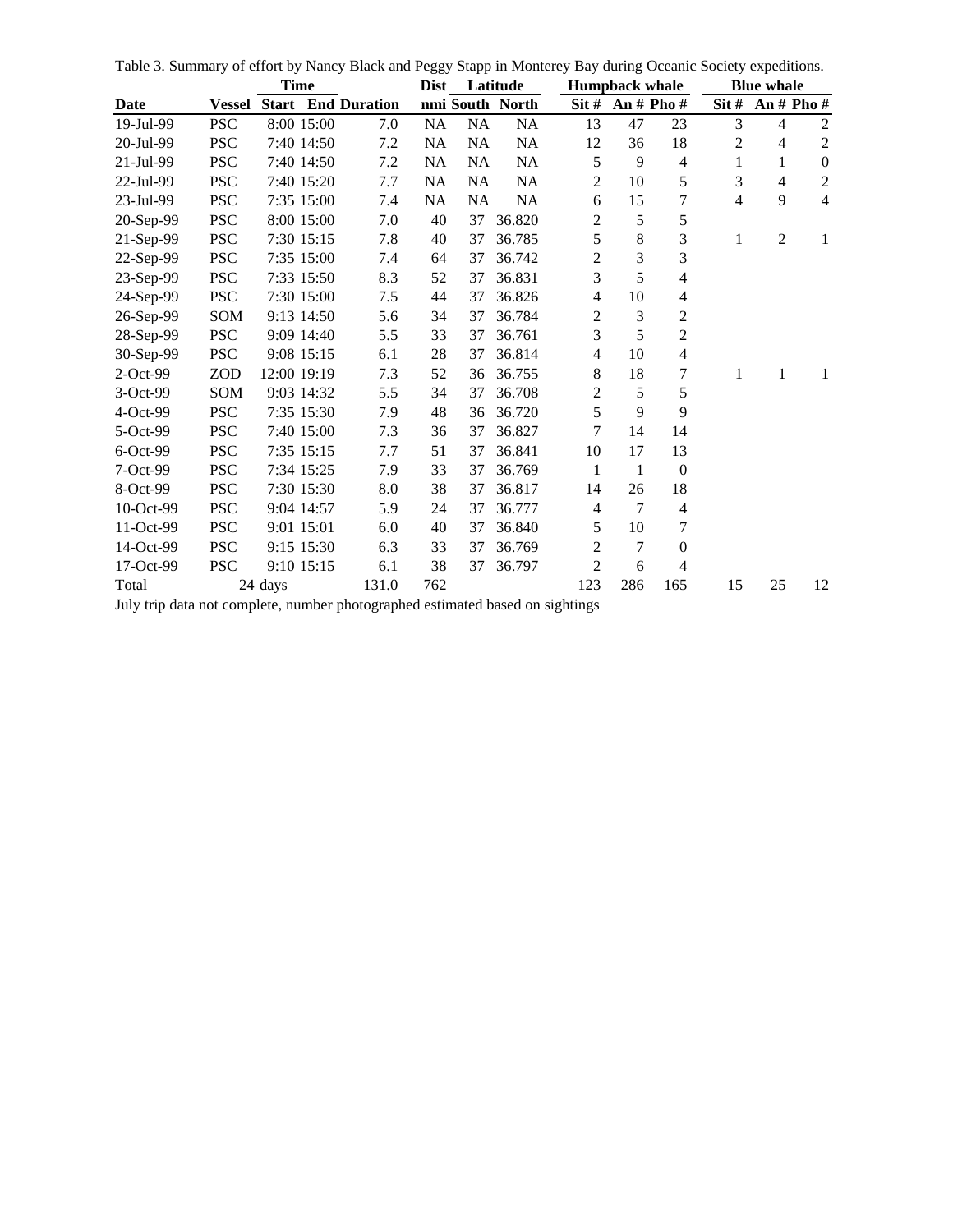|                              | <b>Blue whales</b> |     | <b>Humpback whales</b> |              |
|------------------------------|--------------------|-----|------------------------|--------------|
|                              | <b>CA</b>          | СA  | <b>OR</b>              | <b>WA/BC</b> |
| Sightings approached         | 361                | 398 | 31                     | 20           |
| Number approached            | 540                | 897 | 79                     | 42           |
| Good quality identifications | 414                | 564 | 50                     | 32           |
| Unique ID <sub>s</sub>       | 178                | 302 | 29                     | 21           |

Table 4. Summary of total sightings, approaches, and identifications by species and region during dedicated surveys.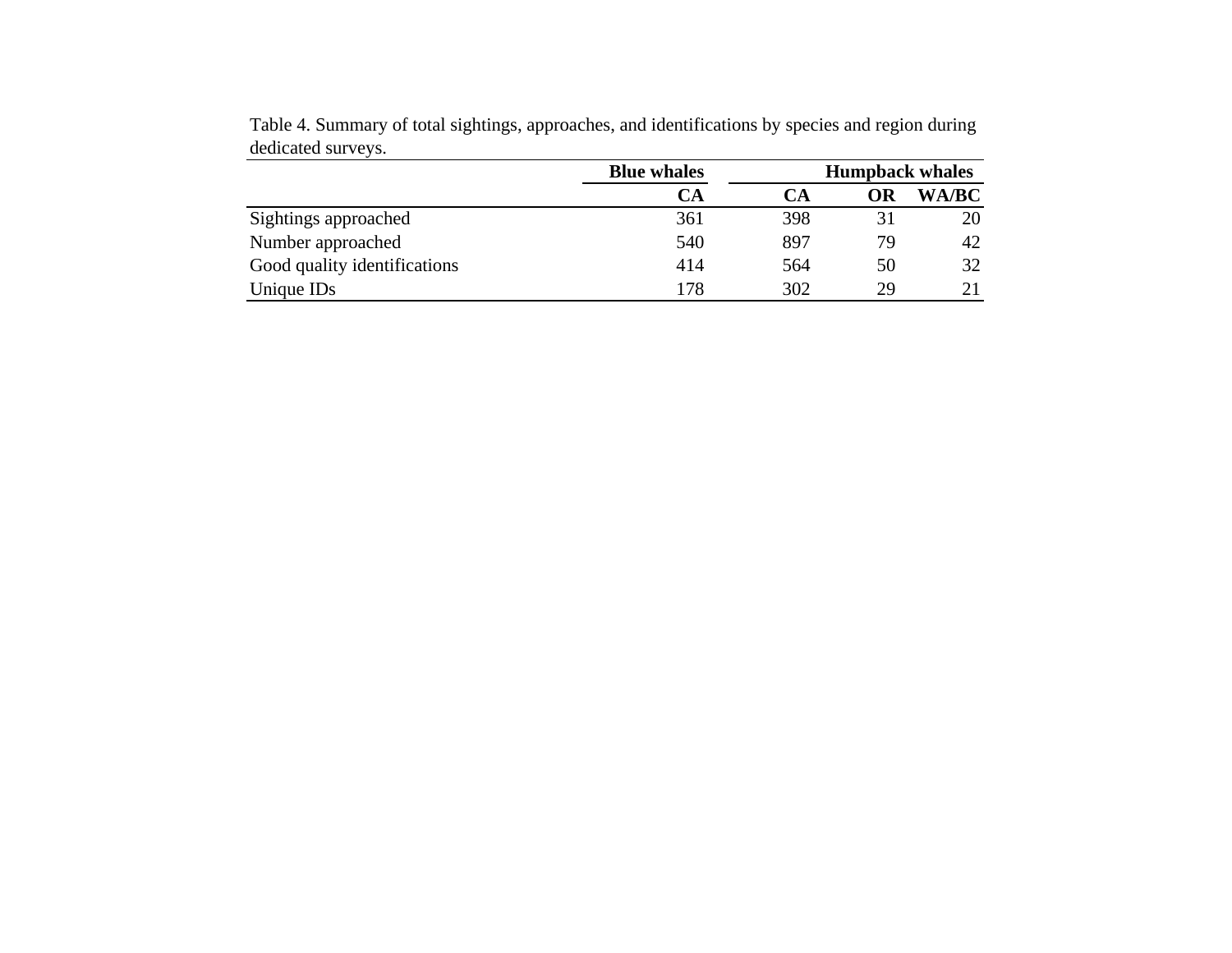|                         | <b>Month</b> |   |    |    |     |    |     |     |    |              |  |
|-------------------------|--------------|---|----|----|-----|----|-----|-----|----|--------------|--|
| <b>Region</b>           | Code         | 4 | 5  | n  |     | 8  | 9   | 10  |    | <b>Total</b> |  |
| Santa Barbara Channel   | 33           |   |    | 15 | 3   | 4  |     |     |    | 22           |  |
| Off San Luis            | 41           |   |    |    |     | 2  |     |     |    | 2            |  |
| Pt. Buchon to Sur       | 42           |   |    |    |     | 8  |     |     |    | 9            |  |
| Monterey Bay area       | 51           | 2 | 13 |    | 179 | 12 | 45  | 103 | 3  | 358          |  |
| Ano Nuevo to HMB        | 52           |   |    |    | 14  |    |     |     |    | 14           |  |
| G. Farallones to Bodega | 53           |   |    |    | 35  |    | 84  |     | 29 | 148          |  |
| Bodega to Pt Arena      | 54           |   |    |    |     |    | 2   |     |    | 2            |  |
| Pt. St. George          | 63           |   |    |    |     |    |     | 9   |    | 9            |  |
| central Oregon          | 72           |   |    |    |     |    |     | 50  |    | 50           |  |
| WA/BC border            | 76           |   |    |    |     | 6  |     | 26  |    | 32           |  |
| All areas               |              | 2 | 13 | 16 | 232 | 32 | 131 | 188 | 32 | 646          |  |

Table 5. Number of humpback whales identified off California, Oregon, and Washington in 1999.

Table 6. Number of blue whales identified off California in 1999.

|                         | <b>Month</b> |     |    |                |    |    |                |              |  |  |  |  |
|-------------------------|--------------|-----|----|----------------|----|----|----------------|--------------|--|--|--|--|
| <b>Region</b>           | Code         |     | 7  | 8              | 9  | 10 |                | <b>Total</b> |  |  |  |  |
| Santa Barbara Channel   | 33           | 272 | 15 | 10             |    |    |                | 297          |  |  |  |  |
| Pt. Buchon to Sur       | 42           |     | 4  | $\overline{2}$ |    |    |                | 6            |  |  |  |  |
| Monterey Bay area       | 51           |     | 13 |                |    |    |                | 18           |  |  |  |  |
| Ano Nuevo to HMB        | 52           |     | 6  |                |    |    |                | 6            |  |  |  |  |
| G. Farallones to Bodega | 53           |     |    |                | 69 |    | $\overline{2}$ | 82           |  |  |  |  |
| Bodega to Pt Arena      | 54           |     |    |                |    |    |                |              |  |  |  |  |
| All areas               |              | 274 | 49 | 12             | 75 |    | ◠              | 414          |  |  |  |  |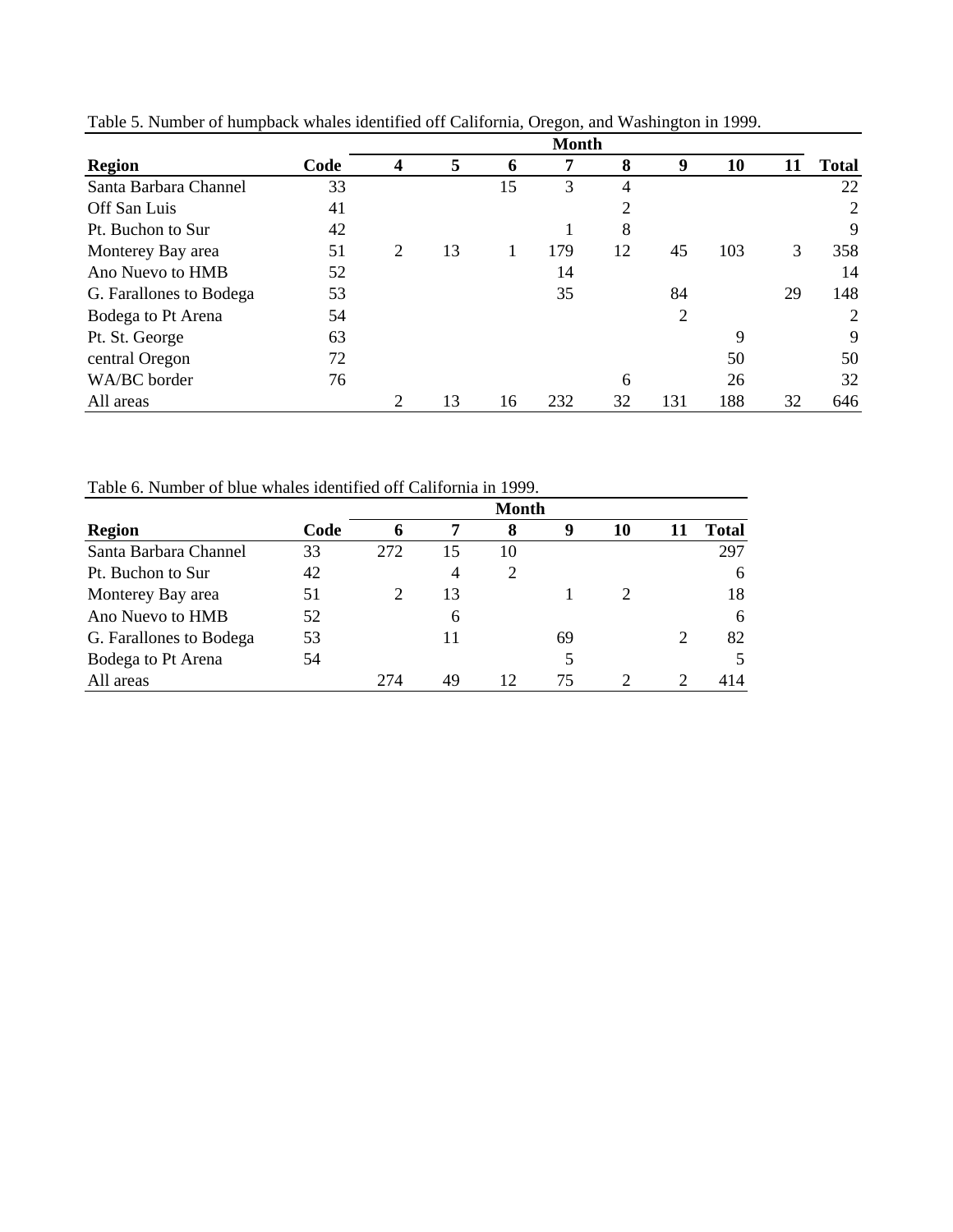|                                  | <b>Number of individuals identified</b> |          |          |          |                |          |          |          |          |          |          |          |          |                |          |          |       |
|----------------------------------|-----------------------------------------|----------|----------|----------|----------------|----------|----------|----------|----------|----------|----------|----------|----------|----------------|----------|----------|-------|
| <b>REGION</b>                    | Code                                    | $>86$    | 86       | 87       | 88             | 89       | 90       | 91       | 92       | 93       | 94       | 95       | 96       | 97             | 98       | 99       | All   |
| S Ca. Bight (south)              | 31                                      | $\Omega$ | $\theta$ | $\Omega$ | $\Omega$       | $\Omega$ | $\Omega$ |          | $\Omega$ | 5        | 3        | $\Omega$ | $\Omega$ | 4              | $\Omega$ | $\Omega$ | 12    |
| S. Ca. Bight (north outside SBC) | 32                                      |          | 0        | 0        |                | 0        |          |          |          |          | 6        | 18       |          | $\Omega$       |          |          | 33    |
| Santa Barbara Channel            | 33                                      |          | $\Omega$ | $\Omega$ |                | $^{(1)}$ | 6        | 15       | 97       | 9        | 13       | 136      | 22       | 27             | 101      | 18       | 254   |
| S. Califonria (offshore)         | 39                                      |          | $\Omega$ | $\Omega$ |                | 0        | $\Omega$ |          | $\Omega$ | 0        | 0        | $\Omega$ | $\Omega$ | $\theta$       | 0        | 0        |       |
| Pt Concpetion to Buchon          | 41                                      |          | $\Omega$ | 8        | 58             | 0        | $\Omega$ | 78       |          |          | 14       | 20       | 0        | 23             | 3        |          | 158   |
| Pt Buchon to Pt. Sur             | 42                                      |          | $\Omega$ | $\Omega$ |                | $^{(1)}$ | 2        | 12       | $\Omega$ | $\Omega$ | $\Omega$ | $\Omega$ | 8        | 13             | 16       | 9        | 60    |
| S Monterey Bay Sanc.             | 51                                      |          | $\Omega$ |          | 15             | 2        | 13       | 13       | 65       | 45       | 59       | 33       | 89       | 90             | 146      | 175      | 469   |
| N Monterey Bay Sanc.             | 52                                      |          | $\theta$ | $\Omega$ | $\overline{2}$ | $\Omega$ | 20       | $\Omega$ | $\Omega$ | 26       | 4        | 42       | 82       | 47             | 30       | 12       | 225   |
| Farallones/Cordell               | 53                                      | 16       | 90       | 140      | 134            | 110      | 161      | 89       | 172      | 181      | 164      | 127      | 168      | 34             | 89       | 117      | 701   |
| Bodega Bay to Pt. Arena          | 54                                      | 0        |          | $\Omega$ |                | 0        | $\Omega$ |          | 63       | 6        | 0        |          |          | 5              | 22       |          | 104   |
| C. California offshore           | 59                                      |          | $\Omega$ | $\Omega$ |                | $^{(1)}$ | $\Omega$ |          | $\Omega$ | 3        |          |          |          | $\overline{0}$ | 0        |          | 4     |
| Pt. Arena to C. Mendocino        | 61                                      |          | $\Omega$ | 0        |                | $^{(1)}$ |          |          | 73       |          |          |          | 0        | 23             | 22       |          | 119   |
| C Mend. to Klamath Riv.          | 62                                      |          | $\Omega$ | $\Omega$ | 8              | $^{(1)}$ | $\Omega$ |          | $\Omega$ | 4        | $\Omega$ | 12       | 8        | 26             | 6        | $\theta$ | 61    |
| N California to Oregon           | 63                                      |          | $\Omega$ | 0        |                | $^{(1)}$ | $\Omega$ | 85       | 50       | 16       | 0        |          | 0        | 14             | 69       | 6        | 185   |
| S Oregon                         | 71                                      |          | 0        | 0        |                |          | $\Omega$ |          |          | 0        |          |          |          | $\Omega$       | 0        |          |       |
| C. Oregon                        | 72                                      |          | $\Omega$ | $\Omega$ |                | 0        | 22       |          |          | 0        | 0        |          |          | $\Omega$       | 0        | 29       | 56    |
| N Oregon                         | 73                                      |          | $\Omega$ | 0        |                | 0        | $\Omega$ |          | h.       | 0        |          |          |          | $\Omega$       |          |          | 6     |
| Washington                       | 75                                      |          | $\Omega$ | $\Omega$ |                | 0        | 5        |          | $\Omega$ | $\Omega$ | $\Omega$ | 0        |          | $\Omega$       |          | $\theta$ | 6     |
| Wash/BC border                   | 76                                      |          | $\Omega$ | 0        |                |          | 10       | 13       | 0        | 3        | 16       | 34       | 34       | 22             | 29       | 21       | 106   |
| Puget Sound                      | 79                                      |          |          | 0        |                |          | $\theta$ |          |          | 0        | 0        |          |          | $\overline{0}$ |          |          |       |
| All                              |                                         | 20       | 91       | 150      | 214            | 111      | 218      | 282      | 398      | 257      | 260      | 364      | 366      | 287            | 418      | 348      | 1,173 |

Table 7. Number of unique humpback whales identified by Cascadia and collaborators by year and region for California, Oregon and Washington through 1999.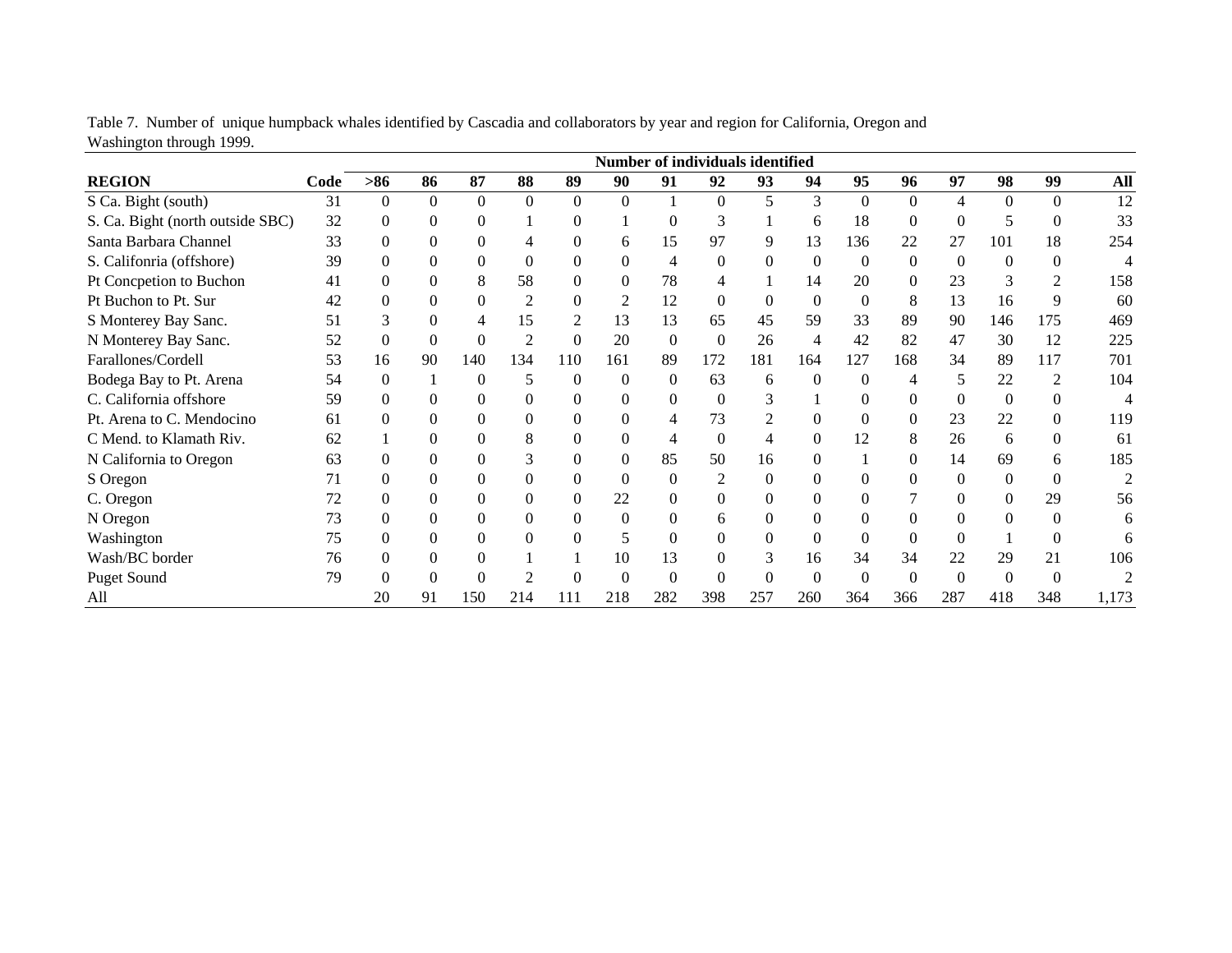|                                  |      |          |              |          |                |          | Number of individuals identified |          |                  |                             |     |          |     |          |     |              |       |
|----------------------------------|------|----------|--------------|----------|----------------|----------|----------------------------------|----------|------------------|-----------------------------|-----|----------|-----|----------|-----|--------------|-------|
| <b>REGION</b>                    | Code | $> 86$   | 86           | 87       | 88             | 89       | 90                               | 91       | 92               | 93                          | 94  | 95       | 96  | 97       | 98  | 99           | All   |
| S Ca. Bight (south)              | 31   |          |              | $\Omega$ | $\Omega$       | $\Omega$ |                                  | 17       | $\Omega$         |                             |     | 33       | 16  | 11       | 43  | $\Omega$     | 128   |
| S. Ca. Bight (north outside SBC) | 32   |          |              |          | $\Omega$       | $\Omega$ |                                  |          | 19               |                             | 34  | 91       | 9   | 22       |     | $\mathbf{0}$ | 177   |
| Santa Barbara Channel            | 33   |          |              | O        | $\Omega$       | $\theta$ |                                  | $\theta$ | 106              | $\theta$                    | 145 | 102      | 77  | 102      | 77  | 122          | 535   |
| S. California (offshore)         | 39   | n.       |              | $\Omega$ | $\Omega$       | 0        | 0                                | 20       | $\mathbf{0}$     | 32                          | 0   | $\Omega$ | 8   | $\Omega$ |     | $\Omega$     | 64    |
| Pt Concpetion to Buchon          | 41   |          |              |          | $\Omega$       | $\Omega$ |                                  |          | 0                | $\mathfrak{D}$              | 6   |          | ↑   | 8        |     | $\Omega$     | 27    |
| Pt Buchon to Pt. Sur             | 42   |          |              | $\theta$ | $\Omega$       | $\Omega$ |                                  | $\Omega$ | 0                | $\mathcal{D}_{\mathcal{L}}$ |     |          |     |          |     | 6            | 15    |
| S Monterey Bay Sanc.             | 51   | 9        | 42           | 62       | 25             | 15       |                                  | $\Omega$ | 6                | 18                          | 18  | 8        | 21  | 10       | 85  | 16           | 280   |
| N Monterey Bay Sanc.             | 52   | $\theta$ | $\mathbf{U}$ | $\Omega$ | $\overline{0}$ | $\Omega$ |                                  | $\Omega$ |                  | 45                          |     | 3        | 4   |          |     | 5            | 64    |
| Farallones/Cordell               | 53   | 9        | 36           | 74       | 95             | 64       | 102                              | 27       | 109              | 25                          | 29  |          | 26  | 40       | 22  | 42           | 392   |
| Bodega Bay to Pt. Arena          | 54   |          |              | $\Omega$ | 17             |          | 0                                | $\Omega$ | 20               | $\Omega$                    |     |          | 4   |          |     | 3            | 47    |
| C. California offshore           | 59   |          |              | $\Omega$ | $\Omega$       |          |                                  | 3        | $\boldsymbol{0}$ | 9                           |     |          | C   |          |     | $\Omega$     | 14    |
| Pt. Arena to C. Mendocino        | 61   |          |              |          | $\Omega$       |          |                                  | 2        | 93               | $\Omega$                    |     |          |     |          |     | $\Omega$     | 103   |
| C Mend. to Klamath Riv.          | 62   |          | $\Omega$     | $\theta$ | $\Omega$       | $\Omega$ |                                  | $\theta$ | $\mathbf{0}$     | $\Omega$                    |     | $\Omega$ | 0   |          |     | $\Omega$     | 4     |
| N California to Oregon           | 63   |          |              | $\Omega$ | $\Omega$       |          |                                  | 4        | 4                |                             |     |          |     |          |     | $\Omega$     | 15    |
| All                              |      | 24       | 79           | 129      | 122            |          | 109                              | 76       | 280              | 26                          | 208 | 231      | 168 | 182      | 228 | 178          | 1,213 |

Table 8. Number of unique blue whales identified by Cascadia and collaborators by year and region for California through 1999.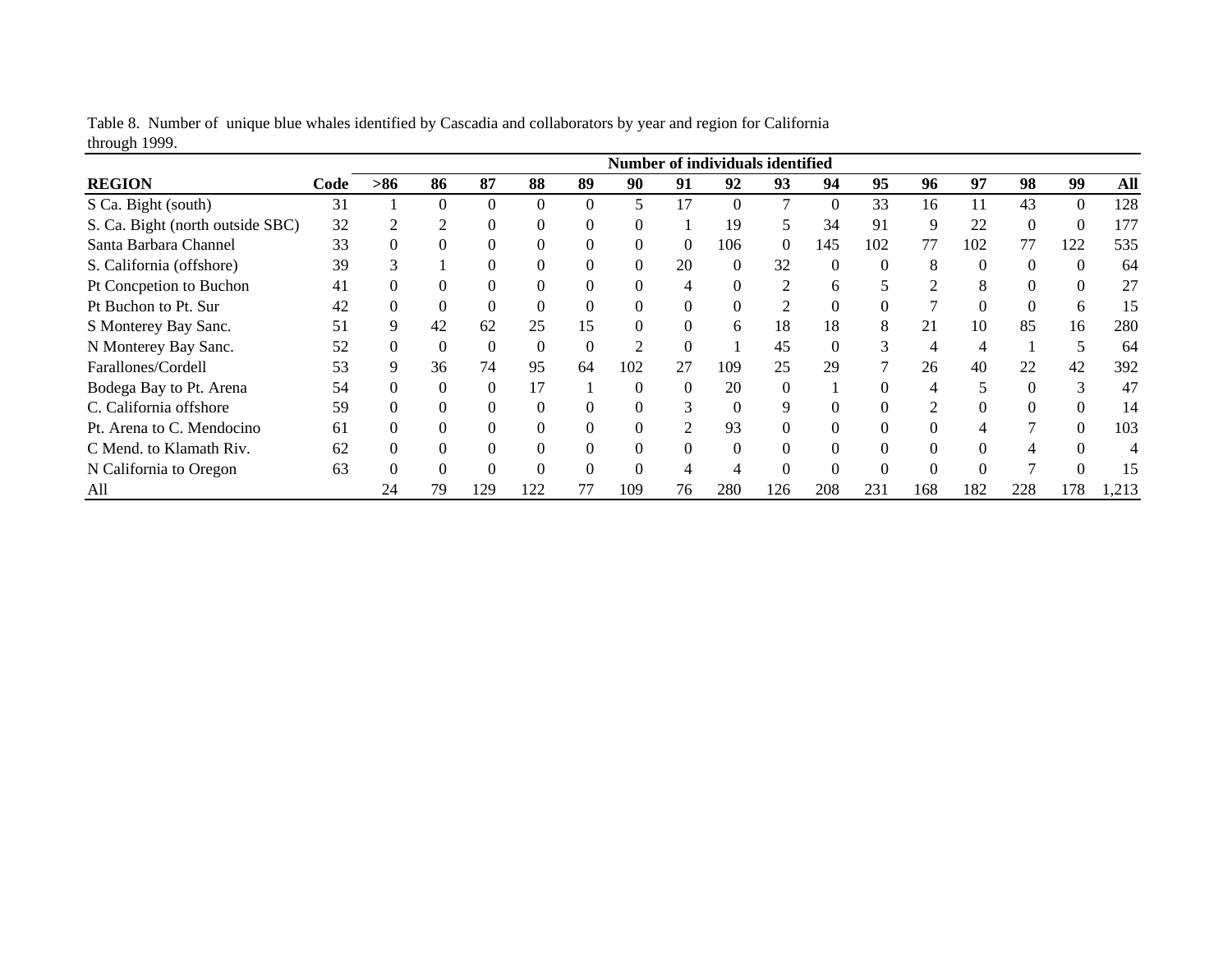|                    | <b>Identification#</b>          |                    |                               |           | Dates seen in 1999 |                                    |          | <b>Regions</b>                      | 1st yr | <b>Other yrs</b> Comments                               |
|--------------------|---------------------------------|--------------------|-------------------------------|-----------|--------------------|------------------------------------|----------|-------------------------------------|--------|---------------------------------------------------------|
| <b>Mother Calf</b> |                                 |                    |                               |           |                    |                                    |          | seen 1999                           | seen   | w/ calf                                                 |
| 9031               |                                 | $18 - Jul$         |                               |           |                    |                                    |          | Pt. Sur                             | 1996   | Both entangled                                          |
| 9038               | 11315                           | $2-Sep$            | $20-Sep$ 2-Oct                |           | $3$ -Oct           | 6-Oct                              | $11-Oct$ | Monterey Bay                        | 1988   |                                                         |
| 9505               | 11335                           |                    | $31$ -Aug $22$ -Sep $23$ -Sep |           | 20-Oct 21-Oct      |                                    |          | Monterey Bay                        | 1988   |                                                         |
| 10164              | 11295                           | $14$ -Mar $4$ -Sep |                               |           |                    |                                    |          | N Costa Rica and Gulf of Farallones | 1987   | 1991, 1997 Seen w/ calf in N Costa Rica then California |
| 10233              |                                 | $20$ -Jul          | $26$ -Aug                     |           |                    |                                    |          | Monterey Bay and San Luis           | 1987   | 1987, 1996 Costa Rica in 1996                           |
| 10243              | 11339                           | $3-Sep$            |                               |           |                    |                                    |          | <b>Gulf of Farallones</b>           | 1988   | 1992, 1994                                              |
| 10402              | 11340                           | $11-Oct$           |                               |           |                    |                                    |          | Pt. St. George                      | 1990   |                                                         |
| 10539              |                                 | $19$ -Jul          | $20$ -Jul                     | $23$ -Jul |                    |                                    |          | Monterey Bay                        | 1991   | 1996, 1997 Tentative in 1996                            |
| 10582              | 11389                           | $2-Nov$            |                               |           |                    |                                    |          | <b>Gulf of Farallones</b>           | 1991   |                                                         |
| 11354              |                                 | $13$ -Jul          | 8-Sep                         |           |                    |                                    |          | <b>Gulf of Farallones</b>           | 1999   |                                                         |
| 11375              |                                 | $13-Jul$           |                               |           |                    |                                    |          | Half Moon Bay                       | 1999   |                                                         |
| 14029              |                                 | $3 - Aug$          |                               |           |                    |                                    |          | WA/BC border                        | 1991   |                                                         |
|                    | <b>Tentative determinations</b> |                    |                               |           |                    |                                    |          |                                     |        |                                                         |
| 10010              | 11390                           | $27 - Aug$         |                               |           |                    |                                    |          | San Luis                            | 1986   | Revillagigedoes in 1991                                 |
| 10079              | 11352                           | $14-Jul$           |                               |           |                    |                                    |          | Monterey Bay                        | 1986   |                                                         |
| 10850              |                                 | $18$ -Jul          | $19$ -Jul                     | $22$ -Jul |                    |                                    |          | Monterey Bay and Gulf of Farallones | 1995   |                                                         |
| 11244              |                                 | $19$ -Jul          | $1-Aug$                       |           |                    | 18-Sep 20-Sep 22-Sep 24-Sep 17-Oct |          | Monterey Bay                        | 1998   |                                                         |
| 11325              |                                 | $24-Sep$           |                               |           |                    |                                    |          | Monterey Bay                        | 1999   |                                                         |
|                    | 11341                           | $2$ -Oct           |                               |           |                    |                                    |          | Monterey Bay                        | 1999   |                                                         |

|  |  | Table 9. Summary of sighting histories of humpback whales seen as mothers with calves in 1999. |  |
|--|--|------------------------------------------------------------------------------------------------|--|
|  |  |                                                                                                |  |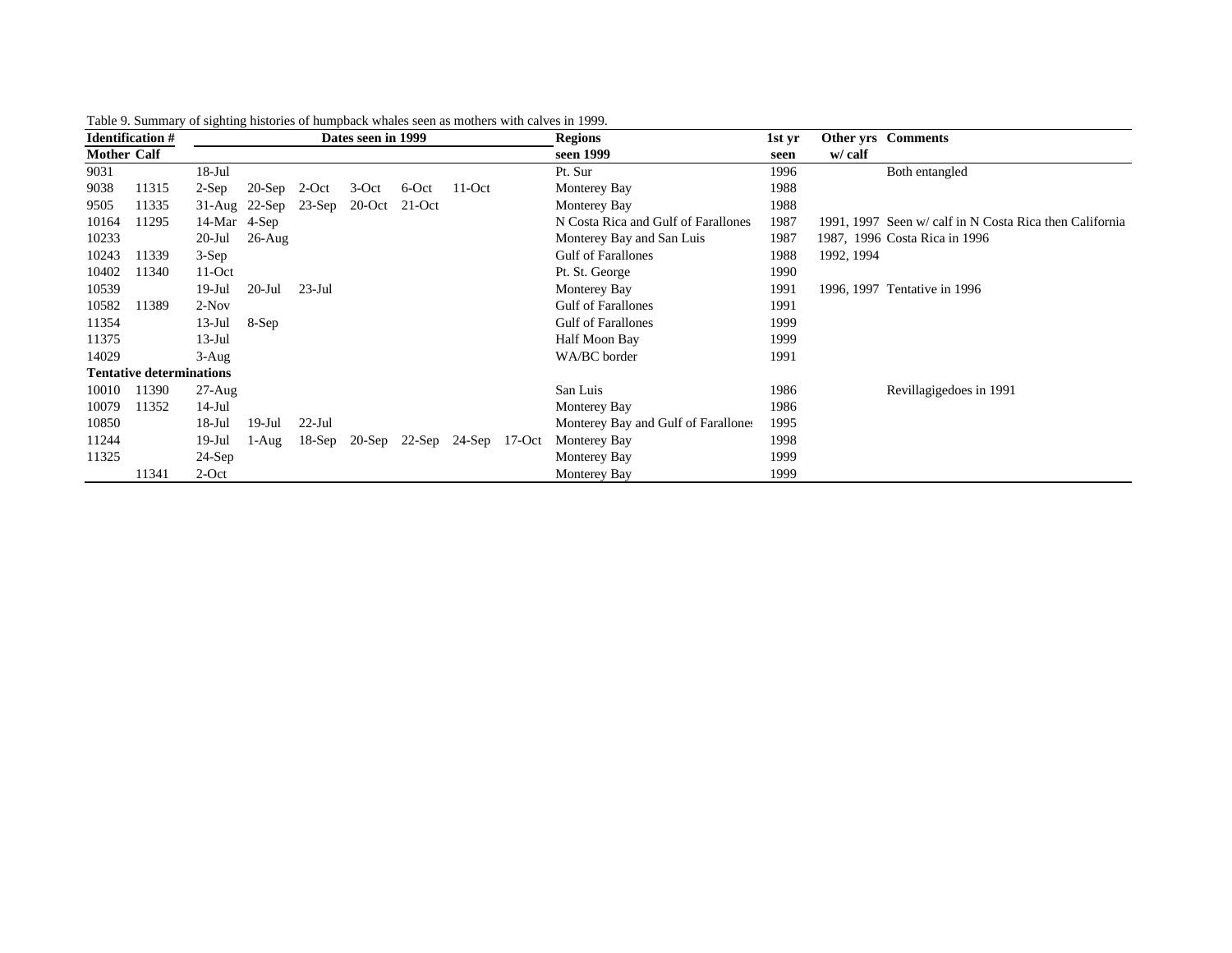| Date |                   |  | Time Snum Num Latitude Longitude Type of sampling                                                                                | <b>Reaction</b>                           | Photo         | Comments |
|------|-------------------|--|----------------------------------------------------------------------------------------------------------------------------------|-------------------------------------------|---------------|----------|
|      | 19-Sep 1540 N2-7  |  | 2 38 09.7 123 18.37 Suction-cup contact $w/1$ , no atchmt. Quick dive                                                            |                                           | JAC-39/30-end |          |
|      | 19-Sep 1638 N2-8  |  | 2 38 10.92 123 18.71 Suction-cup contact w/ both, no atchm No chng in feeding, 1 does cJAC-40/3-9                                |                                           |               |          |
|      | 20-Sep 1240 N2-7  |  | 2 38 04.77 123 22.02 Cup contact w/both, attach to one Quick sink and acceleration JAC-40/27-end Stays on 1413 to 1540, get skin |                                           |               |          |
|      | 21-Sep 1317 N2-11 |  | 2 38 07.00 123 14.64 Suction-cup contact w/ both, no atchm Sink, turn, and accelerate JAC-42/20-24                               |                                           |               |          |
|      | 21-Sep 1401 N2-13 |  | 1 38 08.38 123 14.15 Suction-cup contact, no atchmt.                                                                             | Turn and dive then back to 1 JAC-42/25-33 |               |          |

Table 10. Attempts to place "critter-cam" tags on blue whales in 1999 (under permit #838). All deployment attempts are off Bodega Bay.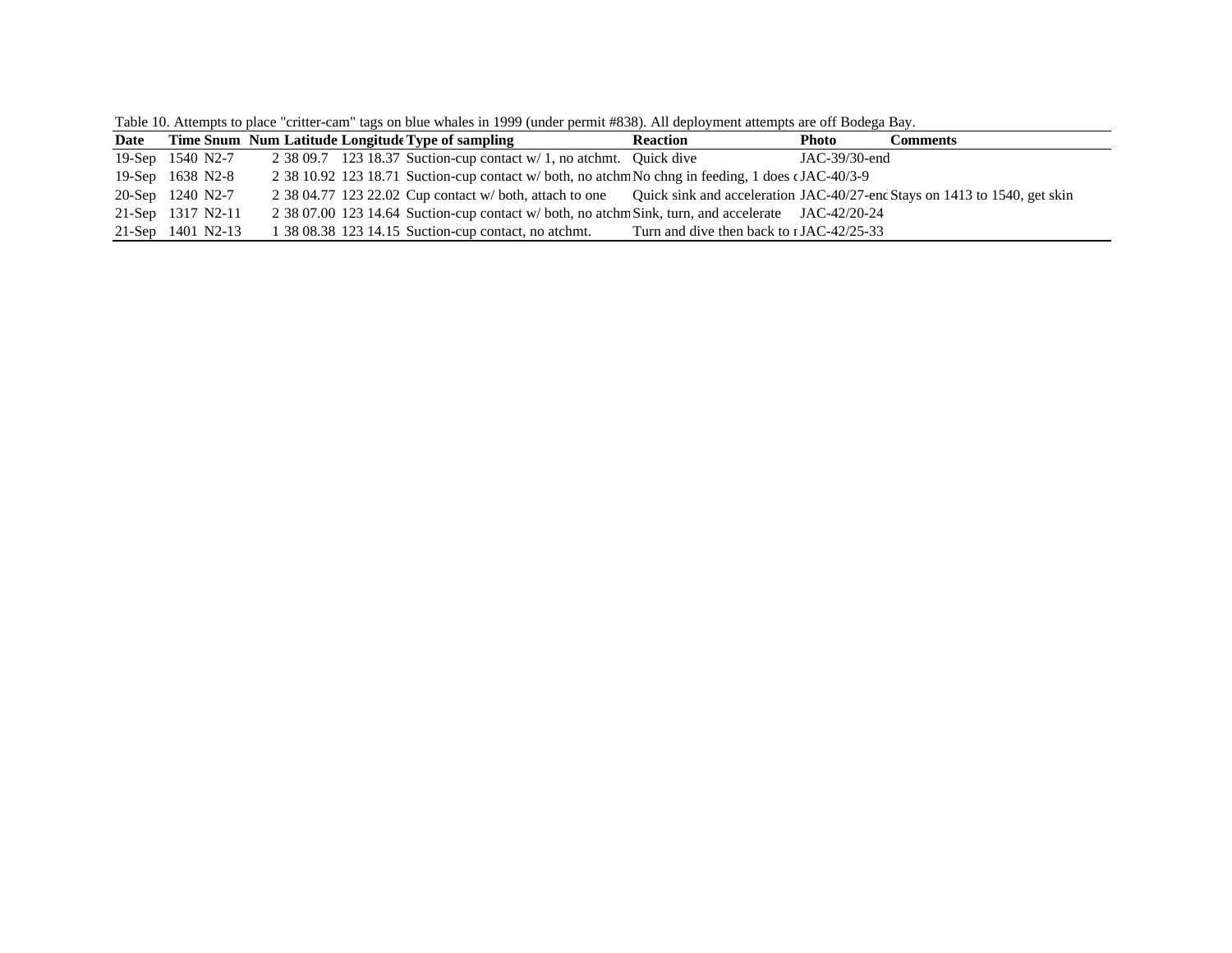Table 11. Summary of new matches found between CICIMAR catalog for Mexico and Cascadia catalog (primarily from California).

|                 | <b>CICIMAR</b> data |                |                           |               |  |                 |                   |      |            | Cascadia data     |      |                     |     |  |
|-----------------|---------------------|----------------|---------------------------|---------------|--|-----------------|-------------------|------|------------|-------------------|------|---------------------|-----|--|
|                 |                     | Quality        |                           |               |  |                 | <b>Years seen</b> |      | <b>CRC</b> | <b>Years seen</b> |      | <b>Regions</b> seen |     |  |
| ID#             | L R F               |                |                           | Photos Region |  |                 | <b>Start</b>      | End  | ID#        | <b>Start</b>      | End  | <b>Start</b>        | End |  |
| $\overline{35}$ | 1                   | $\overline{2}$ | $\overline{2}$            |               |  | 11 S Cortez     | 1991              | 1998 | 6          | 1986              | 1999 | $\overline{22}$     | 53  |  |
| 180             | 2                   | 3              |                           |               |  | 1 S Cortez      | 1997              | 1997 | 11         | 1986              | 1999 | 24                  | 53  |  |
| 29              | $\overline{c}$      | $\overline{2}$ | $\mathbf{1}$              |               |  | 3 S Cortez      | 1989              | 1993 | 34         | 1986              | 1999 | 33                  | 53  |  |
| 101             | $\overline{c}$      | $\mathbf{1}$   | $\mathbf{1}$              |               |  | 1 Pacific       | 1995              | 1995 | 102        | 1987              | 1999 | 24                  | 53  |  |
| 183             | $\overline{2}$      | $\mathbf{1}$   |                           |               |  | 2 S Cortez      | 1997              | 1998 | 122        | 1981              | 1999 | 22                  | 53  |  |
| 187             | $\overline{c}$      | $\mathbf{1}$   |                           |               |  | 2 S Cortez      | 1997              | 1997 | 144        | 1987              | 1995 | 32                  | 61  |  |
| 139             | 2                   | $\overline{2}$ | $\overline{c}$            |               |  | 4 S Cortez      | 1996              | 1999 | 154        | 1982              | 1999 | 22                  | 54  |  |
| 213             | $\overline{2}$      | $\mathbf{1}$   | 3                         |               |  | 1 S Cortez      | 1997              | 1997 | 201        | 1988              | 1995 | 33                  | 53  |  |
| 98              | 3                   |                |                           |               |  | 1 Pacific       | 1995              | 1995 | 229        | 1988              | 1999 | 24                  | 61  |  |
| 250             | $\mathbf{1}$        | $\mathbf{1}$   |                           |               |  | 3 S Cortez      | 1998              | 1999 | 243        | 1988              | 1997 | 22                  | 53  |  |
| 171             | $\mathbf{1}$        | $\overline{2}$ |                           |               |  | 1 S Cortez      | 1995              | 1995 | 246        | 1985              | 1994 | 22                  | 53  |  |
| 292             | $\overline{c}$      |                | $\overline{\mathbf{c}}$   |               |  | 1 S Cortez      | 1999              | 1999 | 246        | 1985              | 1994 | 22                  | 53  |  |
| 111             | $\overline{2}$      |                | 3                         |               |  | 1 Pacific       | 1995              | 1995 | 253        | 1988              | 1998 | 51                  | 54  |  |
| 33              | $\overline{2}$      | $\overline{c}$ |                           |               |  | 1 S Cortez      | 1994              | 1994 | 283        | 1988              | 1992 | 24                  | 61  |  |
| 120             | 1                   | $\mathbf{1}$   |                           |               |  | 1 S Cortez      | 1991              | 1991 | 322        | 1984              | 1996 | 22                  | 53  |  |
| 4               | 3                   | $\overline{c}$ | 3                         |               |  | 3 S Cortez      | 1988              | 1995 | 345        | 1987              | 1999 | 22                  | 61  |  |
| 152             | $\overline{c}$      | $\overline{2}$ |                           |               |  | 2 S Cortez&Pac. | 1996              | 1997 | 348        | 1982              | 1995 | 32                  | 51  |  |
| 142             | $\mathbf{1}$        | $\mathbf{1}$   | $\overline{2}$            |               |  | 6 S Cortez      | 1988              | 1999 | 382        | 1981              | 1998 | 22                  | 53  |  |
| 84              | 2                   | $\overline{c}$ | 3                         |               |  | 1 Pacific       | 1994              | 1994 | 395        | 1988              | 1988 | 24                  | 24  |  |
| 6               | 2                   | 1              | 1                         |               |  | 21 S Cortez     | 1988              | 1996 | 401        | 1985              | 1992 | 22                  | 61  |  |
| 124             | $\overline{c}$      | $\overline{2}$ | $\overline{2}$            |               |  | 13 S Cortez     | 1996              | 1999 | 423        | 1984              | 1995 | 22                  | 53  |  |
| 136             | $\mathbf{1}$        | $\mathbf{1}$   | $\overline{2}$            |               |  | 4 S Cortez      | 1996              | 1997 | 459        | 1985              | 1998 | 22                  | 61  |  |
| 221             | $\overline{c}$      | $\mathbf{1}$   |                           |               |  | 1 S Cortez      | 1997              | 1997 | 475        | 1984              | 1999 | 22                  | 33  |  |
| 127             | $\overline{2}$      | $\mathbf{1}$   |                           |               |  | 5 S Cortez      | 1996              | 1999 | 486        | 1989              | 1995 | 24                  | 33  |  |
| 8               | 3                   | $\overline{2}$ | 1                         |               |  | 3 S Cortez      | 1989              | 1993 | 525        | 1979              | 1992 | 22                  | 51  |  |
| 278             | $\mathbf{1}$        | $\sqrt{2}$     | 3                         |               |  | 1 S Cortez      | 1999              | 1999 | 559        | 1989              | 1999 | 22                  | 61  |  |
| 36              | $\mathfrak{2}$      | $\overline{c}$ |                           |               |  | 1 S Cortez      | 1994              | 1994 | 573        | 1990              | 1999 | 22                  | 61  |  |
| 17              | $\mathfrak{2}$      | $\overline{2}$ |                           |               |  | 1 S Cortez      | 1990              | 1990 | 581        | 1987              | 1996 | 22                  | 53  |  |
| 204             | $\mathbf{1}$        | 3              |                           |               |  | 1 S Cortez      | 1997              | 1997 | 610        | 1985              | 1995 | 22                  | 33  |  |
|                 | $\overline{c}$      | $\overline{c}$ |                           |               |  |                 |                   |      |            |                   |      |                     |     |  |
| 107             |                     | $\overline{c}$ |                           |               |  | 1 Pacific       | 1995              | 1995 | 616        | 1990              | 1992 | 31                  | 33  |  |
| 259             |                     |                |                           |               |  | 1 S Cortez      | 1998              | 1998 | 682        | 1992              | 1999 | 32                  | 51  |  |
| 39              | 3                   | $\overline{c}$ |                           |               |  | 1 S Cortez      | 1994              | 1994 | 743        | 1990              | 1999 | 22                  | 61  |  |
| 43              | $\mathfrak{2}$      | $\overline{2}$ |                           |               |  | 2 S Cortez      | 1991              | 1998 | 743        | 1990              | 1999 | 22                  | 61  |  |
| 50              | $\mathfrak{2}$      | $\mathbf{1}$   |                           |               |  | 2 S Cortez&Pac. | 1994              | 1995 | 763        | 1992              | 1997 | 33                  | 53  |  |
| 160             | $\overline{2}$      | $\overline{c}$ | 3                         |               |  | 2 Pacific       | 1996              | 1996 | 772        | 1992              | 1998 | 32                  | 33  |  |
| 260             |                     | 2              | $\overline{2}$            |               |  | 1 S Cortez      | 1998              | 1998 | 775        | 1984              | 1999 | 22                  | 33  |  |
| 96              | $\overline{c}$      | $\overline{c}$ |                           |               |  | 1 Pacific       | 1995              | 1995 | 794        | 1992              | 1992 | 33                  | 33  |  |
| 223             | $\overline{2}$      |                |                           |               |  | 1 S Cortez      | 1997              | 1997 | 926        | 1994              | 1997 | 33                  | 33  |  |
| 28              | $\mathbf{1}$        | $\overline{2}$ |                           |               |  | 2 S Cortez      | 1993              | 1995 | 938        | 1994              | 1999 | 33                  | 33  |  |
| 249             | $\overline{c}$      | 3              |                           |               |  | 1 S Cortez      | 1998              | 1998 | 939        | 1993              | 1997 | 24                  | 33  |  |
| 268             | 3                   | $\overline{2}$ |                           |               |  | 2 S Cortez      | 1999              | 1999 | 939        | 1993              | 1997 | 24                  | 33  |  |
| 80              | $\mathbf{1}$        | $\overline{2}$ |                           |               |  | 1 S Cortez      | 1995              | 1995 | 959        | 1994              | 1995 | 32                  | 33  |  |
| 122             |                     | $\overline{2}$ |                           |               |  | 1 S Cortez      | 1991              | 1991 | 1047       | 1991              | 1991 | 22                  | 22  |  |
| 123             |                     | 2              |                           |               |  | 1 S Cortez      | 1991              | 1991 | 1047       | 1991              | 1991 | 22                  | 22  |  |
| 42              | 2                   |                | $1\quad2$                 |               |  | 2 S Cortez      | 1994              | 1994 | 1057       | 1995              | 1997 | 32                  | 33  |  |
| 48              | 2                   |                |                           |               |  | 1 S Cortez      | 1994              | 1994 | 1057       | 1995              | 1997 | 32                  | 33  |  |
| 253             |                     | 2 <sub>1</sub> | $\overline{2}$            |               |  | 1 S Cortez      | 1998              | 1998 | 1060       | 1995              | 1996 | 31                  | 51  |  |
| 112             |                     | $\overline{c}$ |                           |               |  | 1 Pacific       | 1995              | 1995 | 1122       | 1995              | 1995 | 33                  | 33  |  |
| 246             | 3                   | $\mathbf{1}$   |                           |               |  | 1 S Cortez      | 1998              | 1998 | 1149       | 1995              | 1997 | 31                  | 33  |  |
| 117             | 3                   | $\overline{2}$ |                           |               |  | 1 S Cortez      | 1991              | 1991 | 1167       | 1995              | 1999 | 32                  | 33  |  |
| 25              | $\mathbf{1}$        | $\mathbf{1}$   |                           |               |  | 1 S Cortez      | 1993              | 1993 | 1173       | 1995              | 1995 | 33                  | 33  |  |
| 106             | 2                   |                | 2 <sub>3</sub>            |               |  | 1 Pacific       | 1995              | 1995 | 1201       | 1995              | 1995 | 32                  | 32  |  |
| 251             | 2                   |                |                           |               |  | 1 S Cortez      | 1998              | 1998 | 1236       | 1996              | 1996 | 39                  | 39  |  |
| 280             | $\mathbf{1}$        |                | 3                         |               |  | 1 S Cortez      | 1999              | 1999 | 1262       | 1996              | 1996 | 33                  | 33  |  |
| 282             | $\mathbf{1}$        | $\mathbf{1}$   |                           |               |  | 3 S Cortez      | 1999              | 1999 | 1292       | 1996              | 1997 | 33                  | 33  |  |
| 189             | $\mathbf{1}$        | $\mathbf{1}$   |                           |               |  | 1 S Cortez      | 1997              | 1997 | 1339       | 1997              | 1998 | 33                  | 41  |  |
| 113             | $\mathbf{1}$        |                |                           |               |  | 2 S Cortez&Pac. | 1995              | 1999 | 1340       | 1997              | 1997 | 33                  | 33  |  |
| 271             | 2                   | $\sqrt{2}$     | -1                        |               |  | 1 S Cortez      | 1999              | 1999 | 1346       | 1997              | 1997 | 53                  | 53  |  |
| 73              | $\mathbf{1}$        | $\overline{c}$ |                           |               |  | 3 S Cortez      | 1994              | 1994 | 1365       | 1997              | 1999 | 32                  | 33  |  |
| 141             | $\overline{c}$      | $\overline{c}$ |                           |               |  | 3 S Cortez&Pac. | 1996              | 1997 | 1436       | 1998              | 1998 | 31                  | 31  |  |
| 290             |                     | $\mathbf{1}$   | $\boldsymbol{\mathsf{3}}$ |               |  | 2 S Cortez      | 1999              | 1999 | 1460       | 1998              | 1999 | 22                  | 33  |  |
| 288             | $\boldsymbol{2}$    | $\mathbf{1}$   |                           |               |  | 1 S Cortez      | 1999              | 1999 | 1467       | 1998              | 1998 | 51                  | 51  |  |
| 286             | $\overline{2}$      | $\sqrt{2}$     | $\sqrt{2}$                |               |  | 1 S Cortez      | 1999              | 1999 | 1514       | 1999              | 1999 | 22                  | 22  |  |
| 134             | $\overline{c}$      |                | $1\quad2$                 |               |  | 2 S Cortez      | 1996              | 1999 | 1529       | 1999              | 1999 | 22                  | 22  |  |
| 40              | 2                   | $\overline{2}$ |                           |               |  | 3 S Cortez      | 1994              | 1999 | 1530       | 1999              | 1999 | 22                  | 22  |  |
| 12              | 2                   | $1\quad 2$     |                           |               |  | 9 S Cortez      | 1990              | 1998 | 1543       | 1999              | 1999 | 33                  | 33  |  |
| 74              |                     | $1\quad 2$     |                           |               |  | 3 S Cortez&Pac. | 1994              | 1998 | 1575       | 1998              | 1998 | 24                  | 24  |  |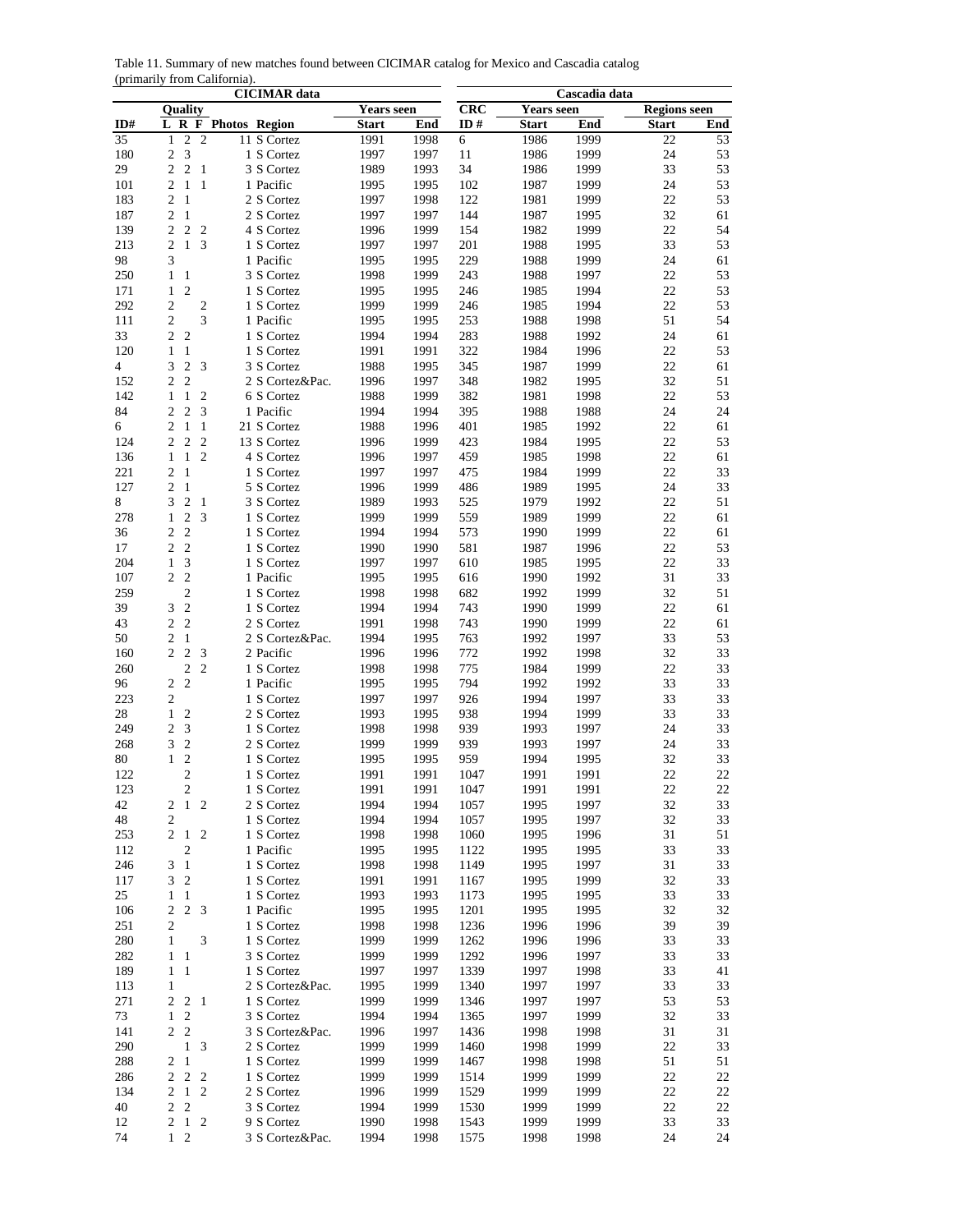| during pooled years. |                                           |       |          |             |                   |    |        |             |              |      |         |       |
|----------------------|-------------------------------------------|-------|----------|-------------|-------------------|----|--------|-------------|--------------|------|---------|-------|
|                      |                                           |       | Sample 2 |             |                   |    |        |             |              |      |         |       |
| <b>Period</b>        | Year                                      | Subs. | Ident.   | $\mathbf n$ | <b>Year Subs.</b> |    | Ident. | $\mathbf n$ | <b>Match</b> | Est. | CV1 CV2 |       |
|                      | Annual samples using all data             |       |          |             |                   |    |        |             |              |      |         |       |
| 1991-92              | 1991                                      | 7     | 668      | 269         | 1992              | 8  | 1023   | 398         | 188          | 569  | 0.03    | 0.051 |
| 1992-93              | 1992                                      | 8     | 1023     | 398         | 1993              | 6  | 512    | 254         | 173          | 584  | 0.03    | 0.057 |
| 1993-94              | 1993                                      | 6     | 512      | 254         | 1994              | 6  | 402    | 244         | 108          | 572  | 0.05    | 0.148 |
| 1994-95              | 1994                                      | 6     | 402      | 244         | 1995              | 9  | 661    | 331         | 100          | 804  | 0.06    | 0.166 |
| 1995-96              | 1995                                      | 9     | 661      | 331         | 1996              | 7  | 564    | 331         | 144          | 759  | 0.05    | 0.078 |
| 1996-97              | 1996                                      | 7     | 564      | 331         | 1997              | 7  | 383    | 265         | 104          | 840  | 0.06    | 0.164 |
| 1997-98              | 1997                                      | 7     | 383      | 265         | 1998              | 8  | 854    | 389         | 116          | 886  | 0.06    | 0.129 |
| 1998-99              | 1998                                      | 8     | 854      | 389         | 1999              | 6  | 613    | 330         | 125          | 1024 | 0.06    | 0.097 |
|                      | Pooled years using survey type as samples |       |          |             |                   |    |        |             |              |      |         |       |
| 1991-93              | Systematic                                | 6     | 87       | 68          | Other             | 12 | 2116   | 523         | 57           | 622  | 0.05    | 0.074 |
| 1995-97              | Systematic                                | 8     | 91       | 75          | Other             | 11 | 1516   | 601         | 49           | 914  | 0.08    | 0.129 |

Table 12. Humpback whale abundance off California, Oregon, and Washington using Peterson mark-recapture estimates with paired samples based on either adjacent annual samples or on survey type during pooled years.

Ident.-Number of identifications during period

n-Number of unique individuals in sample used in mark-recapture estimate

Est.-Estimated abundance

CV1-Coeficient of variation based on Chapman

CV2-Alternate estimate of coefficient of variation using Jackknife procedure (see Methods)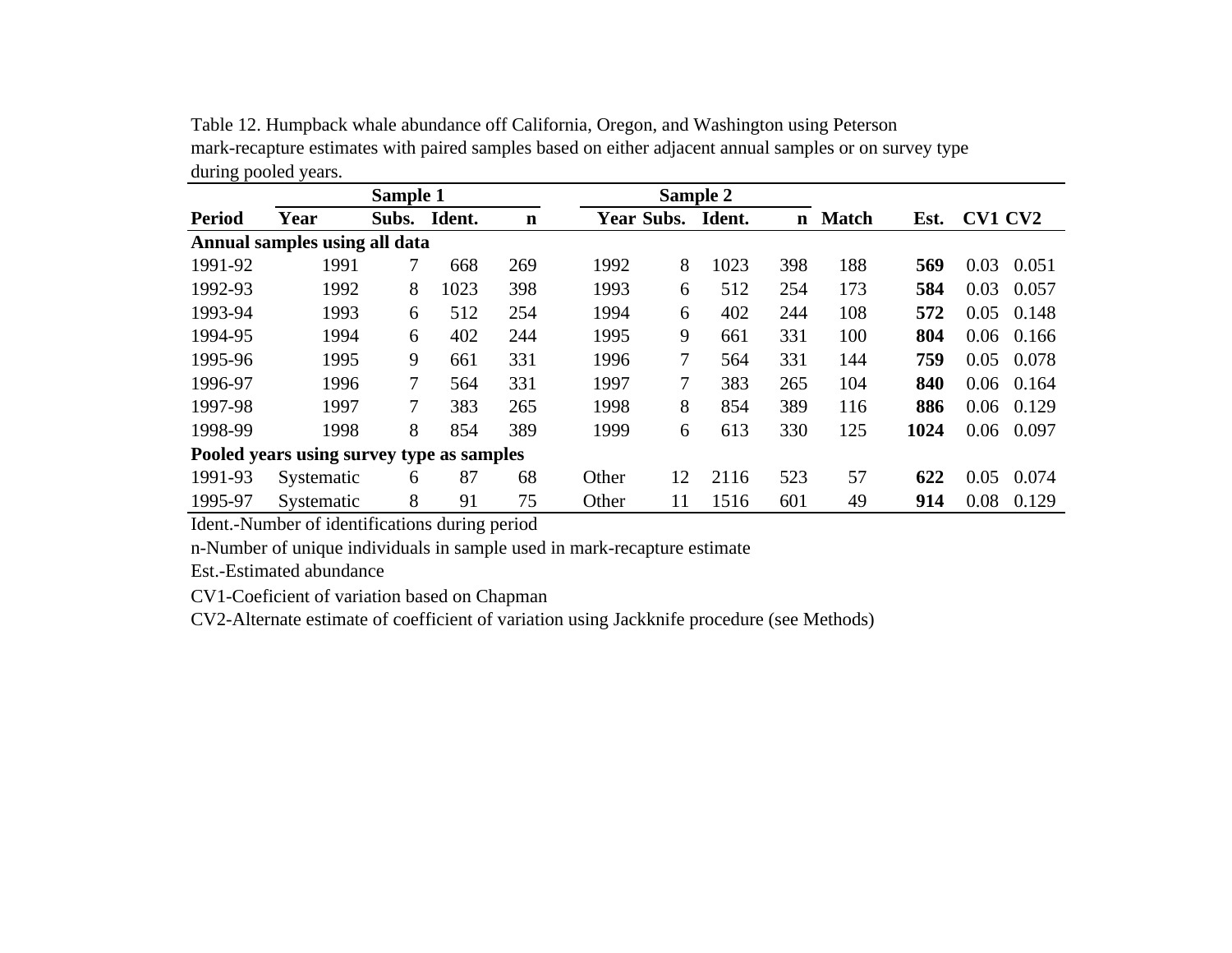| Year      | <b>IDs</b> | Prev         | r              | $\mathbf{z}$     | Sur-  | <b>Births</b> | <b>Marked</b> | Popul.   | <b>SE</b> |
|-----------|------------|--------------|----------------|------------------|-------|---------------|---------------|----------|-----------|
|           |            | IDs          |                |                  | vival |               | available     | estimate |           |
| 1990      | 208        | $\mathbf{0}$ | 184            | $\boldsymbol{0}$ | 0.91  |               |               |          |           |
| 1991      | 269        | 105          | 252            | 79               | 0.97  | 88            | 189           | 482      | 25        |
| 1992      | 398        | 245          | 345            | 86               | 0.93  | 56            | 344           | 558      | 14        |
| 1993      | 254        | 204          | 222            | 227              | 0.96  | 75            | 464           | 577      | 17        |
| 1994      | 244        | 191          | 210            | 258              | 0.98  | 152           | 491           | 626      | 21        |
| 1995      | 331        | 230          | 260            | 238              | 0.97  | 57            | 533           | 766      | 28        |
| 1996      | 332        | 255          | 223            | 243              | 0.93  | 45            | 616           | 802      | 31        |
| 1997      | 265        | 216          | 154            | 250              | 0.90  | 103           | 645           | 791      | 40        |
| 1998      | 389        | 298          | 125            | 106              |       |               | 626           | 817      | 49        |
| 1999      | 330        | 231          | $\overline{0}$ | $\mathbf{0}$     |       |               |               |          |           |
| Mean      | 302        | 198          | 198            | 149              | 0.94  | 82            | 489           | 677      |           |
| <b>SD</b> | 63         | 86           | 92             | 105              | 0.03  | 37            | 157           | 131      |           |

Table 13. Humpback whale model parameters and population estimates from Jolly-Seber mark-recapture method using California, Oregon, and Washington (not incl. WA/BC border) for 1990-99.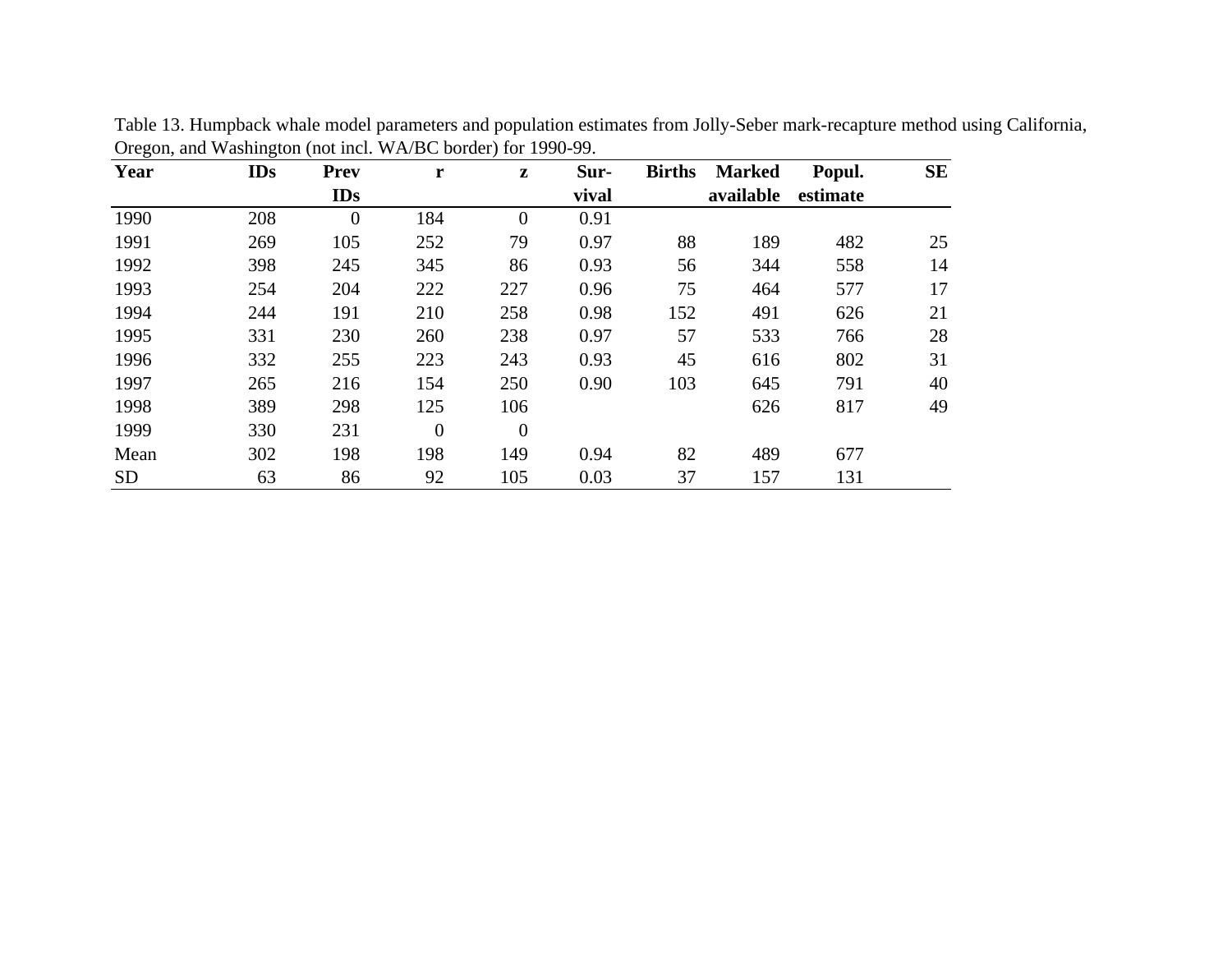interchange rates. Figure 1. Number of humpback whales identified photographically along Oregon and Washington coast 1988-1999. The coastline was divided into sub-regions to examine interchange rates. Washington coast 1988-1999. The coastline was divided into sub-regions to examine Figure 1. Number of humpback whales identified photographically along Oregon and

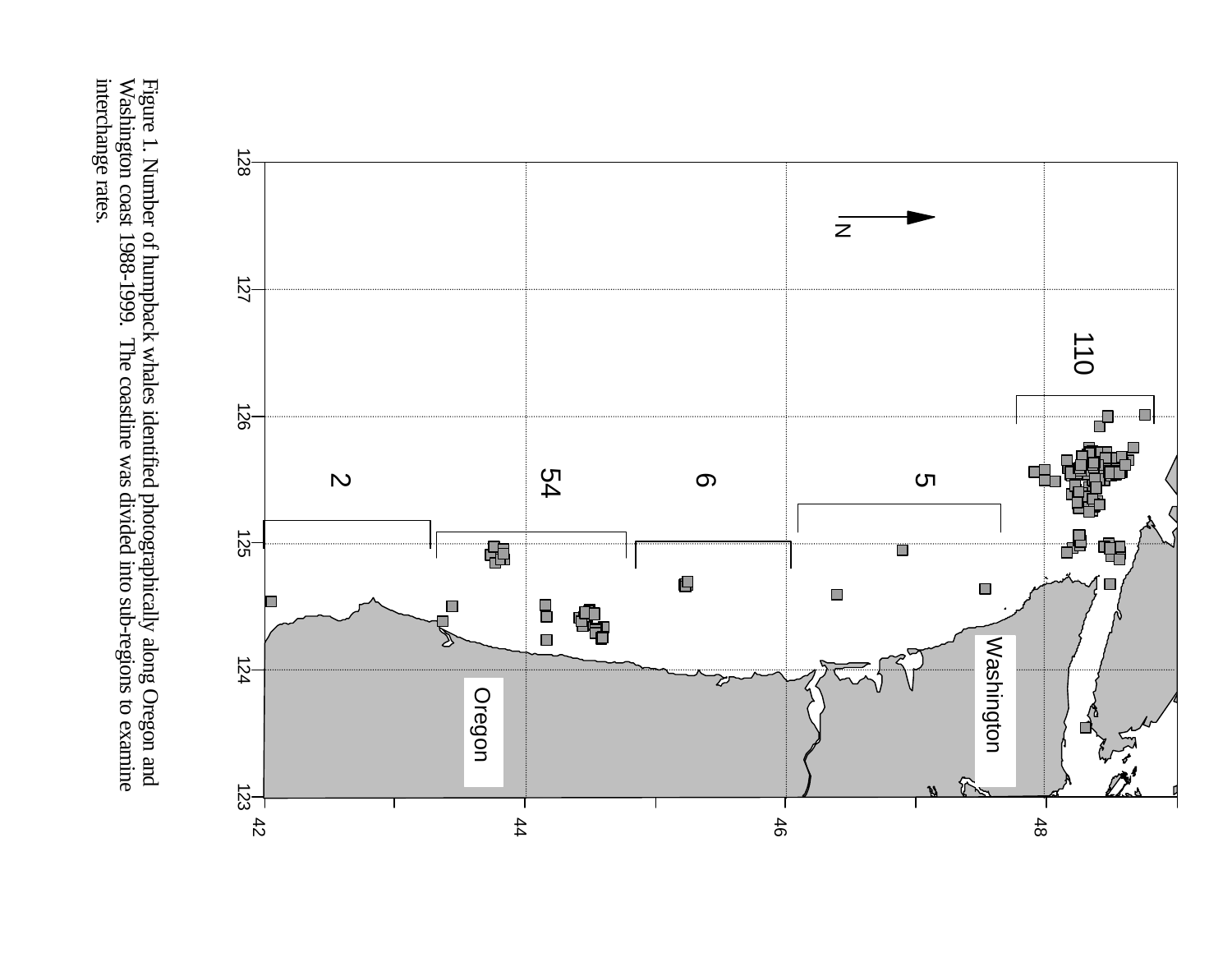

Figure 2. Rate of discovery of new humpback whales near WA/BC border by year 1990-99. Results from 1999 deviate from the pattern and indicate a higher proportion of whales not seen in this region in past years.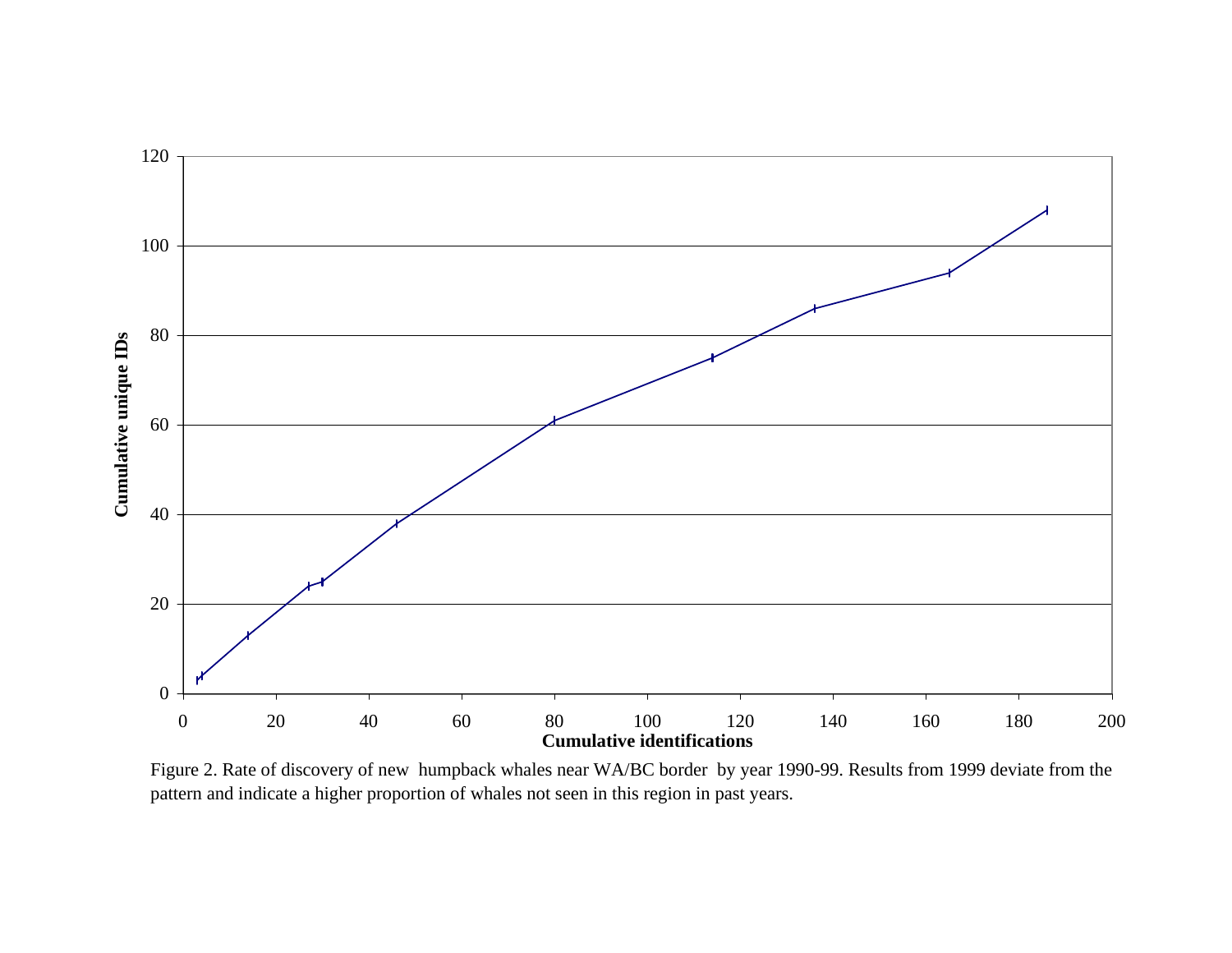Figure 3. Preliminary results from 1999 showing location of identifications off Washington and Oregon. Movements are shown of 3 of 21 whales identified off WA/BC in August which were resighted among 26 whales identified of resighted among 26 whales identified off central Oregon in mid-October 1999. Oregon. Movements are shown of 3 of 21 whales identified off WA/BC in August which were Figure 3. Preliminary results from 1999 showing location of identifications off Washington and

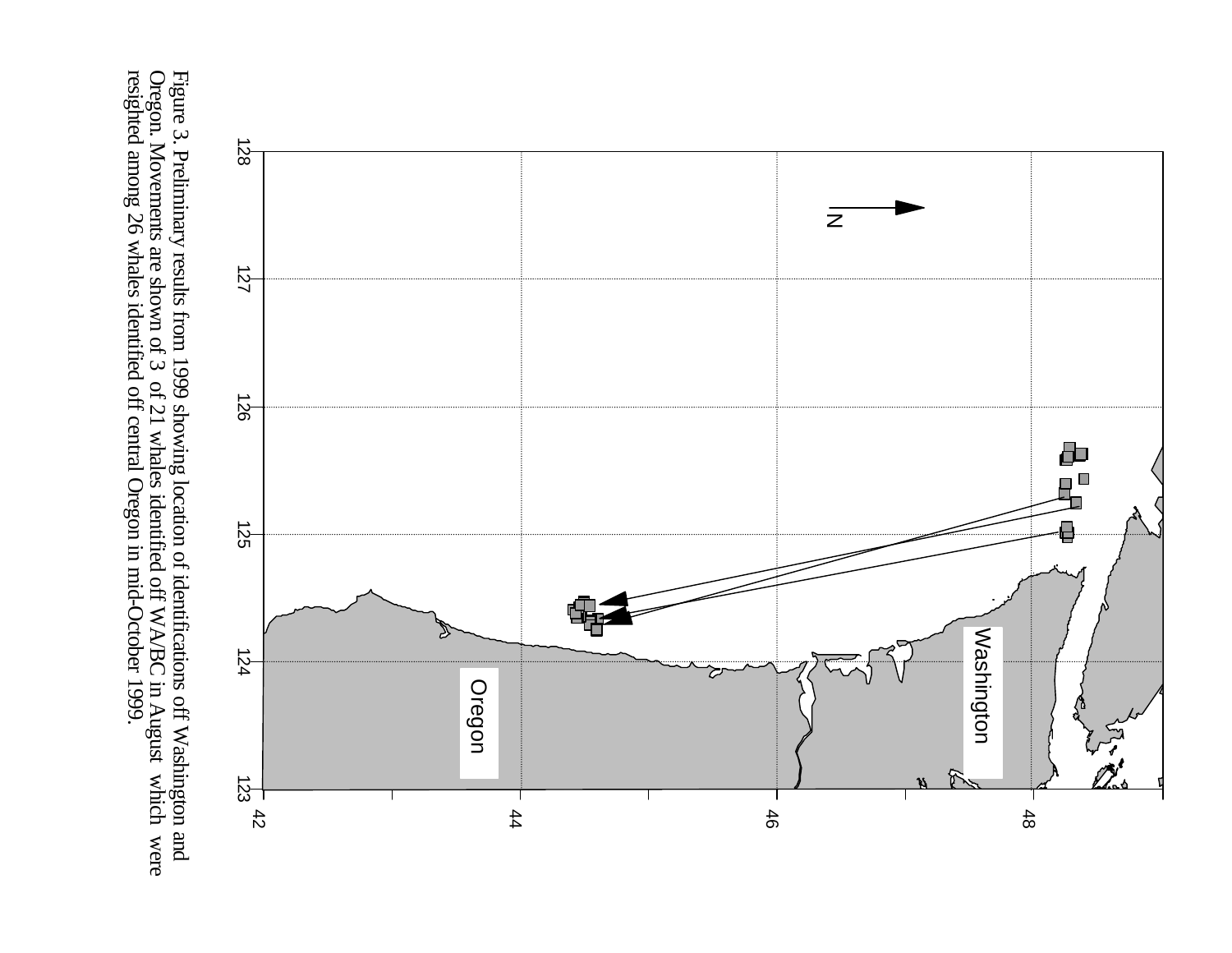**Movements of blue whales during tagging**



Figure 4. Geographic track and times two blue whales were followed during critter-cam deployment on 20 September 1999.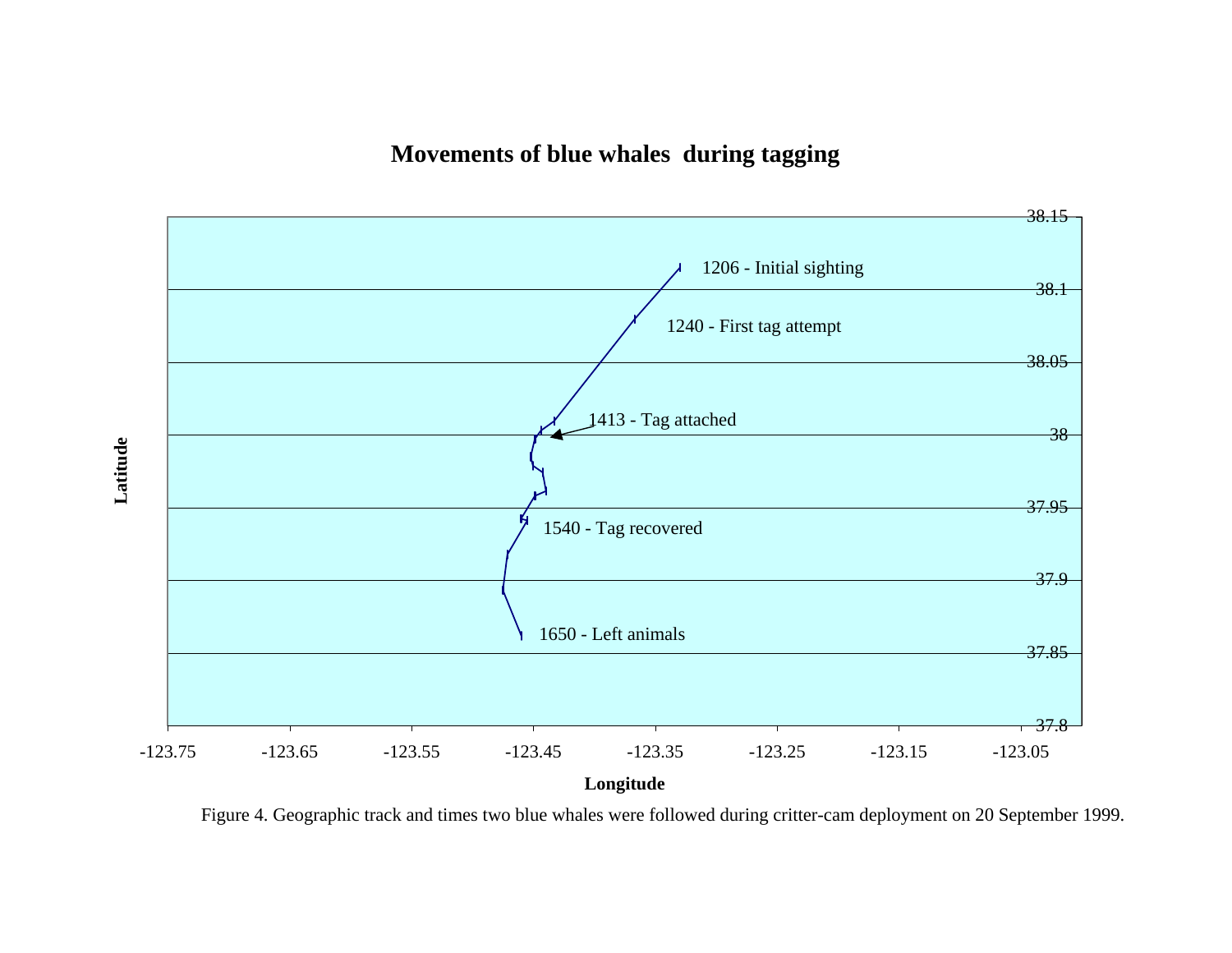**Dive profile of tagged blue whale**



## **Elapsed minutes**

Figure 5. Dive profile of blue whale tagged with Crittercam on 20 September 1999.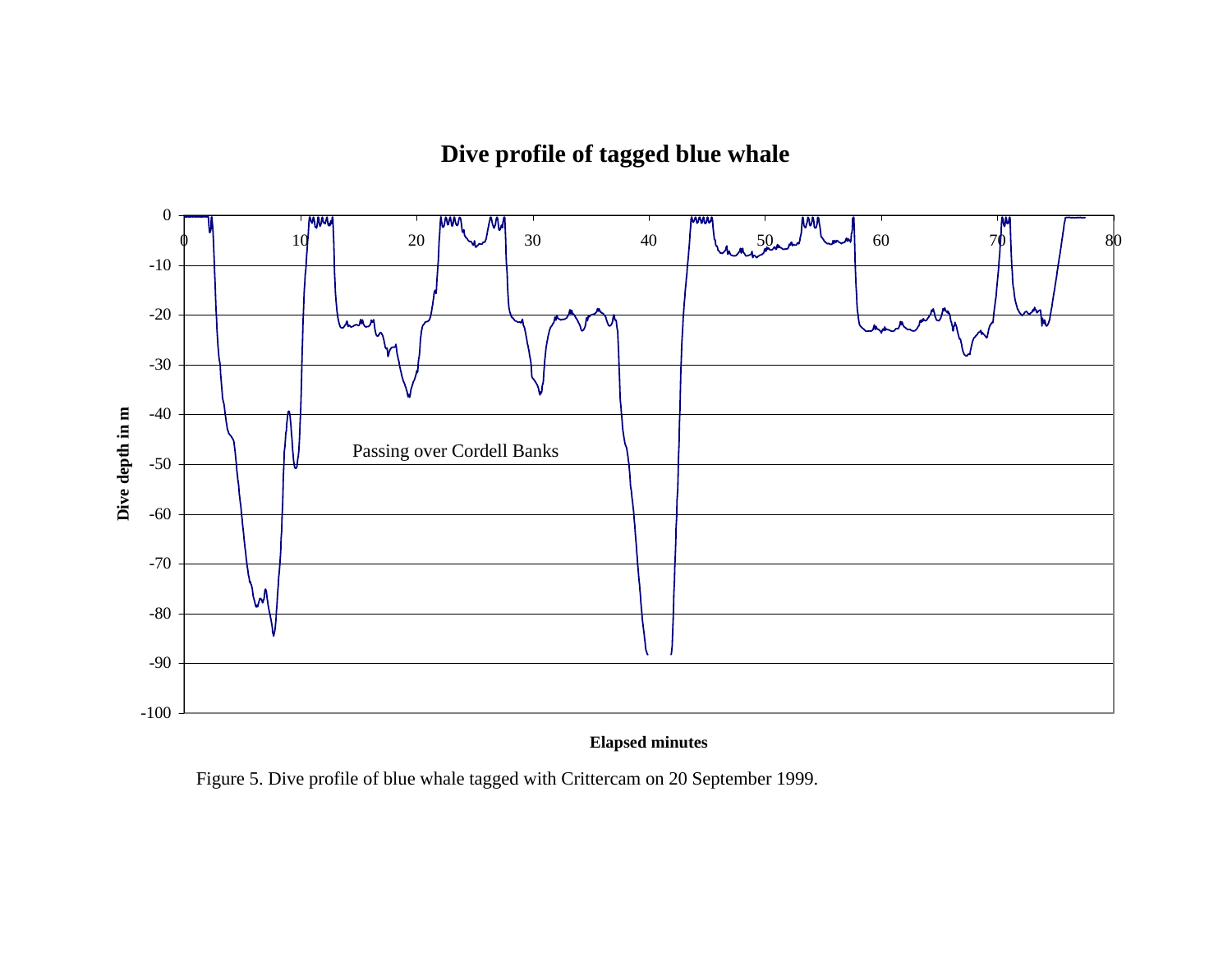# **Measured distance versus range-finder estimates**



Figure 6. Relationship between distance determined by two laser range-finders and measured distance to a target on land.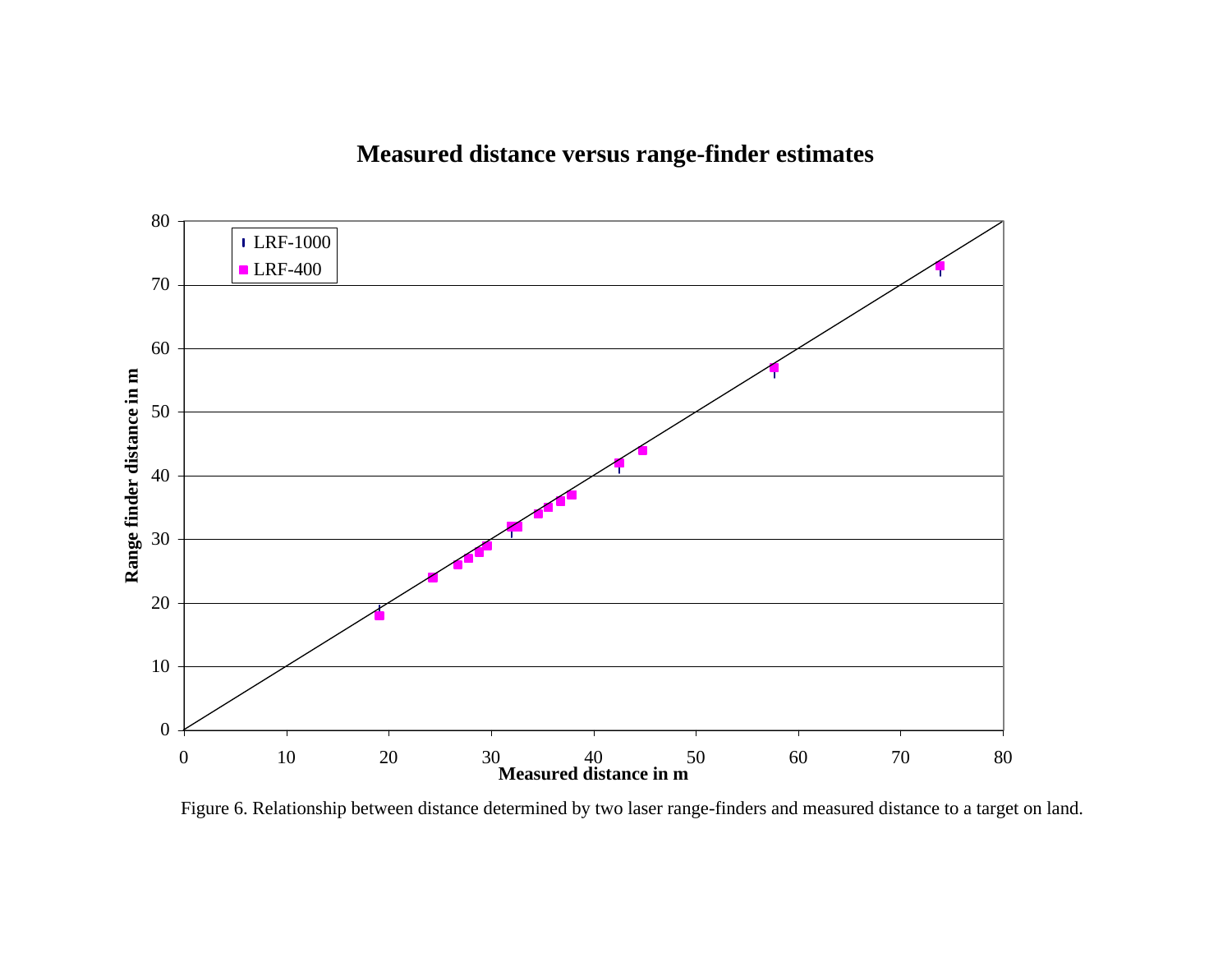# **Histogram of fluke widths**



Figure 7. Frequency distribution of fluke widths from 42 measurements of humpback whales taken off California in 1999.